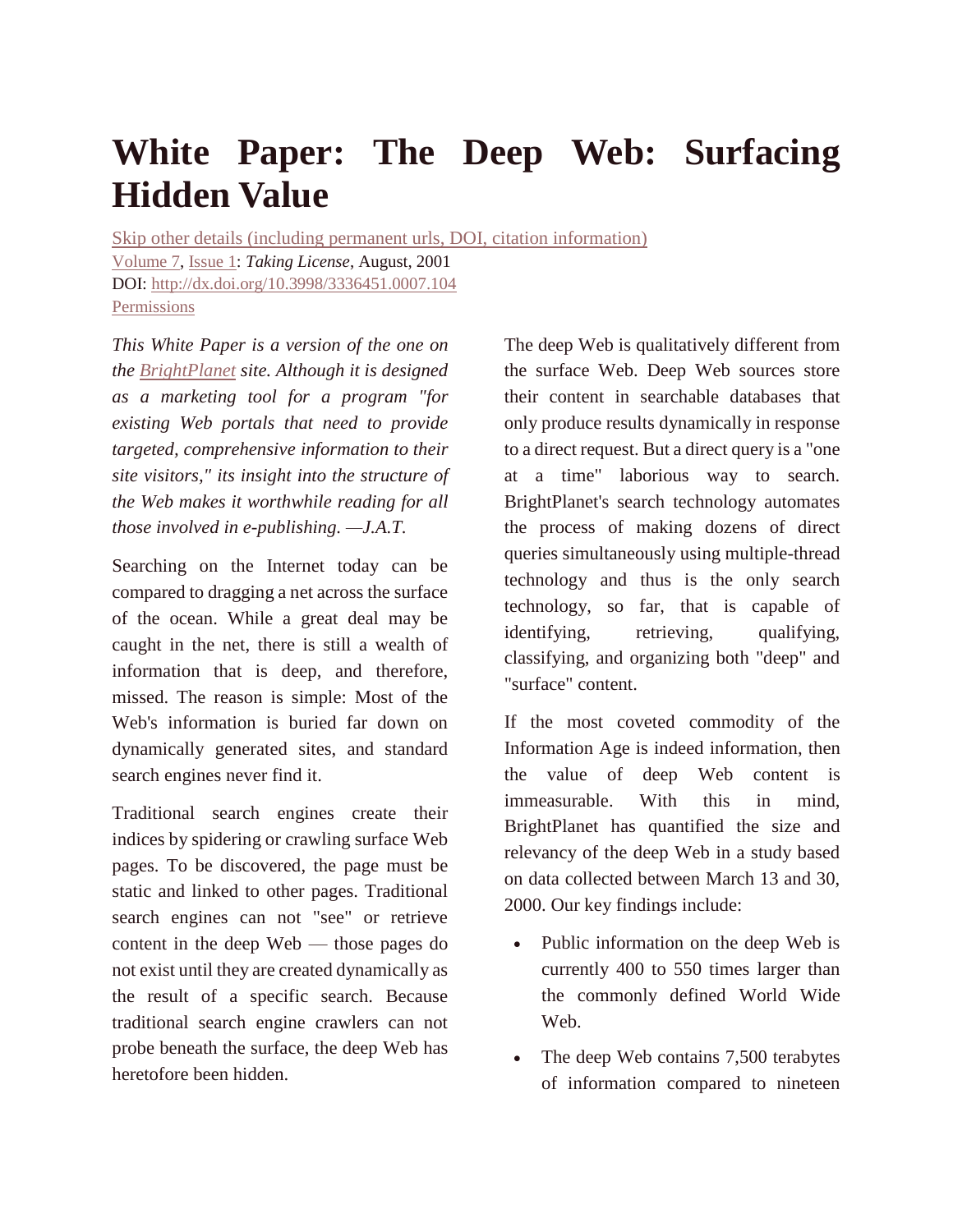terabytes of information in the surface Web.

- The deep Web contains nearly 550 billion individual documents compared to the one billion of the surface Web.
- More than 200,000 deep Web sites presently exist.
- Sixty of the largest deep-Web sites collectively contain about 750 terabytes of information — sufficient by themselves to exceed the size of the surface Web forty times.
- On average, deep Web sites receive fifty per cent greater monthly traffic than surface sites and are more highly linked to than surface sites; however, the typical (median) deep Web site is not well known to the Internet-searching public.
- The deep Web is the largest growing category of new information on the Internet.
- Deep Web sites tend to be narrower, with deeper content, than conventional surface sites.
- Total quality content of the deep Web is 1,000 to 2,000 times greater than that of the surface Web.
- Deep Web content is highly relevant to every information need, market, and domain.
- More than half of the deep Web content resides in topic-specific databases.

 A full ninety-five per cent of the deep Web is publicly accessible information — not subject to fees or subscriptions.

To put these findings in perspective, a study at the NEC Research Institute [\[1\]](http://quod.lib.umich.edu/j/jep/3336451.0007.104?view=text;rgn=main#fn1), published in *Nature* estimated that the search engines with the largest number of Web pages indexed (such as Google or Northern Light) each index no more than sixteen per cent of the surface Web. Since they are missing the deep Web when they use such search engines, Internet searchers are therefore searching only  $0.03\%$  — or one in  $3,000$  — of the pages available to them today. Clearly, simultaneous searching of multiple surface and deep Web sources is necessary when comprehensive information retrieval is needed.

#### The Deep Web

Internet content is considerably more diverse and the volume certainly much larger than commonly understood.

First, though sometimes used synonymously, the World Wide Web (HTTP protocol) is but a subset of Internet content. Other Internet protocols besides the Web include FTP (file transfer protocol), e-mail, news, Telnet, and Gopher (most prominent among pre-Web protocols). This paper does not consider further these non-Web protocols.[\[2\]](http://quod.lib.umich.edu/j/jep/3336451.0007.104?view=text;rgn=main#fn2)

Second, even within the strict context of the Web, most users are aware only of the content presented to them via search engines such as [Excite,](http://www.excite.com/) [Google,](http://www.google.com/) [AltaVista,](http://www.altavista.com/) or [Northern](http://www.northernlight.com/) Light, or search directories such as [Yahoo!,](http://www.yahoo.com/) [About.com,](http://www.about.com/) or [LookSmart.](http://www.looksmart.com/)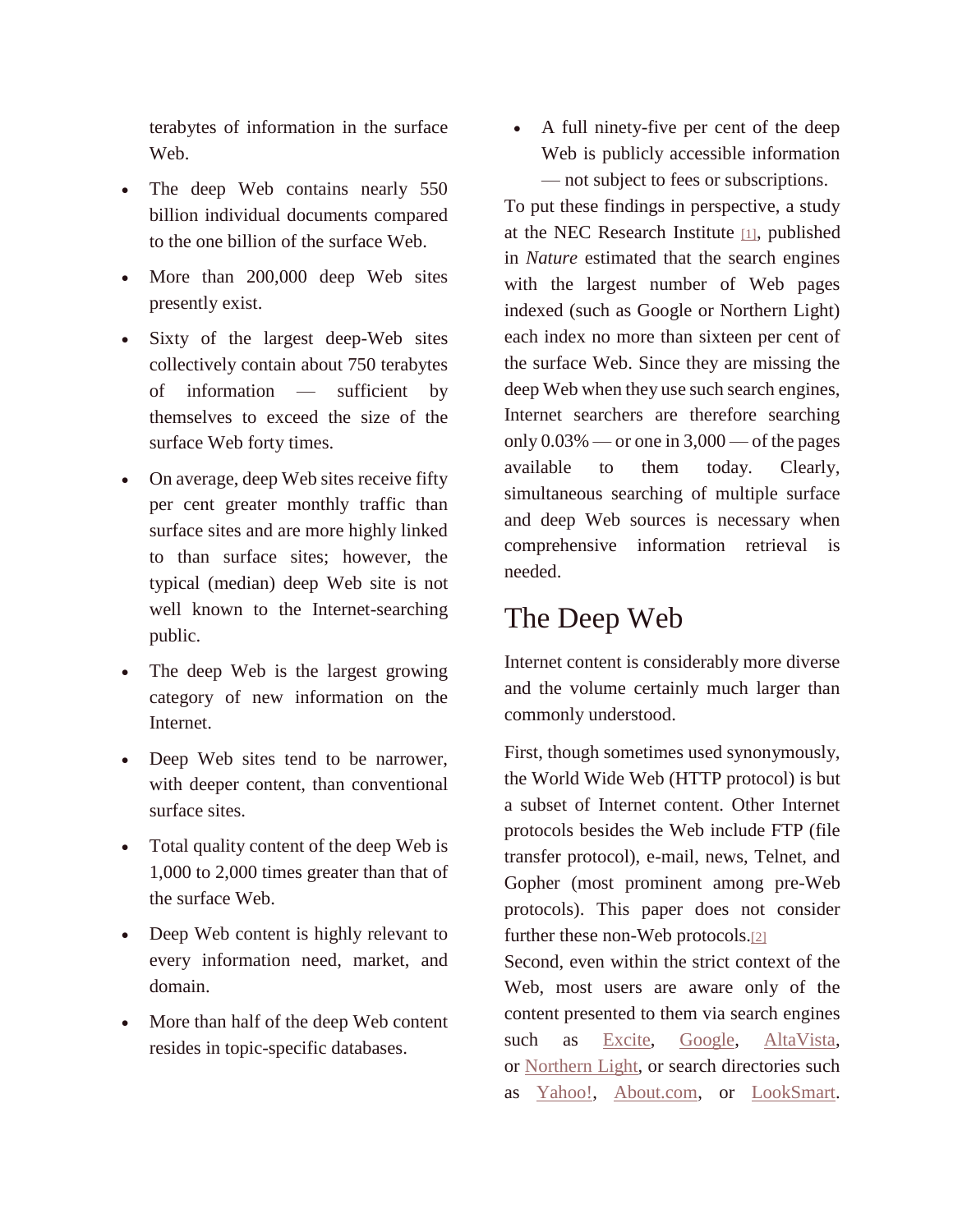Eighty-five percent of Web users use search engines to find needed information, but nearly as high a percentage cite the inability to find desired information as one of their biggest frustrations.[\[3\]](http://quod.lib.umich.edu/j/jep/3336451.0007.104?view=text;rgn=main#fn3) According to a recent survey of search-engine satisfaction by market-researcher [NPD,](http://www.npd.com/) search failure rates have increased steadily since 1997.<sup>[\[4a\]](http://quod.lib.umich.edu/j/jep/3336451.0007.104?view=text;rgn=main#fn4)</sup>

The importance of information gathering on the Web and the central and unquestioned role of search engines — plus the frustrations expressed by users about the adequacy of these engines — make them an obvious focus of investigation.

Until Van Leeuwenhoek first looked at a drop of water under a microscope in the late 1600s, people had no idea there was a whole world of "animalcules" beyond their vision. Deepsea exploration in the past thirty years has turned up hundreds of strange creatures that challenge old ideas about the origins of life and where it can exist. Discovery comes from looking at the world in new ways and with new tools. The genesis of the BrightPlanet study was to look afresh at the nature of information on the Web and how it is being identified and organized.

## How Search Engines Work

Search engines obtain their listings in two ways: Authors may submit their own Web pages, or the search engines "crawl" or "spider" documents by following one hypertext link to another. The latter returns the bulk of the listings. Crawlers work by recording every hypertext link in every page they index crawling. Like ripples propagating

across a pond, search-engine crawlers are able to extend their indices further and further from their starting points.

**"Whole new classes of Internet-based companies choose the Web as their preferred medium for commerce and information transfer"**

The surface Web contains an estimated 2.5 billion documents, growing at a rate of 7.5 million documents per day.[\[5a\]](http://quod.lib.umich.edu/j/jep/3336451.0007.104?view=text;rgn=main#fn5) The largest search engines have done an impressive job in extending their reach, though Web growth itself has exceeded the crawling ability of search engines<sup>[\[6a\]\[7a\]](http://quod.lib.umich.edu/j/jep/3336451.0007.104?view=text;rgn=main#fn6)</sup> Today, the three largest search engines in terms of internally reported documents indexed are Google with 1.35 billion documents (500 million available to most searches),[\[8\]](http://quod.lib.umich.edu/j/jep/3336451.0007.104?view=text;rgn=main#fn8) [Fast,](http://www.alltheweb.com/) with 575 million documents [\[9\]](http://quod.lib.umich.edu/j/jep/3336451.0007.104?view=text;rgn=main#fn9) and Northern Light with 327 million documents.[\[10\]](http://quod.lib.umich.edu/j/jep/3336451.0007.104?view=text;rgn=main#fn10)

Legitimate criticism has been leveled against search engines for these indiscriminate crawls, mostly because they provide too many results (search on "Web," for example, with Northern Light, and you will get about 47 million hits. Also, because new documents are found from links within other documents, those documents that are cited are more likely to be indexed than new documents — up to eight times as likely. $[5b]$ To overcome these limitations, the most recent generation of search engines (notably Google) have replaced the random linkfollowing approach with directed crawling and indexing based on the "popularity" of pages. In this approach, documents more frequently cross-referenced than other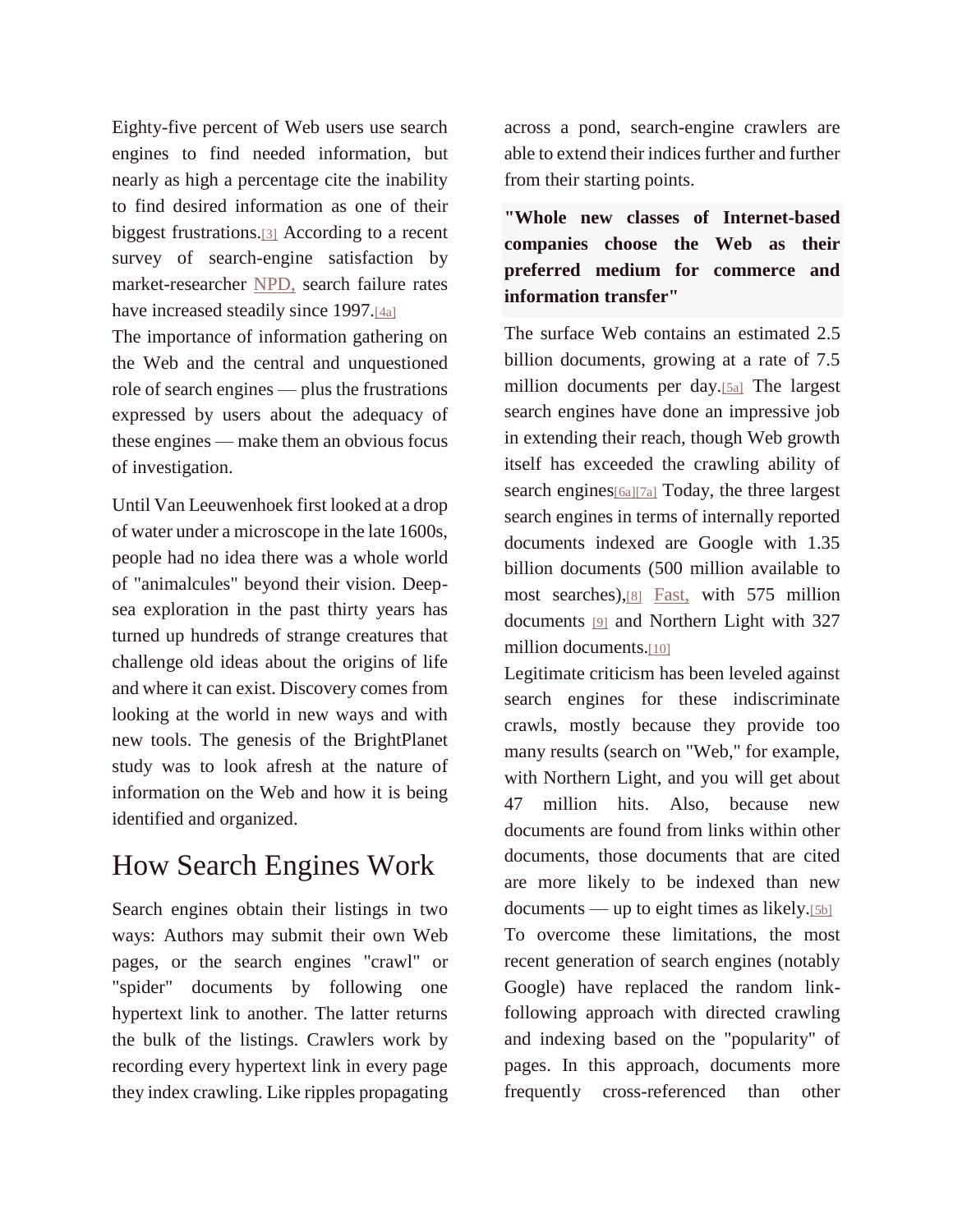documents are given priority both for crawling and in the presentation of results. This approach provides superior results when simple queries are issued, but exacerbates the tendency to overlook documents with few  $links.[5c]$  $links.[5c]$ 

And, of course, once a search engine needs to update literally millions of existing Web pages, the freshness of its results suffer. Numerous commentators have noted the increased delay in posting and recording new information on conventional search engines.[\[11a\]](http://quod.lib.umich.edu/j/jep/3336451.0007.104?view=text;rgn=main#fn11) Our own empirical tests of search engine currency suggest that listings are frequently three or four months — or more — out of date.

Moreover, return to the premise of how a search engine obtains its listings in the first place, whether adjusted for popularity or not. That is, without a linkage from another Web document, the page will never be discovered. But the main failing of search engines is that they depend on the Web's linkages to identify what is on the Web.

Figure 1 is a graphical representation of the limitations of the typical search engine. The content identified is only what appears on the surface and the harvest is fairly indiscriminate. There is tremendous value that resides deeper than this surface content. The information is there, but it is hiding beneath the surface of the Web.



*Figure 1. Search Engines: Dragging a Net Across the Web's Surface*

#### Searchable Databases: Hidden Value on the Web

How does information appear and get presented on the Web? In the earliest days of the Web, there were relatively few documents and sites. It was a manageable task to post all documents as static pages. Because all pages were persistent and constantly available, they could be crawled easily by conventional search engines. In July 1994, the Lycos search engine went public with a catalog of 54,000 documents.<sup>[\[12\]](http://quod.lib.umich.edu/j/jep/3336451.0007.104?view=text;rgn=main#fn12)</sup> Since then, the compound growth rate in Web documents has been on the order of more than 200% annually! [\[13a\]](http://quod.lib.umich.edu/j/jep/3336451.0007.104?view=text;rgn=main#fn13)

Sites that were required to manage tens to hundreds of documents could easily do so by posting fixed HTML pages within a static directory structure. However, beginning about 1996, three phenomena took place. First, database technology was introduced to the Internet through such vendors as Bluestone's Sapphire/Web [\(Bluestone](http://www.bluestone.com/) has since been bought by HP) and later [Oracle.](http://www.oracle.com/) Second, the Web became commercialized initially via directories and search engines, but rapidly evolved to include e-commerce. And, third, Web servers were adapted to allow the "dynamic" serving of Web pages (for example, Microsoft's ASP and the Unix PHP technologies).

This confluence produced a true database [orientation for the W](http://quod.lib.umich.edu/j/jep/images/3336451.0007.104-00000001.gif)eb, particularly for larger sites. It is now accepted practice that large data producers such as the U.S. [Census](http://www.census.gov/) [Bureau,](http://www.census.gov/) Securities and [Exchange](http://www.sec.gov/) [Commission,](http://www.sec.gov/) and Patent and [Trademark](http://www.uspto.gov/)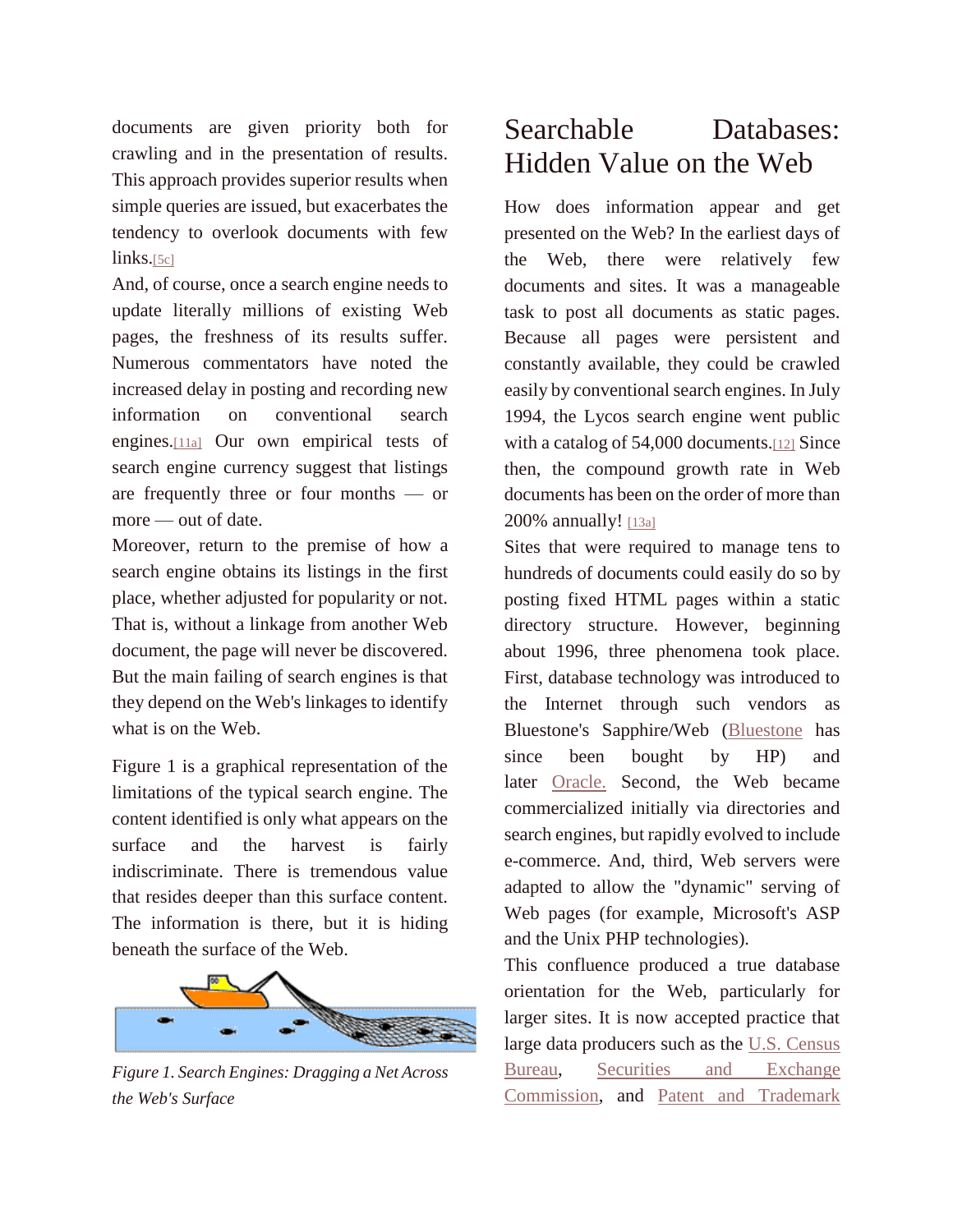[Office,](http://www.uspto.gov/) not to mention whole new classes of Internet-based companies, choose the Web as their preferred medium for commerce and information transfer. What has not been broadly appreciated, however, is that the means by which these entities provide their information is no longer through static pages but through database-driven designs.

It has been said that what cannot be seen cannot be defined, and what is not defined cannot be understood. Such has been the case with the importance of databases to the information content of the Web. And such has been the case with a lack of appreciation for how the older model of crawling static Web pages — today's paradigm for conventional search engines — no longer applies to the information content of the Internet.

In 1994, Dr. Jill Ellsworth first coined the phrase "invisible Web" to refer to information content that was "invisible" to conventional search engines.[\[14\]](http://quod.lib.umich.edu/j/jep/3336451.0007.104?view=text;rgn=main#fn14) The potential importance of searchable databases was also reflected in the first search site devoted to them, the AT1 engine that was announced with much fanfare in early 1997.[\[15\]](http://quod.lib.umich.edu/j/jep/3336451.0007.104?view=text;rgn=main#fn15) However, PLS, AT1's owner, was acquired by AOL in 1998, and soon thereafter the AT1 service was abandoned.

For this study, we have avoided the term "invisible Web" because it is inaccurate. The only thing "invisible" about searchable databases is that they are not indexable nor able to be queried by conventional search engines. Using BrightPlanet technology, they are totally "visible" to those who need to access them.

Figure 2 represents, in a non-scientific way, the improved results that can be obtained by BrightPlanet technology. By first identifying where the proper searchable databases reside, a directed query can then be placed to each of these sources simultaneously to harvest only the results desired — with pinpoint accuracy.



*Figure 2. Harvesting the Deep and Surface Web with a Directed Query Engine*

Additional aspects of this representation will be discussed throughout this study. For the moment, however, the key points are that content in the deep Web is massive approximately *500 times greater* than that visible to conventional search engines with much higher quality throughout.

BrightPlanet's technology is uniquely suited to tap the deep Web and bring its results to the surface. The simplest way to describe our technology is a "directed-query engine." It has other powerful features in results qualification and classification, but it is this ability to query multiple search sites directly and simultaneously that allows deep Web content to be retrieved.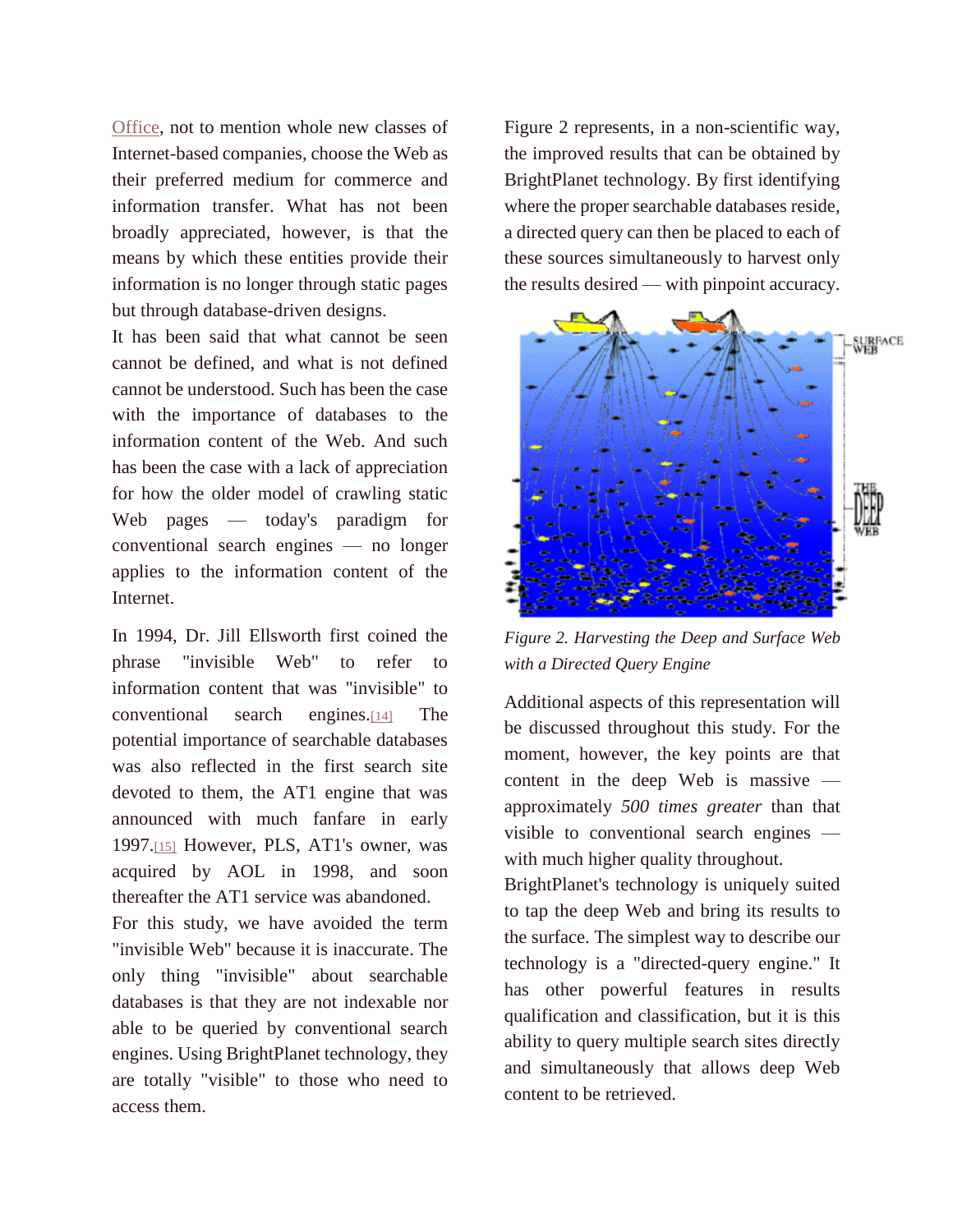## Study Objectives

To perform the study discussed, we used our technology in an iterative process. Our goal was to:

- Quantify the size and importance of the deep Web.
- Characterize the deep Web's content, quality, and relevance to information seekers.
- Discover automated means for identifying deep Web search sites and directing queries to them.
- Begin the process of educating the Internet-searching public about this heretofore hidden and valuable information storehouse.

Like any newly discovered phenomenon, the deep Web is just being defined and understood. Daily, as we have continued our investigations, we have been amazed at the massive scale and rich content of the deep Web. This white paper concludes with requests for additional insights and information that will enable us to continue to better understand the deep Web.

### What Has Not Been Analyzed or Included in Results

This paper does not investigate non-Web sources of Internet content. This study also purposely ignores private intranet information hidden behind firewalls. Many large companies have internal document stores that exceed terabytes of information.

Since access to this information is restricted, its scale can not be defined nor can it be characterized. Also, while on average 44% of the "contents" of a typical Web document reside in HTML and other coded information (for example, XML or Javascript),[\[16\]](http://quod.lib.umich.edu/j/jep/3336451.0007.104?view=text;rgn=main#fn16) this study does not evaluate specific information within that code. We do, however, include those codes in our quantification of total content (see next section).

Finally, the estimates for the size of the deep Web include neither specialized search engine sources — which may be partially "hidden" to the major traditional search engines — nor the contents of major search engines themselves. This latter category is significant. Simply accounting for the three largest search engines and average Web document sizes suggests search-engine contents alone may equal 25 terabytes or more [\[17\]](http://quod.lib.umich.edu/j/jep/3336451.0007.104?view=text;rgn=main#fn17) or somewhat larger than the known size of the surface Web.

## A Common Denominator for Size Comparisons

All deep-Web and surface-Web size figures use both total number of documents (or database records in the case of the deep Web) and total data storage. Data storage is based on "HTML included" Web-document size estimates.[\[13b\]](http://quod.lib.umich.edu/j/jep/3336451.0007.104?view=text;rgn=main#fn13) This basis includes all HTML and related code information plus standard text content, exclusive of embedded images and standard HTTP "header" information. Use of this standard convention allows apples-to-apples size comparisons between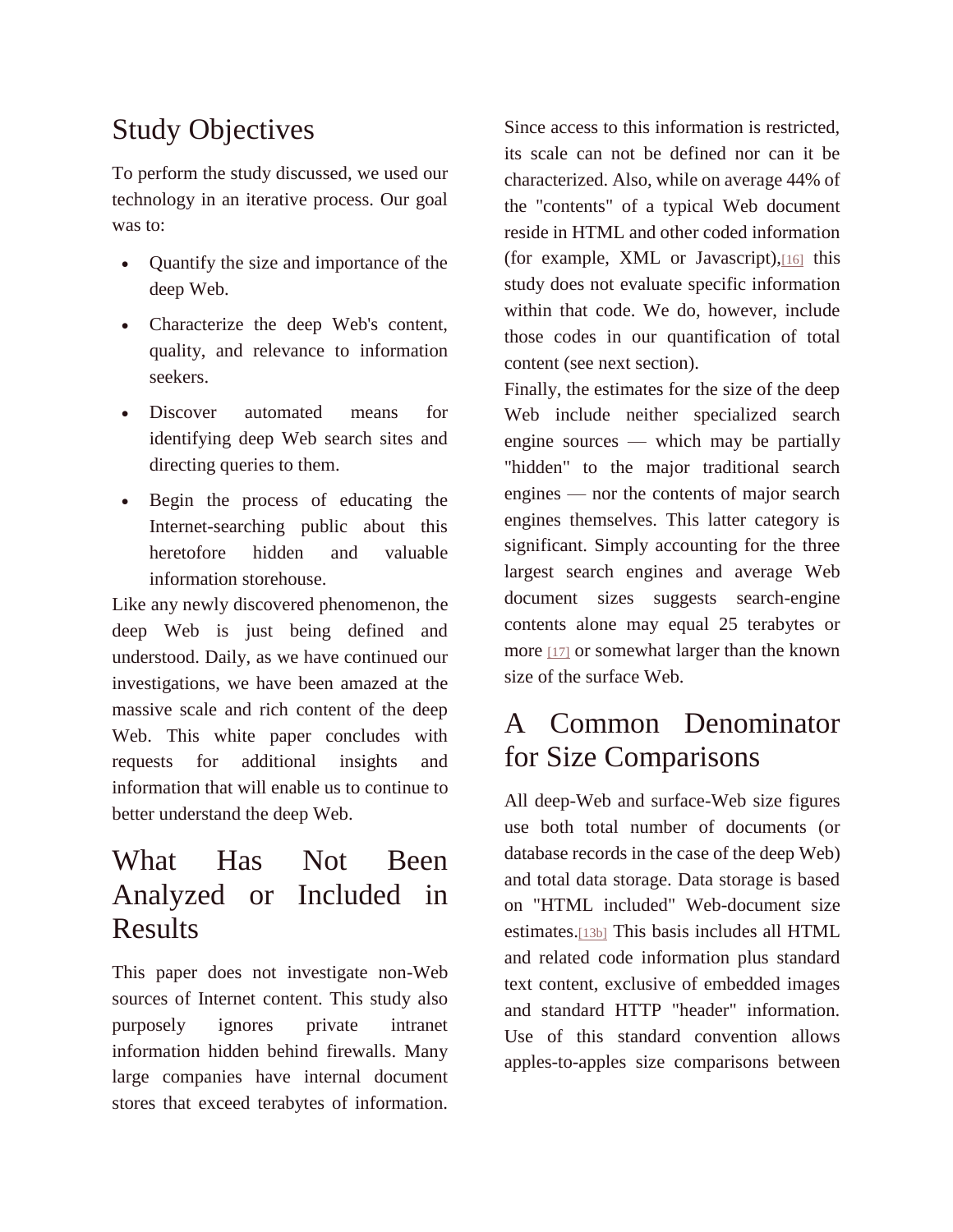the surface and deep Web. The HTMLincluded convention was chosen because:

- Most standard search engines that report document sizes do so on this same basis.
- When saving documents or Web pages directly from a browser, the file size byte count uses this convention.
- BrightPlanet's reports document sizes on this same basis.

All document sizes used in the comparisons use actual byte counts (1024 bytes per kilobyte).

#### **"Estimating total record count per site was often not straightforward"**

In actuality, data storage from deep-Web documents will therefore be considerably less than the figures reported.[\[18\]](http://quod.lib.umich.edu/j/jep/3336451.0007.104?view=text;rgn=main#fn18) Actual records retrieved from a searchable database are forwarded to a dynamic Web page template that can include items such as standard headers and footers, ads, etc. While including this HTML code content overstates the size of searchable databases, standard "static" information on the surface Web is presented in the same manner.

HTML-included Web page comparisons provide the common denominator for comparing deep and surface Web sources.

## Use and Role of BrightPlanet Technology

All retrievals, aggregations, and document characterizations in this study used BrightPlanet's technology. The technology uses multiple threads for simultaneous source queries and then document downloads. It completely indexes all documents retrieved (including HTML content). After being downloaded and indexed, the documents are scored for relevance using four different scoring algorithms, prominently vector space modeling (VSM) and standard and modified extended Boolean information retrieval (EBIR).[\[19\]](http://quod.lib.umich.edu/j/jep/3336451.0007.104?view=text;rgn=main#fn19)

Automated deep Web search-site identification and qualification also used a modified version of the technology employing proprietary content and HTML evaluation methods.

## Surface Web Baseline

The most authoritative studies to date of the size of the surface Web have come from Lawrence and Giles of the NEC Research Institute in Princeton, NJ. Their analyses are based on what they term the "publicly indexable" Web. Their first major study, published in *Science* magazine in 1998, using analysis from December 1997, estimated the total size of the surface Web as 320 million documents.[\[4b\]](http://quod.lib.umich.edu/j/jep/3336451.0007.104?view=text;rgn=main#fn4) An update to their study employing a different methodology was published in *Nature* magazine in 1999, using analysis from February 1999.[\[5d\]](http://quod.lib.umich.edu/j/jep/3336451.0007.104?view=text;rgn=main#fn5) This study documented 800 million documents within the publicly indexable Web, with a mean page size of 18.7 kilobytes exclusive of images and HTTP headers.[\[20\]](http://quod.lib.umich.edu/j/jep/3336451.0007.104?view=text;rgn=main#fn20)

In partnership with Inktomi, NEC updated its Web page estimates to one billion documents in early 2000.[\[21\]](http://quod.lib.umich.edu/j/jep/3336451.0007.104?view=text;rgn=main#fn21) We have taken this most recent size estimate and updated total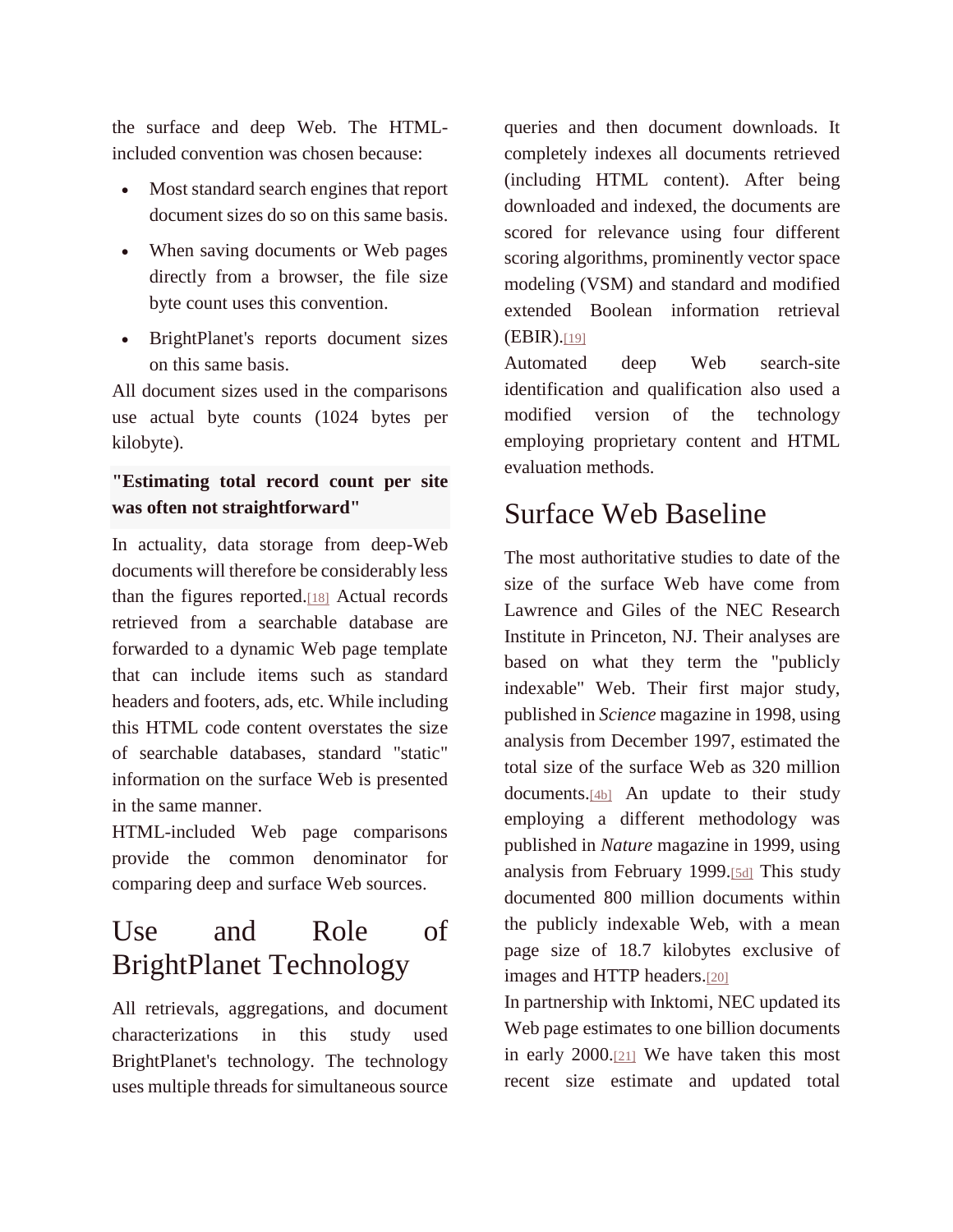document storage for the entire surface Web based on the 1999 *Nature* study:

*Table 1. Baseline Surface Web Size Assumptions*

| Total<br>No.<br>Documents | of $\vert$ Content Size $(GBs) \vert$<br>(HTML basis) |
|---------------------------|-------------------------------------------------------|
| 1,000,000,000             | 18,700                                                |

These are the baseline figures used for the size of the surface Web in this paper. (A more recent study from Cyveillance<sup>[\[5e\]](http://quod.lib.umich.edu/j/jep/3336451.0007.104?view=text;rgn=main#fn5)</sup> has estimated the total surface Web size to be 2.5 billion documents, growing at a rate of 7.5 million documents per day. This is likely a more accurate number, but the NEC estimates are still used because they were based on data gathered closer to the dates of our own analysis.)

Other key findings from the NEC studies that bear on this paper include:

- Surface Web coverage by individual, major search engines has dropped from a maximum of 32% in 1998 to 16% in 1999, with Northern Light showing the largest coverage.
- Metasearching using multiple search engines can improve retrieval coverage by a factor of 3.5 or so, though combined coverage from the major engines dropped to 42% from 1998 to 1999.
- More popular Web documents, that is, those with many link references from other documents, have up to an eightfold greater chance of being indexed by a search engine than those with no link references.

## Analysis of Largest Deep Web Sites

More than 100 individual deep Web sites were characterized to produce the listing of sixty sites reported in the next section.

Site characterization required three steps:

- 1. Estimating the total number of records or documents contained on that site.
- 2. Retrieving a random sample of a minimum of ten results from each site and then computing the expressed HTML-included mean document size in bytes. This figure, times the number of total site records, produces the total site size estimate in bytes.
- 3. Indexing and characterizing the search-page form on the site to determine subject coverage.

Estimating total record count per site was often not straightforward. A series of tests was applied to each site and are listed in descending order of importance and confidence in deriving the total document count:

- 1. E-mail messages were sent to the webmasters or contacts listed for all sites identified, requesting verification of total record counts and storage sizes (uncompressed basis); about 13% of the sites shown in Table 2 provided direct documentation in response to this request.
- 2. Total record counts as reported by the site itself. This involved inspecting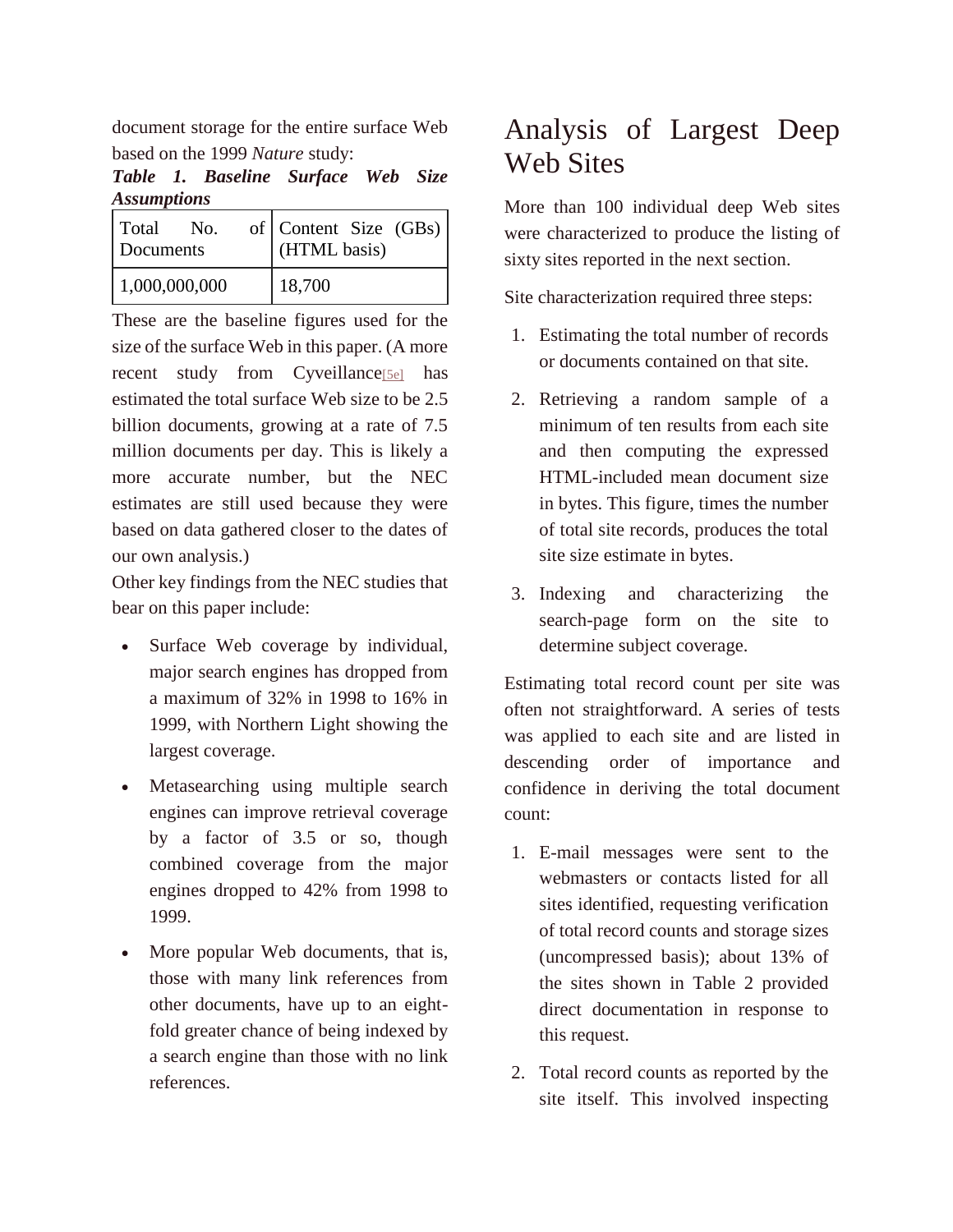related pages on the site, including help sections, site FAQs, etc.

- 3. Documented site sizes presented at conferences, estimated by others, etc. This step involved comprehensive Web searching to identify reference sources.
- 4. Record counts as provided by the site's own search function. Some site searches provide total record counts for all queries submitted. For others that use the NOT operator and allow its stand-alone use, a query term known not to occur on the site such as "NOT ddfhrwxxct" was issued. This approach returns an absolute total record count. Failing these two options, a broad query was issued that would capture the general site content; this number was then corrected for an empirically determined "coverage factor," generally in the 1.2 to 1.4 range [\[22\]](http://quod.lib.umich.edu/j/jep/3336451.0007.104?view=text;rgn=main#fn22).
- 5. A site that failed all of these tests could not be measured and was dropped from the results listing.

### Analysis of Standard Deep Web Sites

Analysis and characterization of the entire deep Web involved a number of discrete tasks:

- Qualification as a deep Web site.
- Estimation of total number of deep Web sites.
- Size analysis.
- Content and coverage analysis.
- Site page views and link references.
- Growth analysis.
- **Quality analysis.**

The methods applied to these tasks are discussed separately below.

## Deep Web Site **Qualification**

An initial pool of 53,220 possible deep Web candidate URLs was identified from existing compilations at seven major sites and three minor ones.[\[23\]](http://quod.lib.umich.edu/j/jep/3336451.0007.104?view=text;rgn=main#fn23) After harvesting, this pool resulted in 45,732 actual unique listings after tests for duplicates. Cursory inspection indicated that in some cases the subject page was one link removed from the actual search form. Criteria were developed to predict when this might be the case. The BrightPlanet technology was used to retrieve the complete pages and fully index them for both the initial unique sources and the onelink removed sources. A total of 43,348 resulting URLs were actually retrieved.

We then applied a filter criteria to these sites to determine if they were indeed search sites. This proprietary filter involved inspecting the HTML content of the pages, plus analysis of page text content. This brought the total pool of deep Web candidates down to 17,579 URLs.

Subsequent hand inspection of 700 random sites from this listing identified further filter criteria. Ninety-five of these 700, or 13.6%,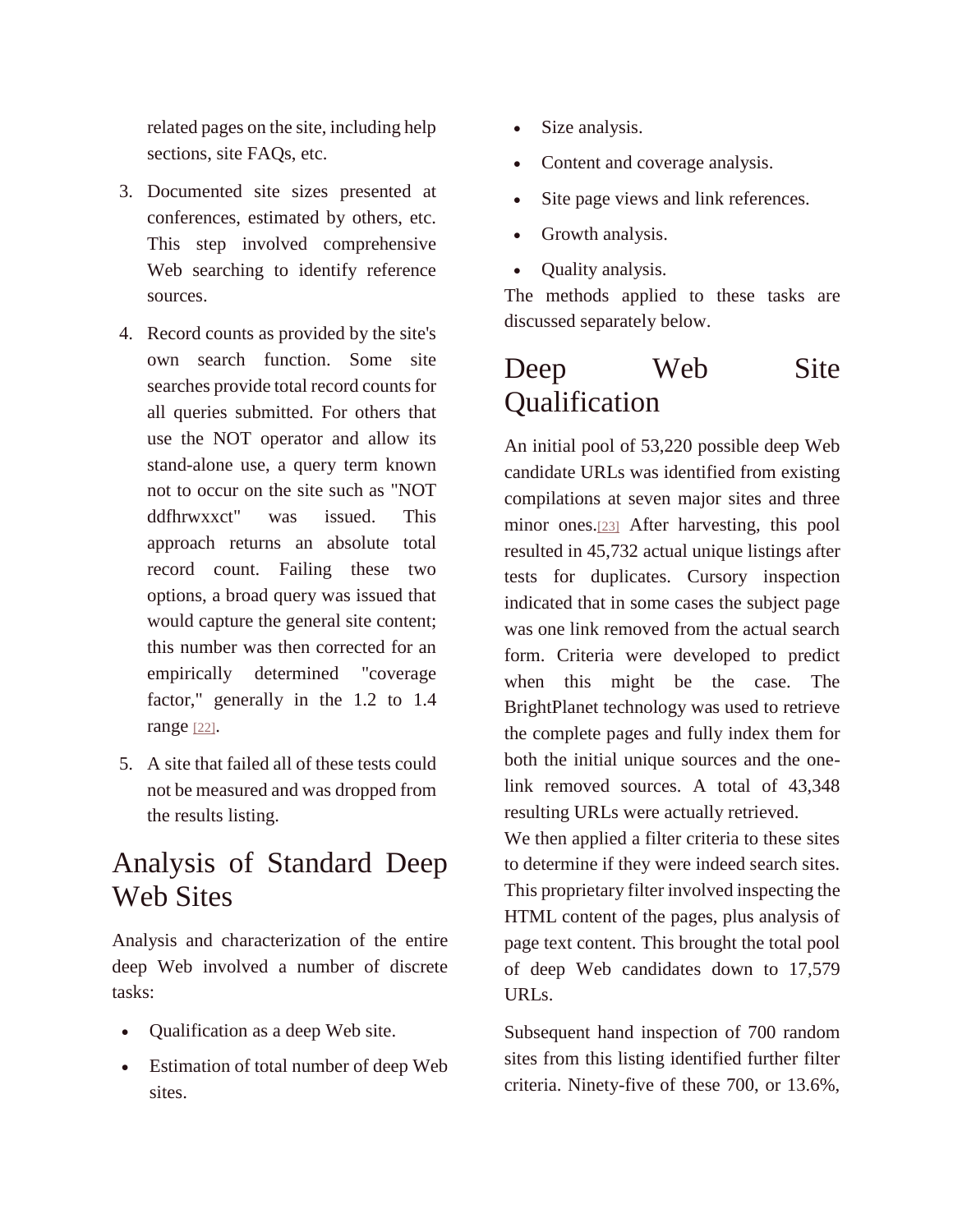did not fully qualify as search sites. This correction has been applied to the entire candidate pool and the results presented.

Some of the criteria developed when handtesting the 700 sites were then incorporated back into an automated test within the BrightPlanet technology for qualifying search sites with what we believe is 98% accuracy. Additionally, automated means for discovering further search sites has been incorporated into our internal version of the technology based on what we learned.

## Estimation of Total Number of Sites

The basic technique for estimating total deep Web sites uses "overlap" analysis, the accepted technique chosen for two of the more prominent surface Web size analyses.[\[6b\]\[24\]](http://quod.lib.umich.edu/j/jep/3336451.0007.104?view=text;rgn=main#fn6) We used overlap analysis based on search engine coverage and the deep Web compilation sites noted above (see results in Table 3 through Table 5).

The technique is illustrated in the diagram below:



*Figure 3. Schematic Representation of "Overlap" Analysis*

Overlap analysis involves pairwise comparisons of the number of listings individually within two sources,  $n_a$  and  $n_b$ , and the degree of shared listings or overlap,  $n<sub>0</sub>$ , between them. Assuming random listings for both  $n_a$  and  $n_b$ , the total size of the population, N, can be estimated. The estimate of the fraction of the total population covered by  $n_a$  is  $n_o/n_b$ ; when applied to the total size of n<sup>a</sup> an estimate for the total population size can be derived by dividing this fraction into the total size of  $n_a$ . These pairwise estimates are repeated for all of the individual sources used in the analysis.

To illustrate this technique, assume, for example, we know our total population is 100. Then if two sources, A and B, each contain 50 items, we could predict on average that 25 of those items would be shared by the two sources and 25 items would not be listed by either. According to the formula above, this can be represented as:  $100 = 50 / (25/50)$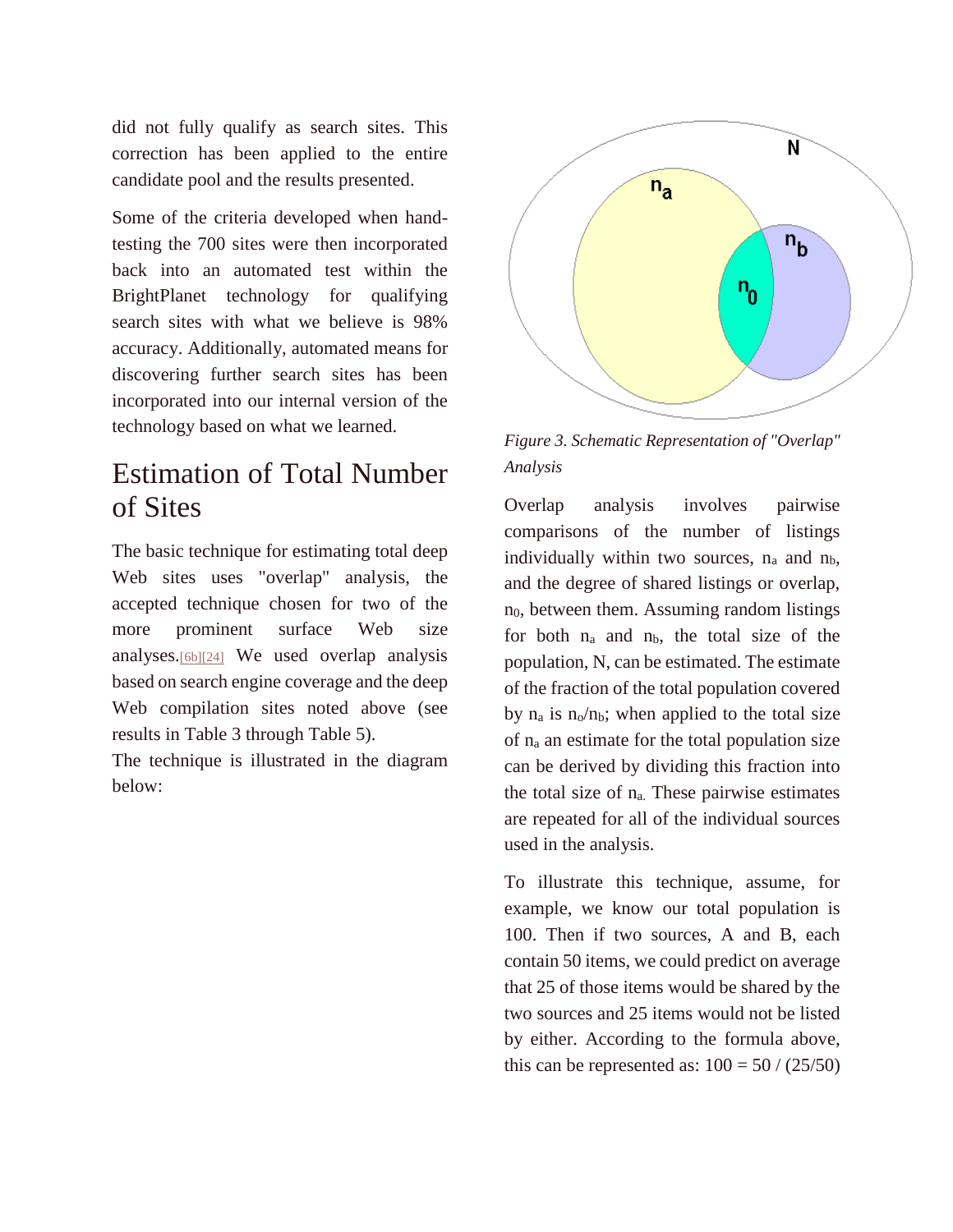There are two keys to overlap analysis. First, it is important to have a relatively accurate estimate for total listing size for at least one of the two sources in the pairwise comparison. Second, both sources should obtain their listings randomly and independently from one another.

This second premise is in fact violated for our deep Web source analysis. Compilation sites are purposeful in collecting their listings, so their sampling is directed. And, for search engine listings, searchable databases are more frequently linked to because of their information value which increases their relative prevalence within the engine listings.[\[5f\]](http://quod.lib.umich.edu/j/jep/3336451.0007.104?view=text;rgn=main#fn5) Thus, the overlap analysis represents a *lower bound* on the size of the deep Web since both of these factors will tend to increase the degree of overlap, n<sub>0</sub>, reported between the pairwise sources.

## Deep Web Size Analysis

In order to analyze the total size of the deep Web, we need an average site size in documents and data storage to use as a multiplier applied to the entire population estimate. Results are shown in Figure 4 and Figure 5.

As discussed for the large site analysis, obtaining this information is not straightforward and involves considerable time evaluating each site. To keep estimation time manageable, we chose a  $+/- 10\%$ confidence interval at the 95% confidence level, requiring a total of 100 random sites to be fully characterized.[\[25a\]](http://quod.lib.umich.edu/j/jep/3336451.0007.104?view=text;rgn=main#fn25)

We randomized our listing of 17,000 search site candidates. We then proceeded to work through this list until 100 sites were fully characterized. We followed a less-intensive process to the large sites analysis for determining total record or document count for the site.

Exactly 700 sites were inspected in their randomized order to obtain the 100 fully characterized sites. All sites inspected received characterization as to site type and coverage; this information was used in other parts of the analysis.

**"The invisible portion of the Web will continue to grow exponentially before the tools to uncover the hidden Web are ready for general use"**

The 100 sites that could have their total record/document count determined were then sampled for average document size (HTMLincluded basis). Random queries were issued to the searchable database with results reported as HTML pages. A minimum of ten of these were generated, saved to disk, and then averaged to determine the mean site page size. In a few cases, such as bibliographic databases, multiple records were reported on a single HTML page. In these instances, three total query results pages were generated, saved to disk, and then averaged based on the total number of records reported on those three pages.

## Content Coverage and Type Analysis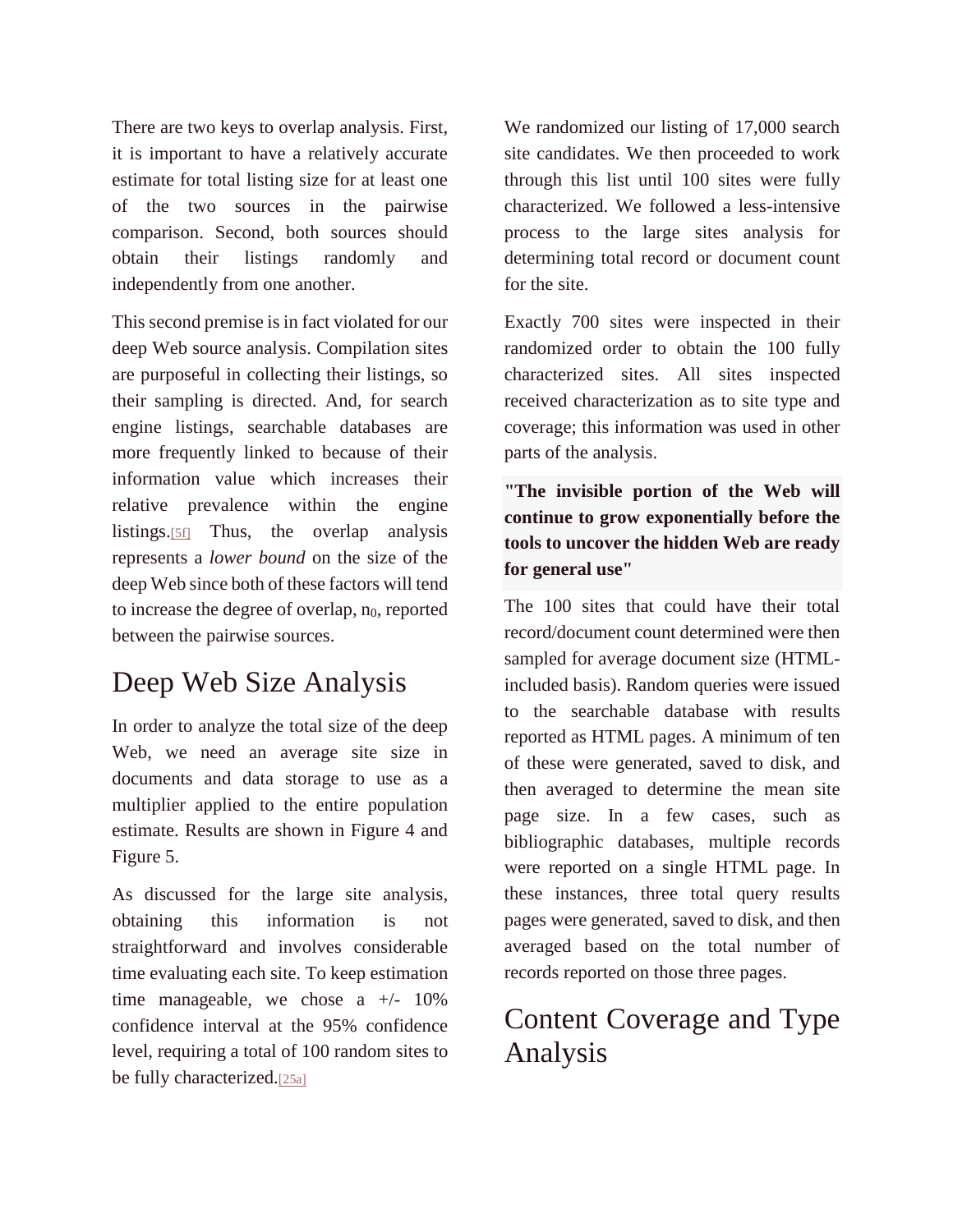Content coverage was analyzed across all 17,000 search sites in the qualified deep Web pool (results shown in Table 6); the type of deep Web site was determined from the 700 hand-characterized sites (results shown in Figure 6).

Broad content coverage for the entire pool was determined by issuing queries for twenty top-level domains against the entire pool. Because of topic overlaps, total occurrences exceeded the number of sites in the pool; this total was used to adjust all categories back to a 100% basis.

Hand characterization by search-database type resulted in assigning each site to one of twelve arbitrary categories that captured the diversity of database types. These twelve categories are:

- 1. Topic Databases subject-specific aggregations of information, such as SEC corporate filings, medical databases, patent records, etc.
- 2. Internal site searchable databases for the internal pages of large sites that are dynamically created, such as the knowledge base on the Microsoft site.
- 3. Publications searchable databases for current and archived articles.
- 4. Shopping/Auction.
- 5. Classifieds.
- 6. Portals broader sites that included more than one of these other categories in searchable databases.
- 7. Library searchable internal holdings, mostly for university libraries.
- 8. Yellow and White Pages people and business finders.
- 9. Calculators while not strictly databases, many do include an internal data component for calculating results. Mortgage calculators, dictionary lookups, and translators between languages are examples.
- 10. Jobs job and resume postings.
- 11. Message or Chat .
- 12. General Search searchable databases most often relevant to Internet search topics and information.

These 700 sites were also characterized as to whether they were public or subject to subscription or fee access.

### Site Pageviews and Link References

Netscape's "What's Related" browser option, a service from Alexa, provides site popularity rankings and link reference counts for a given URL.[\[26a\]](http://quod.lib.umich.edu/j/jep/3336451.0007.104?view=text;rgn=main#fn26) About 71% of deep Web sites have such rankings. The universal power function (a logarithmic growth rate or logarithmic distribution) allows pageviews per month to be extrapolated from the Alexa popularity rankings. [\[27\]](http://quod.lib.umich.edu/j/jep/3336451.0007.104?view=text;rgn=main#fn27) The "What's Related" report also shows external link counts to the given URL.

A random sampling for each of 100 deep and surface Web sites for which complete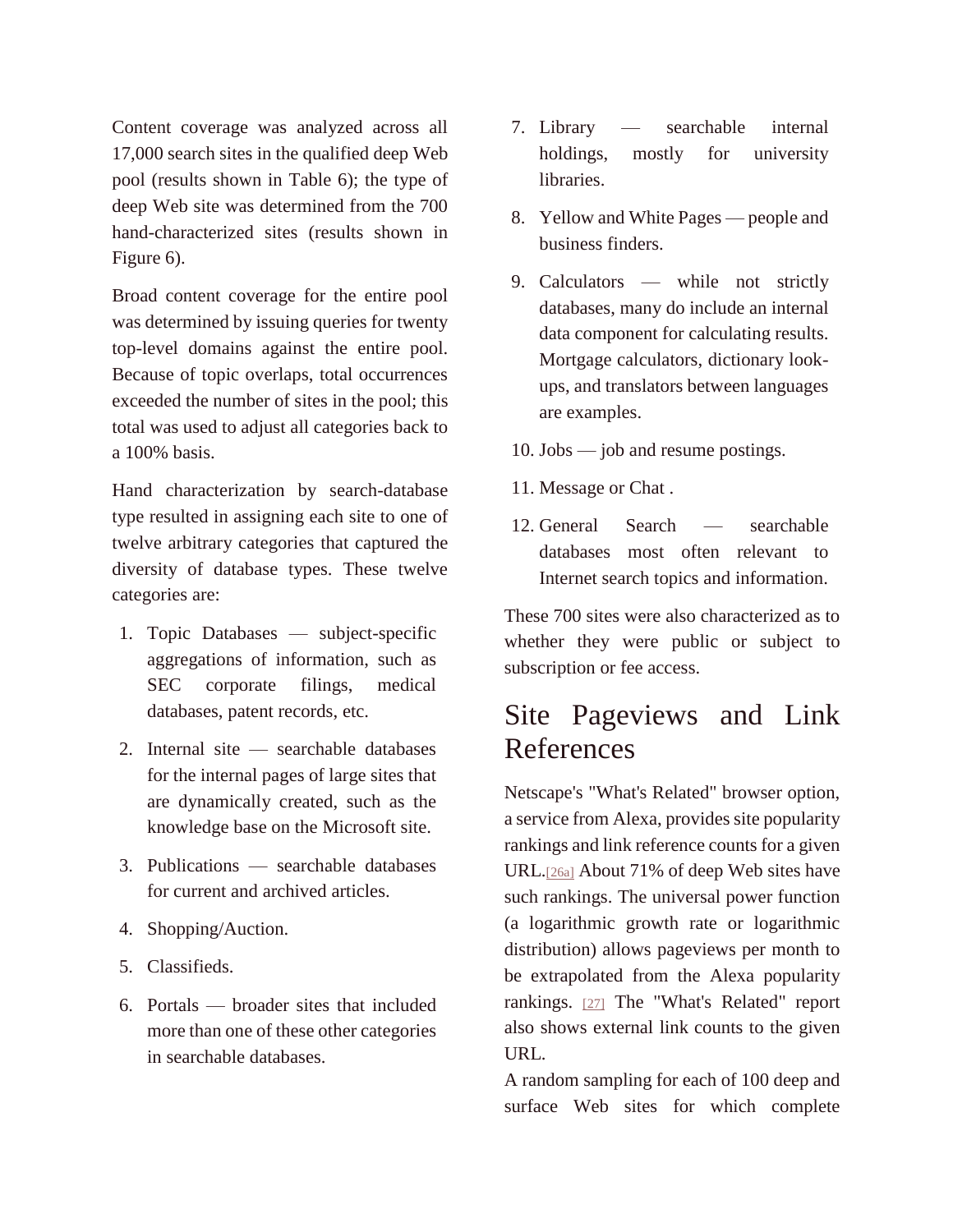"What's Related" reports could be obtained were used for the comparisons.

#### Growth Analysis

The best method for measuring growth is with time-series analysis. However, since the discovery of the deep Web is so new, a different gauge was necessary.

[Whois](http://www.whois.net/)<sup>[\[28\]](http://www.whois.net/)</sup> searches associated with domainregistration services [\[25b\]](http://quod.lib.umich.edu/j/jep/3336451.0007.104?view=text;rgn=main#fn25) return records listing domain owner, as well as the date the domain was first obtained (and other information). Using a random sample of 100 deep Web sites [\[26b\]](http://quod.lib.umich.edu/j/jep/3336451.0007.104?view=text;rgn=main#fn26) and another sample of 100 surface Web sites [\[29\]](http://quod.lib.umich.edu/j/jep/3336451.0007.104?view=text;rgn=main#fn29) we issued the domain names to a Whois search and retrieved the date the site was first established. These results were then combined and plotted for the deep vs. surface Web samples.

## Quality Analysis

Quality comparisons between the deep and surface Web content were based on five diverse, subject-specific queries issued via the BrightPlanet technology to three search engines (AltaVista, Fast, Northern Light)[\[30\]](http://quod.lib.umich.edu/j/jep/3336451.0007.104?view=text;rgn=main#fn30) and three deep sites specific to that topic and included in the 600 sites presently configured for our technology. The five subject areas were agriculture, medicine, finance/business, science, and law.

The queries were specifically designed to limit total results returned from any of the six sources to a maximum of 200 to ensure complete retrieval from each source.[\[31\]](http://quod.lib.umich.edu/j/jep/3336451.0007.104?view=text;rgn=main#fn31) The specific technology configuration settings are documented in the endnotes.[\[32\]](http://quod.lib.umich.edu/j/jep/3336451.0007.104?view=text;rgn=main#fn32)

The "quality" determination was based on an average of our technology's VSM and mEBIR computational linguistic scoring methods. [\[33\]](http://quod.lib.umich.edu/j/jep/3336451.0007.104?view=text;rgn=main#fn33) [\[34\]](http://quod.lib.umich.edu/j/jep/3336451.0007.104?view=text;rgn=main#fn34) The "quality" threshold was set at our score of 82, empirically determined as roughly accurate from millions of previous scores of surface Web documents.

Deep Web vs. surface Web scores were obtained by using the BrightPlanet technology's selection by source option and then counting total documents and documents above the quality scoring threshold.

## Results and Discussion

This study is the first known quantification and characterization of the deep Web. Very little has been written or known of the deep Web. Estimates of size and importance have been anecdotal at best and certainly underestimate scale. For example, Intelliseek's "invisible Web" says that, "In our best estimates today, the valuable content housed within these databases and searchable sources is far bigger than the 800 million plus pages of the 'Visible Web.'" They also estimate total deep Web sources at about 50,000 or so. [\[35\]](http://quod.lib.umich.edu/j/jep/3336451.0007.104?view=text;rgn=main#fn35)

Ken Wiseman, who has written one of the most accessible discussions about the deep Web, intimates that it might be about equal in size to the known Web. He also goes on to say, "I can safely predict that the invisible portion of the Web will continue to grow exponentially before the tools to uncover the hidden Web are ready for general use." [\[36\]](http://quod.lib.umich.edu/j/jep/3336451.0007.104?view=text;rgn=main#fn36) A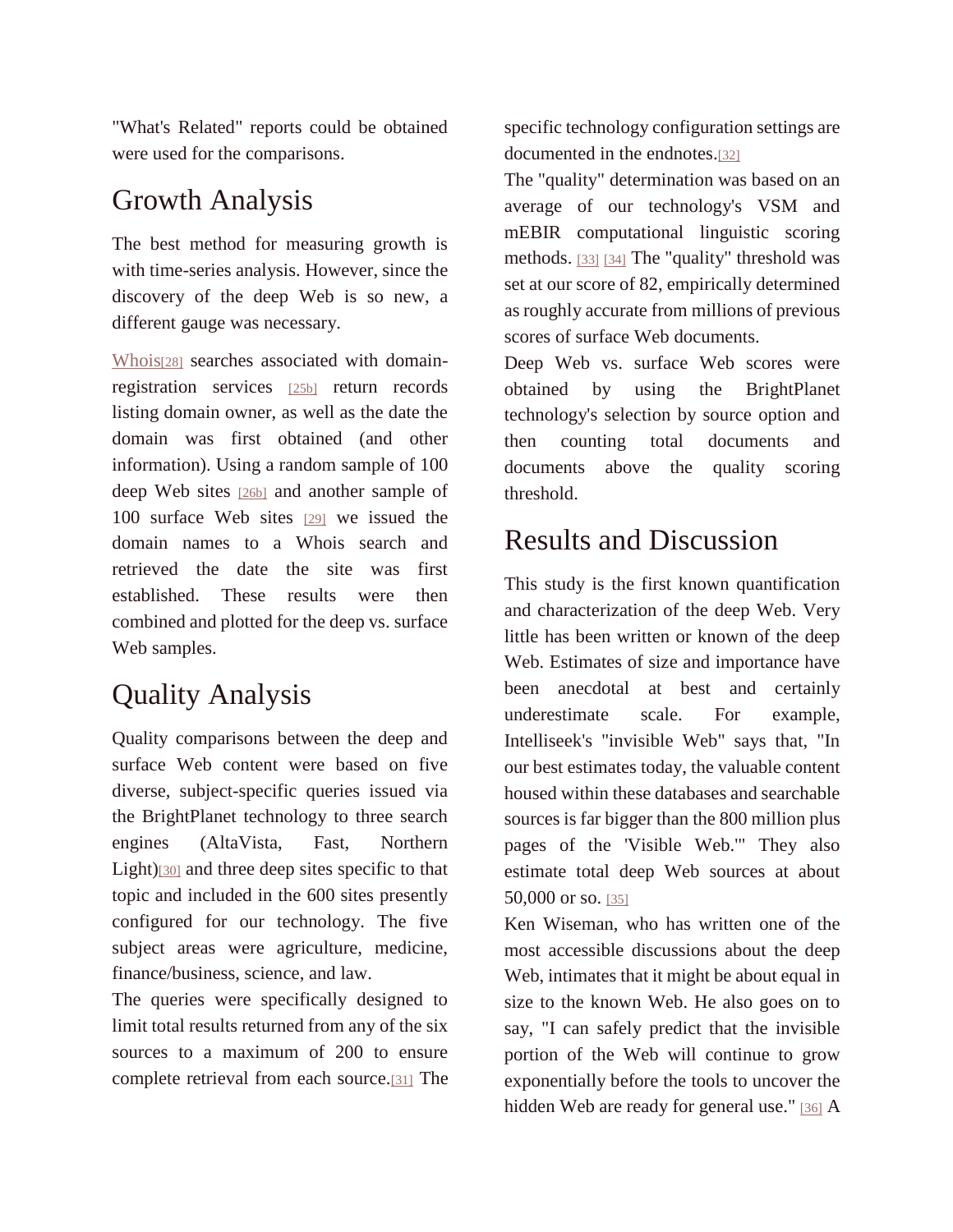mid-1999 survey by About.com's Web search guide concluded the size of the deep Web was "big and getting bigger." [\[37\]](http://quod.lib.umich.edu/j/jep/3336451.0007.104?view=text;rgn=main#fn37) A paper at a recent library science meeting suggested that only "a relatively small fraction of the Web is accessible through search engines."[\[38\]](http://quod.lib.umich.edu/j/jep/3336451.0007.104?view=text;rgn=main#fn38)

The deep Web is about 500 times larger than the surface Web, with, on average, about three times higher quality based on our document scoring methods on a perdocument basis. On an absolute basis, total deep Web quality exceeds that of the surface Web by thousands of times. Total number of deep Web sites likely exceeds 200,000 today and is growing rapidly.[\[39\]](http://quod.lib.umich.edu/j/jep/3336451.0007.104?view=text;rgn=main#fn39) Content on the deep Web has meaning and importance for every information seeker and market. More than 95% of deep Web information is publicly available without restriction. The deep Web also appears to be the fastest growing information component of the Web.

### General Deep Web **Characteristics**

Deep Web content has some significant differences from surface Web content. Deep Web documents (13.7 KB mean size; 19.7 KB median size) are on average 27% smaller than surface Web documents. Though individual deep Web sites have tremendous diversity in their number of records, ranging from tens or hundreds to hundreds of millions (a mean of 5.43 million records per site but with a median of only 4,950 records), these sites are on average much, much larger than surface sites. The rest of this paper will serve to amplify these findings.

The mean deep Web site has a Webexpressed (HTML-included basis) database size of 74.4 MB (median of 169 KB). Actual record counts and size estimates can be derived from one-in-seven deep Web sites.

On average, deep Web sites receive about half again as much monthly traffic as surface sites (123,000 pageviews per month vs. 85,000). The median deep Web site receives somewhat more than two times the traffic of a random surface Web site (843,000 monthly pageviews vs. 365,000). Deep Web sites on average are more highly linked to than surface sites by nearly a factor of two (6,200 links vs. 3,700 links), though the median deep Web site is less so (66 vs. 83 links). This suggests that well-known deep Web sites are highly popular, but that the typical deep Web site is not well known to the Internet search public.

One of the more counter-intuitive results is that 97.4% of deep Web sites are publicly available without restriction; a further 1.6% are mixed (limited results publicly available with greater results requiring subscription and/or paid fees); only 1.1% of results are totally subscription or fee limited. This result is counter intuitive because of the visible prominence of subscriber-limited sites such as Dialog, Lexis-Nexis, Wall Street Journal Interactive, etc. (We got the document counts from the sites themselves or from other published sources.)

However, once the broader pool of deep Web sites is looked at beyond the large, visible, fee-based ones, public availability dominates.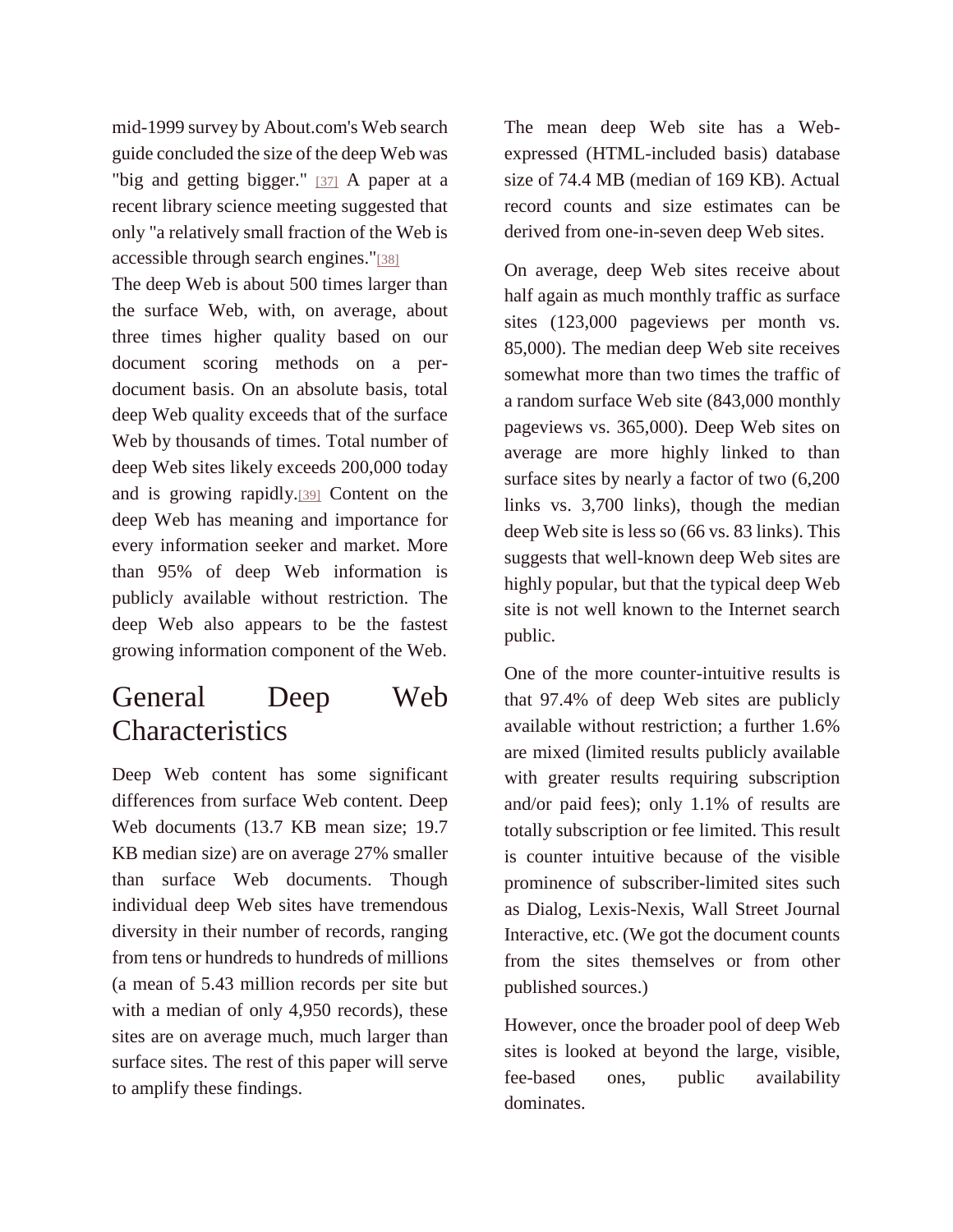## 60 Deep Sites Already Exceed the Surface Web by 40 Times

Table 2 indicates that the sixty known, largest deep Web sites contain data of about 750 terabytes (HTML-included basis) or roughly forty times the size of the known surface Web. These sites appear in a broad array of domains from science to law to images and commerce. We estimate the total number of records or documents within this group to be about eighty-five billion.

Roughly two-thirds of these sites are public ones, representing about 90% of the content available within this group of sixty. The absolutely massive size of the largest sites shown also illustrates the universal power function distribution of sites within the deep Web, not dissimilar to Web site popularity [\[40\]](http://quod.lib.umich.edu/j/jep/3336451.0007.104?view=text;rgn=main#fn40) or surface Web sites.[\[41\]](http://quod.lib.umich.edu/j/jep/3336451.0007.104?view=text;rgn=main#fn41) One implication of this type of distribution is that there is no real upper size boundary to which sites may grow.

|  |  |  | Table 2. Sixty Largest Deep Web Sites |
|--|--|--|---------------------------------------|
|--|--|--|---------------------------------------|

| <b>Nam</b>                   | <b>Typ</b> |                                              | W<br>eb<br>Si<br>ze<br>(G)<br><b>Bs</b> |
|------------------------------|------------|----------------------------------------------|-----------------------------------------|
| e                            | e          | URL                                          |                                         |
| Natio<br>nal<br>Clim<br>atic |            |                                              | 36                                      |
| Data                         |            | http://www.ncdc.noaa.                        | 6,                                      |
| Cent<br>er                   | Publ<br>ic | gov/ol/satellite/satellite<br>resources.html | 00<br>0                                 |

| (NO)<br>AA)                                                                                                  |                             |                                                                     |                                  |
|--------------------------------------------------------------------------------------------------------------|-----------------------------|---------------------------------------------------------------------|----------------------------------|
| <b>NAS</b><br>$\mathsf{A}$<br><b>EOS</b><br><b>DIS</b>                                                       | Publ<br>ic                  | http://harp.gsfc.nasa.go<br>v/~imswww/pub/imsw<br>elcome/plain.html | 21<br>9,<br>60<br>$\overline{0}$ |
| Natio<br>nal<br>Ocea<br>nogra<br>phic<br>(com<br>bined<br>with<br>Geop<br>hysic<br>al)<br>Data<br>Cent<br>er | Publ                        | http://www.nodc.noaa.<br>gov/,                                      | 32                               |
| (NO)<br>AA)                                                                                                  | ic/F<br>ee                  | http://www.ngdc.noaa.<br>gov/                                       | ,9<br>40                         |
| Alex<br>a                                                                                                    | Publ<br>ic<br>(part<br>ial) | http://www.alexa.com/                                               | 15<br>8,<br>60                   |
| Right<br>$-to-$<br>Kno<br>W<br>Netw<br>ork<br>(RT)<br>K<br>Net)                                              | Publ<br>ic                  | http://www.rtk.net/                                                 | 14<br>,6<br>40                   |
| MP3.<br>com                                                                                                  | Publ<br>ic                  | http://www.mp3.com/                                                 | 4,<br>30<br>$\overline{0}$       |
| Terra<br>serve<br>r                                                                                          | Publ<br>ic/F<br>ee          | http://terraserver.micro<br>soft.com/                               | 4,<br>27<br>$\overline{0}$       |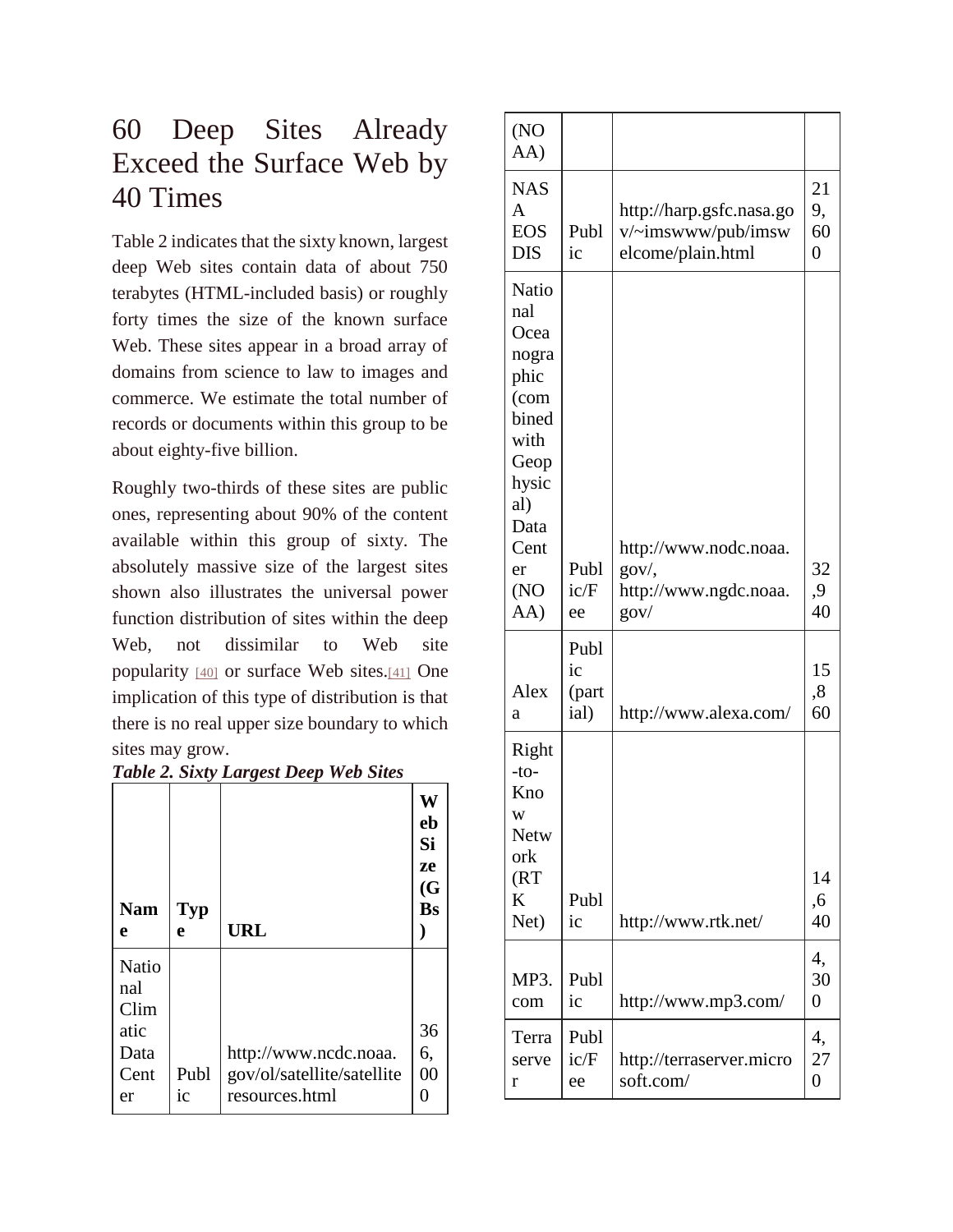| <b>HEA</b><br><b>SAR</b><br>$\overline{C}$<br>(Hig<br>h<br>Ener<br>gy<br>Astro<br>physi<br>$\overline{\text{cs}}$<br>Scien<br>ce<br>Archi |                            |                                                                    |                            |
|-------------------------------------------------------------------------------------------------------------------------------------------|----------------------------|--------------------------------------------------------------------|----------------------------|
| ve<br>Rese<br>arch<br>Cent<br>er)                                                                                                         | Publ<br>ic                 | http://heasarc.gsfc.nasa<br>.gov/W3Browse/                         | 2,<br>56<br>$\overline{c}$ |
| <b>US</b><br><b>PTO</b><br>Trad<br>emar<br>$\mathbf{ks}$ +<br>Paten<br>ts                                                                 | Publ<br>ic                 | http://www.uspto.gov/t<br>mdb/,<br>http://www.uspto.gov/p<br>atft/ | 2,<br>44<br>$\overline{0}$ |
| Infor<br>medi<br>a<br>(Carn<br>egie<br>Mell<br>on<br>Univ.<br>$\mathcal{)}$                                                               | Publ<br>ic<br>(not<br>yet) | http://www.informedia.<br>cs.cmu.edu/                              | 1,<br>83<br>0              |
| Alex<br>andri<br>a<br>Digit<br>al<br>Libra<br>ry                                                                                          | Publ<br>ic                 | http://www.alexandria.<br>ucsb.edu/adl.html                        | 1,<br>22<br>0              |

| <b>JSTO</b><br>$\mathbf R$<br>Proje<br>ct                                     | Limi<br>ted            | http://www.jstor.org/                    | 1,<br>22<br>$\overline{0}$ |
|-------------------------------------------------------------------------------|------------------------|------------------------------------------|----------------------------|
| 10K<br>Searc<br>h<br>Wiza<br>rd                                               | Publ<br>ic             | http://www.tenkwizard.<br>com/           | 76<br>9                    |
| <b>UC</b><br><b>Berk</b><br>eley<br>Digit<br>al<br>Libra<br>ry<br>Proje<br>ct | Publ<br>ic             | http://elib.cs.berkeley.e<br>du/         | 76<br>6                    |
| <b>SEC</b><br>Edga<br>r                                                       | Publ<br>ic             | http://www.sec.gov/ed<br>garhp.htm       | 61<br>$\overline{0}$       |
| <b>US</b><br>Cens<br>us                                                       | Publ<br>ic             | http://factfinder.census.<br>gov         | 61<br>$\overline{0}$       |
| <b>NCI</b><br>Canc<br>erNet<br>Data<br>base                                   | Publ<br>ic             | http://cancernet.nci.nih.<br>gov/        | 48<br>8                    |
| Ama<br>zon.c<br>om                                                            | Publ<br>ic             | http://www.amazon.co<br>m/               | 46<br>1                    |
| <b>IBM</b><br>Paten<br>t<br>Cent<br>er                                        | Publ<br>ic/Pr<br>ivate | http://www.patents.ibm<br>.com/boolquery | 34<br>5                    |
| <b>NAS</b><br>A<br>Imag                                                       | Publ<br>ic             | http://nix.nasa.gov/                     | 33<br>7                    |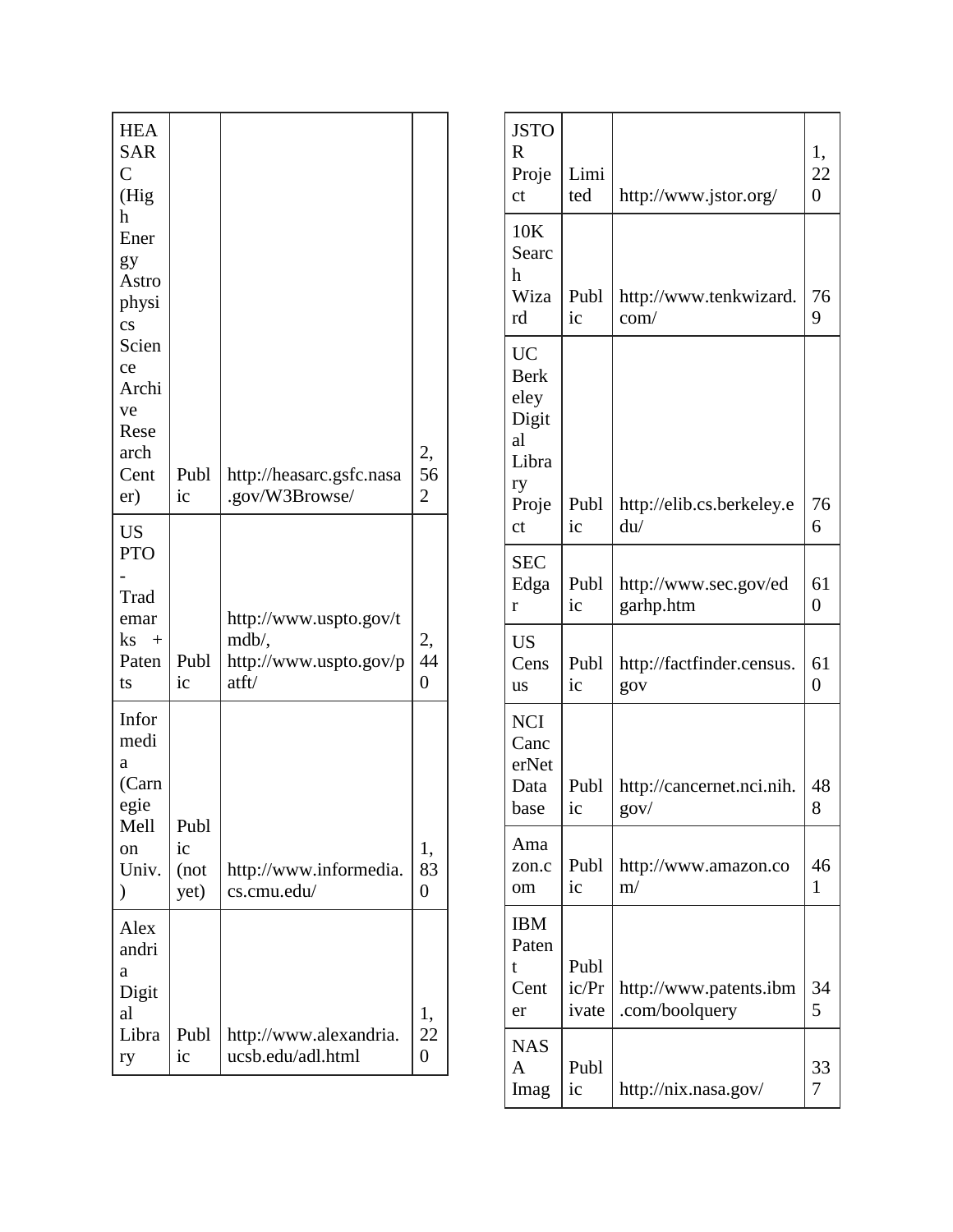| e<br>Exch<br>ange                            |                        |                                                                 |                      |
|----------------------------------------------|------------------------|-----------------------------------------------------------------|----------------------|
| Info<br>USA.<br>com                          | Publ<br>ic/Pr<br>ivate | http://www.abii.com/                                            | 19<br>5              |
| <b>Bette</b><br>rwho<br>is<br>(man<br>y      |                        |                                                                 |                      |
| simil<br>ar)                                 | Publ<br>ic             | http://betterwhois.com/                                         | 15<br>$\overline{2}$ |
| <b>GPO</b><br>Acce<br>SS                     | Publ<br>ic             | http://www.access.gpo.<br>$g$ ov/                               | 14<br>6              |
| Adob<br>e<br><b>PDF</b><br>Searc<br>h        | Publ<br>ic             | http://searchpdf.adobe.<br>com/                                 | 14<br>3              |
| Inter<br>net<br>Aucti<br>on<br>List          | Publ<br>ic             | http://www.internetauct<br>ionlist.com/search_pro<br>ducts.html | 13<br>$\overline{0}$ |
| Com<br>merc<br>e,<br>Inc.                    | Publ<br>ic             | http://search.commerce<br>inc.com/                              | 12<br>2              |
| Libra<br>ry of<br>Cong<br>ress<br>Onlin<br>e |                        |                                                                 |                      |
| Catal<br>og                                  | Publ<br>ic             | http://catalog.loc.gov/                                         | 11<br>6              |
| Sunsi<br>te                                  | Publ<br>ic             | http://src.doc.ic.ac.uk/                                        | 98                   |

| Euro<br>pe                                                           |                                |                                                                    |    |
|----------------------------------------------------------------------|--------------------------------|--------------------------------------------------------------------|----|
| Unco<br>ver<br>Perio<br>dical<br>DB                                  | Publ<br>ic/F<br>ee             | http://uncweb.carl.org/                                            | 97 |
| Astro<br>nome<br>r's<br>Baza<br>ar                                   | Publ<br>ic                     | http://cdsweb.u-<br>strasbg.fr/Cats.html                           | 94 |
| eBay<br>.com                                                         | Publ<br>ic                     | http://www.ebay.com/                                               | 82 |
| <b>REA</b><br><b>LTO</b><br>R.co<br>m<br>Real<br>Estat<br>e<br>Searc | Publ                           | http://www.realtor.com                                             |    |
| h                                                                    | ic                             | Т                                                                  | 60 |
| Feder<br>al<br>Expr<br>ess                                           | Publ<br>ic (if<br>ship<br>per) | http://www.fedex.com/                                              | 53 |
| Integ<br>rum                                                         | Publ<br>ic/Pr<br>ivate         | http://www.integrumw<br>orld.com/eng_test/inde<br>x.html           | 49 |
| <b>NIH</b><br>Pub<br>Med                                             | Publ<br>ic                     | http://www.ncbi.nlm.ni<br>h.gov/PubMed/                            | 41 |
| Visu<br>al<br>Wom<br>an<br>(NIH<br>⟩                                 | Publ<br>ic                     | http://www.nlm.nih.go<br>v/research/visible/visib<br>le_human.html | 40 |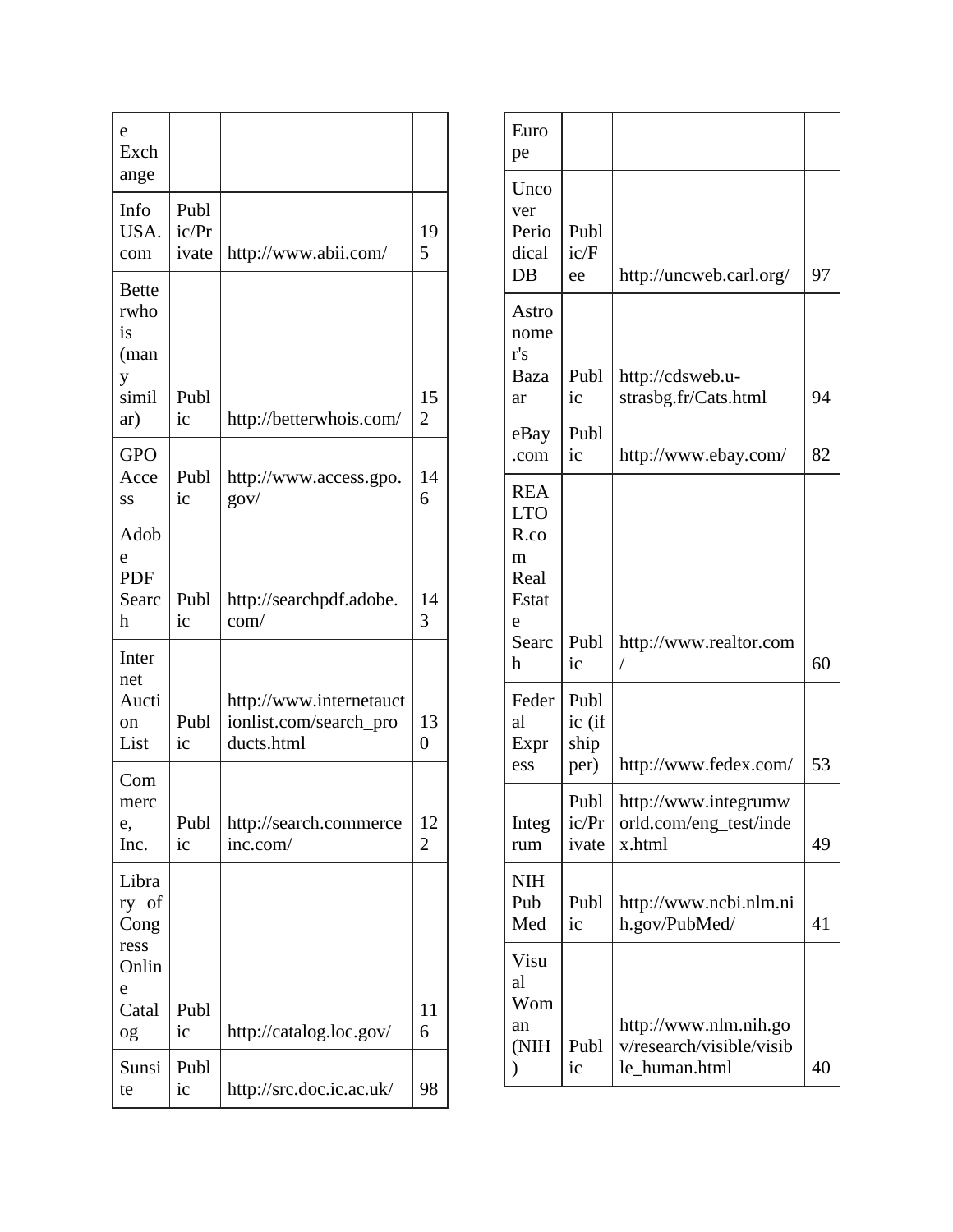| Auto<br>Trad<br>er.co<br>m                                                            | Publ<br>ic                     | http://www.autoconnec<br>t.com/index.jtmpl/?LN<br>X=M1DJAROSTEXT | 39                  |
|---------------------------------------------------------------------------------------|--------------------------------|------------------------------------------------------------------|---------------------|
| <b>UPS</b>                                                                            | Publ<br>ic (if<br>ship<br>per) | http://www.ups.com/                                              | 33                  |
| <b>NIH</b><br>Gen<br><b>Bank</b>                                                      | Publ<br>ic                     | http://www.ncbi.nlm.ni<br>h.gov/Genbank/index.h<br>tml           | 31                  |
| Aust<br>Li<br>(Aust<br>ralasi<br>an<br>Legal<br>Infor<br>matio<br>n<br>Instit<br>ute) | Publ<br>ic                     | http://www.austlii.edu.<br>au/austlii/                           | 24                  |
| Digit<br>al<br>Libra<br>ry<br>Progr<br>am<br>(UVa<br>$\mathcal{Y}$                    | Publ<br>1 <sup>C</sup>         | http://www.lva.lib.va.u<br>s/                                    | 21                  |
| <b>Subt</b><br>otal<br><b>Publi</b><br>c and<br><b>Mixe</b><br>d<br>Sour<br>ces       |                                |                                                                  | 67<br>3,<br>03<br>5 |
| <b>DBT</b><br>Onlin<br>e                                                              | Fee                            | http://www.dbtonline.c<br>om/                                    | 30<br>,5<br>$00\,$  |

| Lexis                                         |                    |                                      |                            |
|-----------------------------------------------|--------------------|--------------------------------------|----------------------------|
| Nexi<br>S                                     | Fee                | http://www.lexis-<br>nexis.com/lncc/ | 12<br>$\overline{2}$<br>00 |
| Dialo<br>g                                    | Fee                | http://www.dialog.com                | 10<br>,9<br>80             |
| Gene<br>alogy<br>ances<br>try.c               |                    | http://www.ancestry.co               | 6,<br>50                   |
| om                                            | Fee                | m/                                   | $\overline{0}$             |
| ProQ<br>uest<br>Direc<br>t<br>(incl.<br>Digit |                    |                                      |                            |
| al                                            |                    |                                      | 3,                         |
| Vault<br>$\mathcal{E}$                        | Fee                | http://www.umi.com                   | 17<br>$\overline{2}$       |
| Dun<br>$\&$<br><b>Brad</b><br>street          | Fee                | http://www.dnb.com                   | 3,<br>11<br>3              |
| West<br>law                                   | Fee                | http://www.westlaw.co<br>m/          | 2,<br>68<br>4              |
| Dow<br>Jones<br><b>News</b><br>Retri<br>eval  |                    | http://dowjones.wsj.co               | 2,<br>68                   |
|                                               | Fee                | m/p/main.html                        | $\overline{4}$             |
| info<br><b>USA</b>                            | Fee/<br>Publ<br>ic | http://www.infousa.co<br>m/          | 1,<br>58<br>4              |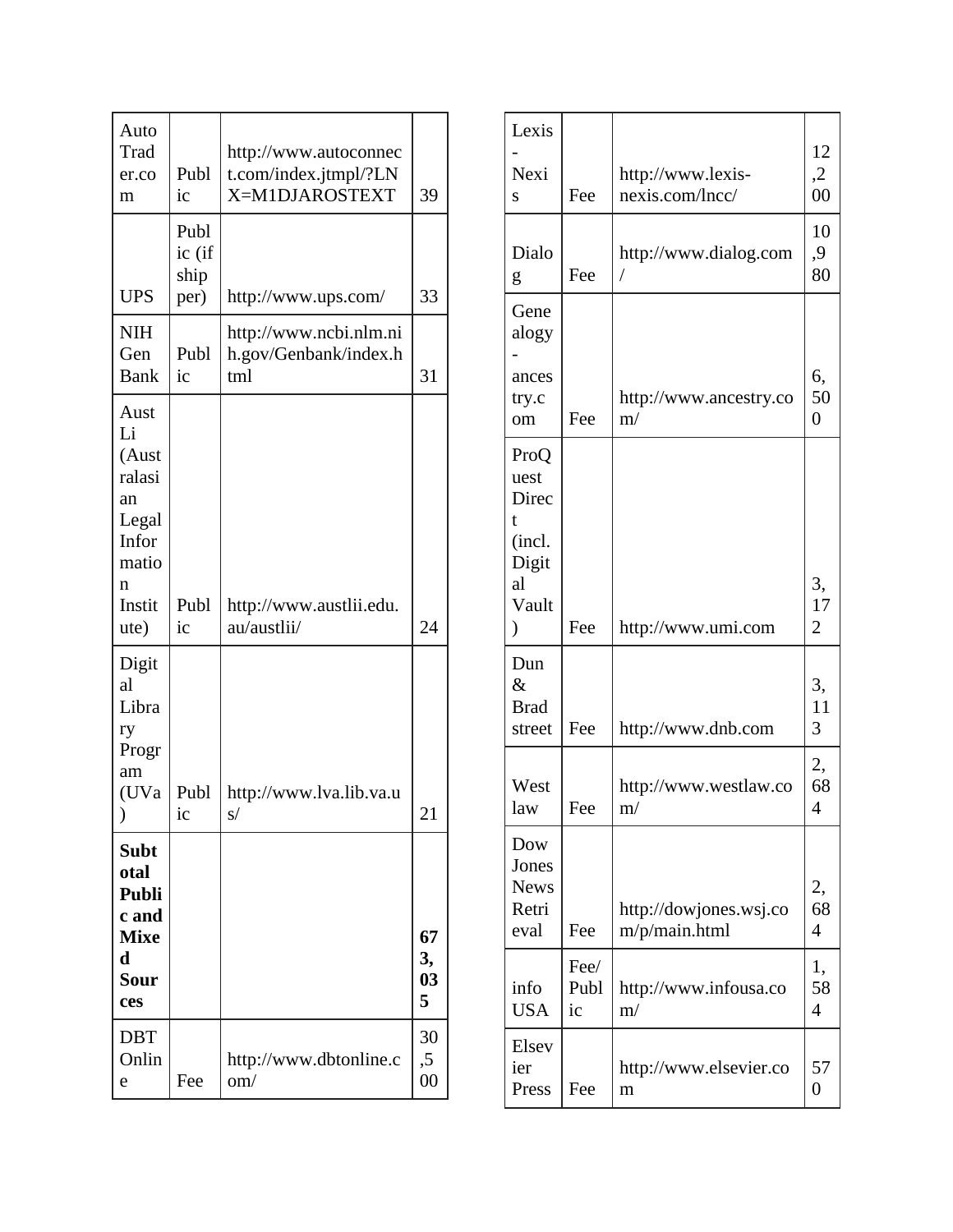| <b>EBS</b><br>CO                                                         | Fee | http://www.ebsco.com                                            | 48<br>1               |
|--------------------------------------------------------------------------|-----|-----------------------------------------------------------------|-----------------------|
| Sprin<br>ger-<br>Verla<br>g                                              | Fee | http://link.springer.de/                                        | 22<br>1               |
| <b>OVI</b><br>D<br>Tech<br>nolog<br>ies                                  | Fee | http://www.ovid.com                                             | 19<br>1               |
| Inves<br>text                                                            | Fee | http://www.investext.c<br>$\text{om}/$                          | 15<br>7               |
| <b>Blac</b><br>kwell<br>Scien<br>ce                                      | Fee | http://www.blackwell-<br>science.com                            | 14<br>6               |
| GenS<br>erv                                                              | Fee | http://gs01.genserv.co<br>m/gs/bcc.htm                          | 10<br>6               |
| Acad<br>emic<br>Press<br>IDE<br>AL                                       | Fee | http://www.idealibrary.<br>com                                  | 10<br>4               |
| Trad<br>ecom<br>pass                                                     | Fee | http://www.tradecompa<br>ss.com/                                | 61                    |
| <b>INSP</b><br>EC                                                        | Fee | http://www.iee.org.uk/<br>publish/inspec/online/o<br>nline.html | 16                    |
| <b>Subt</b><br>otal<br>Fee-<br><b>Base</b><br>$\mathbf d$<br>Sour<br>ces |     |                                                                 | 75<br>$\cdot$ 4<br>69 |
| <b>TOT</b><br>AL                                                         |     |                                                                 | 74<br>8,              |

| IJυ |
|-----|
|-----|

This listing is preliminary and likely incomplete since we lack a complete census of deep Web sites.

Our inspection of the 700 random-sample deep Web sites identified another three that were not in the initially identified pool of 100 potentially large sites. If that ratio were to hold across the entire estimated 200,000 deep Web sites (see next table), perhaps only a very small percentage of sites shown in this table would prove to be the largest. However, since many large sites are anecdotally known, we believe our listing, while highly inaccurate, may represent 10% to 20% of the actual largest deep Web sites in existence.

This inability to identify all of the largest deep Web sites today should not be surprising. The awareness of the deep Web is a new phenomenon and has received little attention. We solicit nominations for additional large sites on our comprehensive CompletePlanet site and will document new instances as they arise.

#### Deep Web is 500 Times Larger than the Surface Web

We employed three types of overlap analysis to estimate the total numbers of deep Web sites. In the first approach, shown in Table 3, we issued 100 random deep Web URLs from our pool of 17,000 to the search engines that support URL search. These results, with the accompanying overlap analysis, are: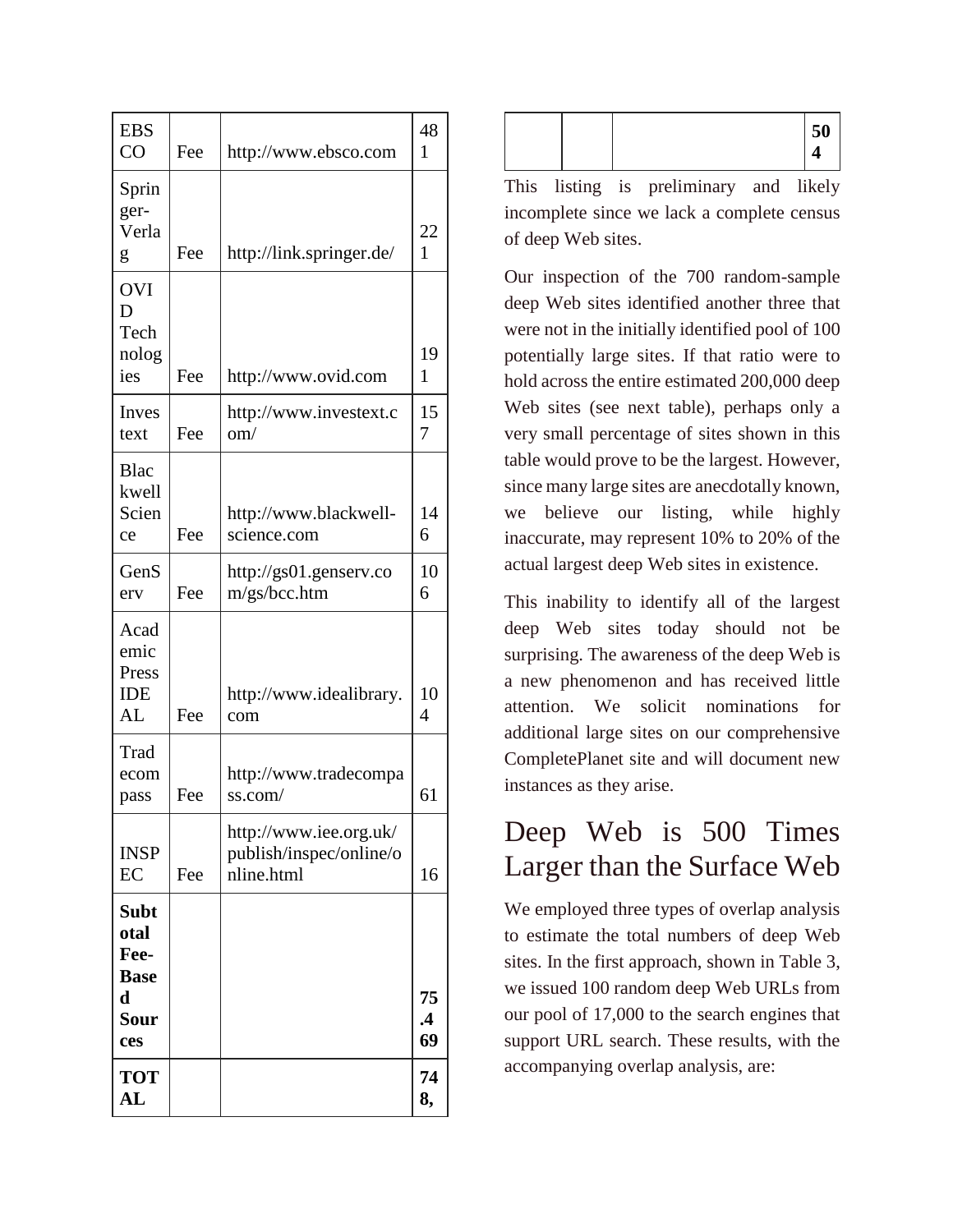| Search Engine Overlap Analysis            |                                                                        |                                    |                                                              |                                      | <b>Search</b><br><b>Engine A</b> |                                      | To<br>tal                    |                                                     |
|-------------------------------------------|------------------------------------------------------------------------|------------------------------------|--------------------------------------------------------------|--------------------------------------|----------------------------------|--------------------------------------|------------------------------|-----------------------------------------------------|
| Se<br>arc<br>h<br>En<br>gin<br>e A        | $\mathbf A$<br>$\mathbf n$<br>$\bf{0}$<br>d<br>u<br>$\mathbf{p}$<br>es | Se<br>arc<br>h<br>En<br>gin<br>e B | B<br>$\mathbf n$<br>$\bf{0}$<br>d<br>u<br>$\mathbf{p}$<br>es | $\mathbf A$<br>p<br>l<br>U<br>S<br>B | U<br>ni<br>qu<br>e               | Da<br>tab<br>ase<br>Fr<br>act<br>ion | Da<br>tab<br>ase<br>Siz<br>e | Es<br>t.<br>De<br>ep<br>W<br>eb<br><b>Sit</b><br>es |
| Alt<br>aVi<br>sta                         | 9                                                                      | No<br>rth<br>ern<br>Lig<br>ht      | 6<br>$\overline{0}$                                          | 8                                    | $\mathbf{1}$                     | 0.1<br>33                            | 20,<br>635                   | 15<br>4,7<br>63                                     |
| Alt<br>aVi<br>sta                         | 9                                                                      | Fas<br>t                           | 5<br>$\overline{7}$                                          | 8                                    | $\mathbf{1}$                     | 0.1<br>40                            | 20,<br>635                   | 14<br>7,0<br>24                                     |
| Fas<br>t                                  | 5<br>$\overline{7}$                                                    | Alt<br>aVi<br>sta                  | 9                                                            | 8                                    | 49                               | 0.8<br>89                            | 27,<br>940                   | 31,<br>43<br>3                                      |
| N <sub>o</sub><br>rth<br>ern<br>Lig<br>ht | 6<br>$\overline{0}$                                                    | Alt<br>aVi<br>sta                  | 9                                                            | 8                                    | 52                               | 0.8<br>89                            | 27,<br>195                   | 30,<br>59<br>$\overline{4}$                         |
| N <sub>o</sub><br>rth<br>ern<br>Lig<br>ht | 6<br>0                                                                 | Fas<br>t                           | 5<br>$\overline{7}$                                          | 4<br>$\overline{4}$                  | 16                               | 0.7<br>72                            | 27,<br>195                   | 35,<br>23<br>$\overline{0}$                         |
| Fas<br>t                                  | 5<br>7                                                                 | No<br>rth<br>ern<br>Lig<br>ht      | 6<br>$\overline{0}$                                          | 4<br>$\overline{4}$                  | 13                               | 0.7<br>33                            | 27,<br>940                   | 38,<br>10<br>$\overline{0}$                         |

*Table 3. Estimation of Deep Web Sites, Search Engine Overlap Analysis*

This table shows greater diversity in deep Web site estimates as compared to normal surface Web overlap analysis. We believe the

reasons for this variability are: 1) the relatively small sample size matched against the engines; 2) the high likelihood of inaccuracy in the baseline for total deep Web database sizes from Northern Light[\[42\]](http://quod.lib.umich.edu/j/jep/3336451.0007.104?view=text;rgn=main#fn42); and 3) the indiscriminate scaling of Fast and AltaVista deep Web site coverage based on the surface ratios of these engines to Northern Light. As a result, we have little confidence in these results.

An alternate method is to compare NEC reported values[\[5g\]](http://quod.lib.umich.edu/j/jep/3336451.0007.104?view=text;rgn=main#fn5) for surface Web coverage to the reported deep Web sites from the Northern Light engine. These numbers were further adjusted by the final qualification fraction obtained from our hand scoring of 700 random deep Web sites. These results are shown below:

|  | Table 4. Estimation of Deep Web Sites,  |  |  |
|--|-----------------------------------------|--|--|
|  | <b>Search Engine Market Share Basis</b> |  |  |

| Sear<br>ch<br>Eng<br>ine  | <b>Report</b><br>edDeep<br>WebSit<br>es | <b>Surf</b><br>ace<br>Web<br>Cov<br>erag<br>$e\%$ | Qualificati<br>onFraction | <b>Tota</b><br>Est.<br><b>Dee</b><br>p<br>Web<br><b>Sites</b> |
|---------------------------|-----------------------------------------|---------------------------------------------------|---------------------------|---------------------------------------------------------------|
| Nort<br>hern<br>Ligh<br>t | 27,195                                  | 16.0<br>$\%$                                      | 86.4%                     | 146.<br>853                                                   |
| Alta<br>Vist<br>a         | 20,635                                  | 15.5<br>%                                         | 86.4%                     | 115,<br>023                                                   |

This approach, too, suffers from the limitations of using the Northern Light deep Web site baseline. It is also unclear, though likely, that deep Web search coverage is more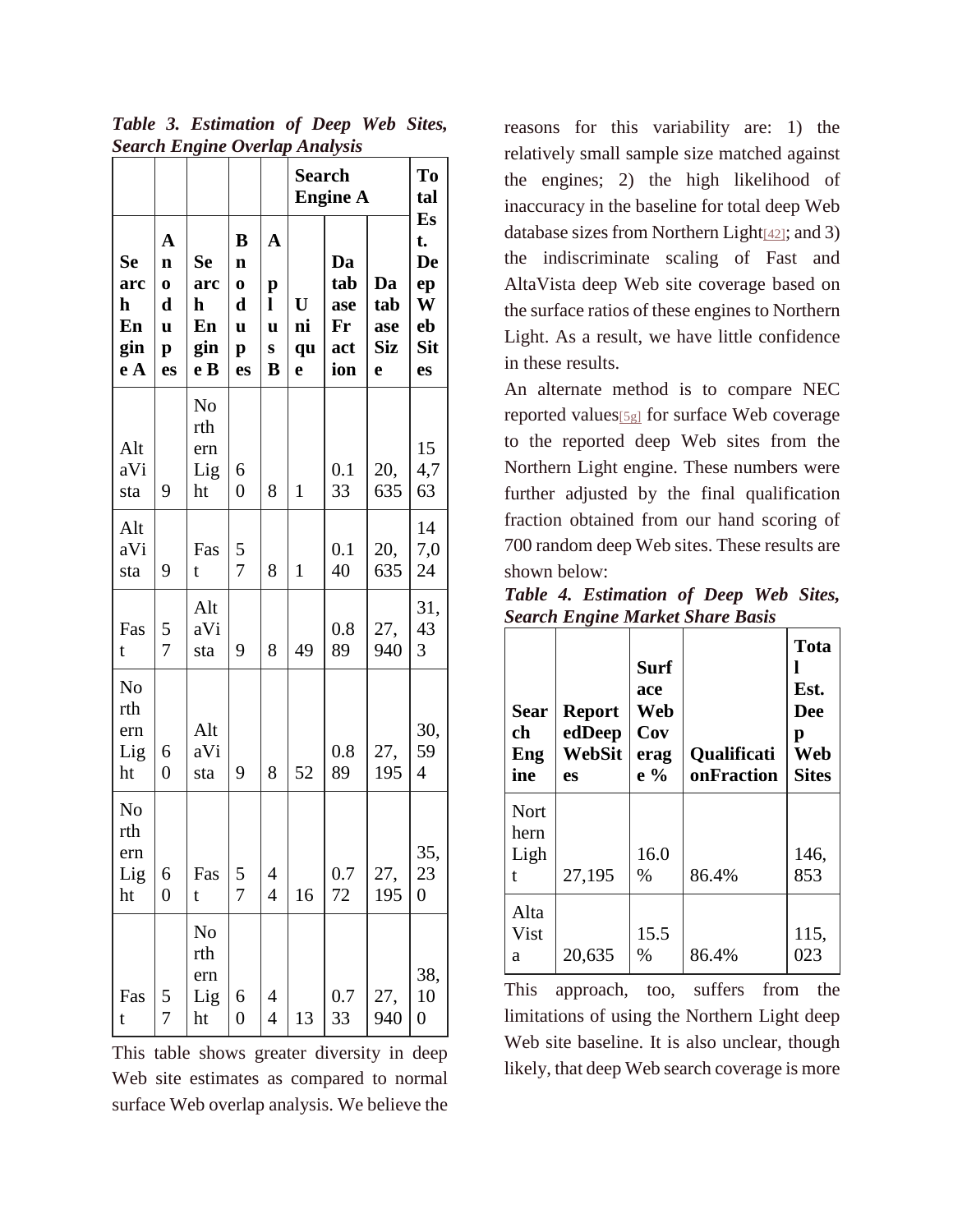highly represented in the search engines' listing as discussed above.

Our third approach is more relevant and is shown in Table 5.

Under this approach, we use overlap analysis for the three largest compilation sites for deep Web sites used to build our original 17,000 qualified candidate pool. To our knowledge, these are the three largest listings extant, excepting our own CompletePlanet site.

This approach has the advantages of:

- providing an absolute count of sites
- ensuring final qualification as to whether the sites are actually deep Web search sites
- relatively large sample sizes.

Because each of the three compilation sources has a known population, the table shows only three pairwise comparisons (*e.g.,*there is no uncertainty in the ultimate A or B population counts).

*Table 5. Estimation of Deep Web Sites, Searchable Database Compilation Overlap Analysis*

|           |             |    |             |                  |    |    |    | <b>Tot</b><br>al<br>Esti     |
|-----------|-------------|----|-------------|------------------|----|----|----|------------------------------|
|           |             |    |             |                  |    |    |    | mat<br>ed                    |
|           | A           |    | B           |                  |    |    |    | <b>Dee</b>                   |
|           | $\mathbf n$ |    | $\mathbf n$ |                  |    | D  |    | p                            |
|           | $\bf{0}$    |    | $\bf{0}$    | A                |    | B  | D  | $\mathbf{\bar{W}}\mathbf{e}$ |
|           | d           |    | $\mathbf d$ |                  | Un | Fr | B  | b                            |
| <b>DB</b> | u           | DB | u           | $\boldsymbol{+}$ | iq | ac | Si | <b>Site</b>                  |
| A         | ps          | B  | ps          | B                | ue | t. | ze | S                            |

| Ly<br>cos         | 5,<br>$\boldsymbol{0}$<br>8<br>$\mathbf{1}$ | Inte<br>rnet<br>S | 3,<br>$\overline{4}$<br>$\overline{4}$<br>9 | $\overline{c}$<br>5<br>6                           | 4,8<br>25 | 0.<br>07<br>4                 | 5,<br>$\boldsymbol{0}$<br>8<br>$\mathbf{1}$ | 68,4<br>55 |
|-------------------|---------------------------------------------|-------------------|---------------------------------------------|----------------------------------------------------|-----------|-------------------------------|---------------------------------------------|------------|
| Ly<br>cos         | 5,<br>$\overline{0}$<br>8<br>$\mathbf{1}$   | Inf<br>omi<br>ne  | 2,<br>9<br>6<br>9                           | $\mathbf{1}$<br>5<br>6                             | 4,9<br>25 | $\boldsymbol{0}$ .<br>05<br>3 | 5,<br>$\boldsymbol{0}$<br>8<br>1            | 96,7<br>02 |
| Int<br>ern<br>ets | 3,<br>$\overline{4}$<br>$\overline{4}$<br>9 | Inf<br>omi<br>ne  | 2,<br>9<br>6<br>9                           | $\overline{c}$<br>$\overline{3}$<br>$\overline{4}$ | 3,2<br>15 | 0.<br>07<br>9                 | 3,<br>$\overline{4}$<br>$\overline{4}$<br>9 | 43,7<br>61 |

As discussed above, there is certainly sampling bias in these compilations since they were purposeful and not randomly obtained. Despite this, there is a surprising amount of uniqueness among the compilations.

The Lycos and Internets listings are more similar in focus in that they are commercial sites. The Infomine site was developed from an academic perspective. For this reason, we adjudge the Lycos-Infomine pairwise comparison to be most appropriate. Though sampling was directed for both sites, the intended coverage and perspective is different.

There is obviously much uncertainty in these various tables. Because of lack of randomness, these estimates are likely at the lower bounds for the number of deep Web sites. Across all estimating methods the mean estimate for number of deep Web sites is about 76,000, with a median of about 56,000. For the searchable database compilation only, the average is about 70,000.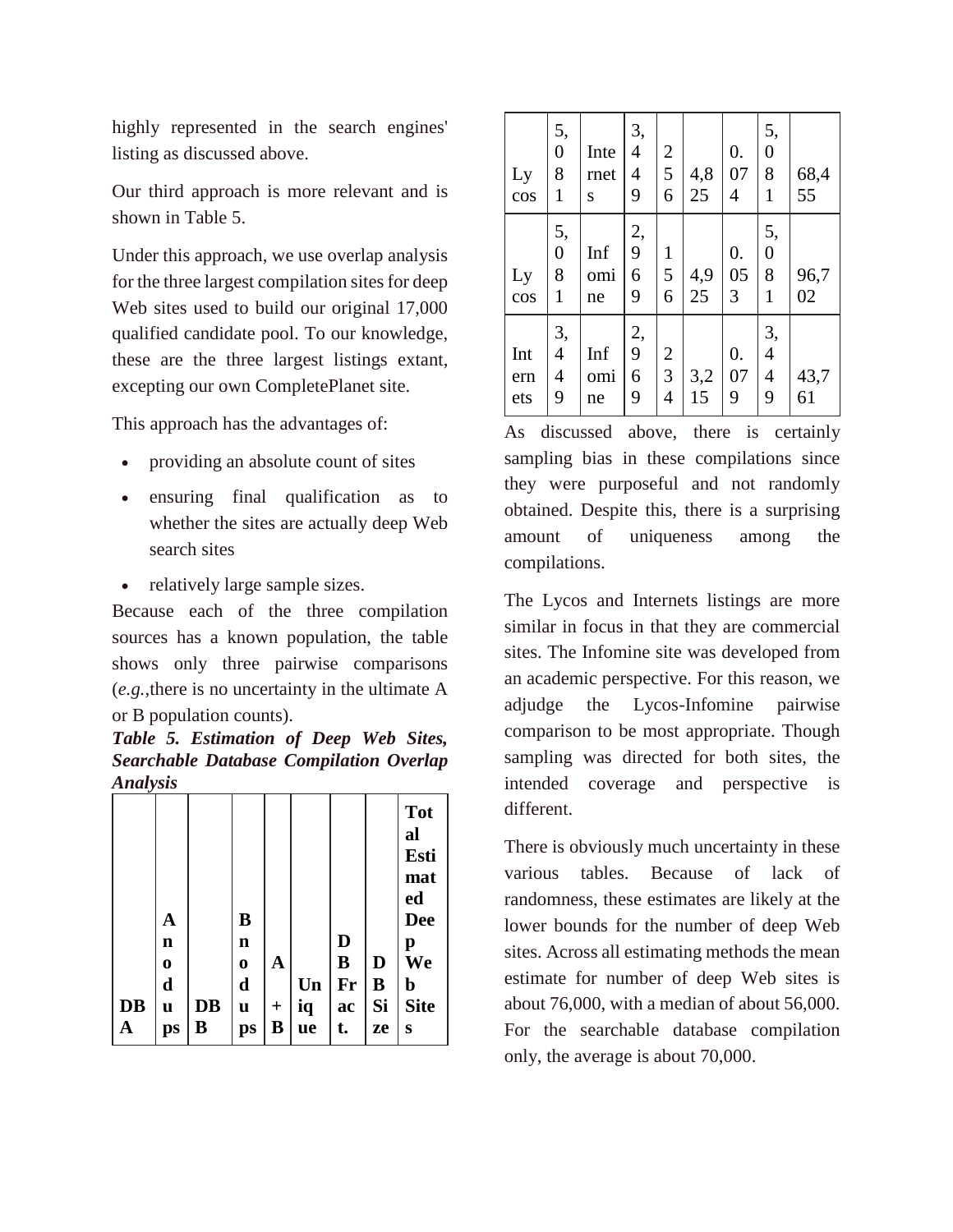The under count due to lack of randomness and what we believe to be the best estimate above, namely the Lycos-Infomine pair, indicate to us that the ultimate number of deep Web sites today is on the order of 200,000.



*Figure 4. Inferred Distribution of Deep Web Sites, Total Record Size*

Plotting the fully characterized random 100 deep Web sites against total record counts produces Figure 4. Plotting these same sites against database size (HTML-included basis) produces Figure 5.

Multiplying the mean size of 74.4 MB per deep Web site times a total of 200,000 deep Web sites results in a total deep Web size projection of 7.44 petabytes, or 7,440 terabytes.[\[43\]\[44a\]](http://quod.lib.umich.edu/j/jep/3336451.0007.104?view=text;rgn=main#fn43) Compared to the current surface Web content estimate of 18.7 TB (see Table 1), this suggests a deep Web size about 400 times larger than the surface Web. Even at the lowest end of the deep Web size estimates in Table 3 through Table 5, the deep Web size calculates as 120 times larger than the surface Web. At the highest end of the estimates, the deep Web is about 620 times the size of the surface Web.

Alternately, multiplying the mean document/record count per deep Web site of 5.43 million times 200,000 total deep Web sites results in a total record count across the deep Web of 543 billion documents.[\[44b\]](http://quod.lib.umich.edu/j/jep/3336451.0007.104?view=text;rgn=main#fn44) Compared to the Table 1 estimate of one billion documents, this implies a deep Web 550 times larger than the surface Web. At the low end of the deep Web size estimate this factor is 170 times; at the high end, 840 times.

Clearly, the scale of the deep Web is massive, though uncertain. Since 60 deep Web sites alone are nearly 40 times the size of the entire surface Web, we believe that the 200,000 deep Web site basis is the most reasonable one. Thus, across database and record sizes, we estimate the deep Web to be about 500 times the size of the surface Web.



*Figure 5. Inferred Distribution of Deep Web Sites, Total Database Size (MBs)*

#### Deep Web Coverage is Broad, Relevant

Table 6 represents the subject coverage across all 17,000 deep Web sites used in this study. These subject areas correspond to the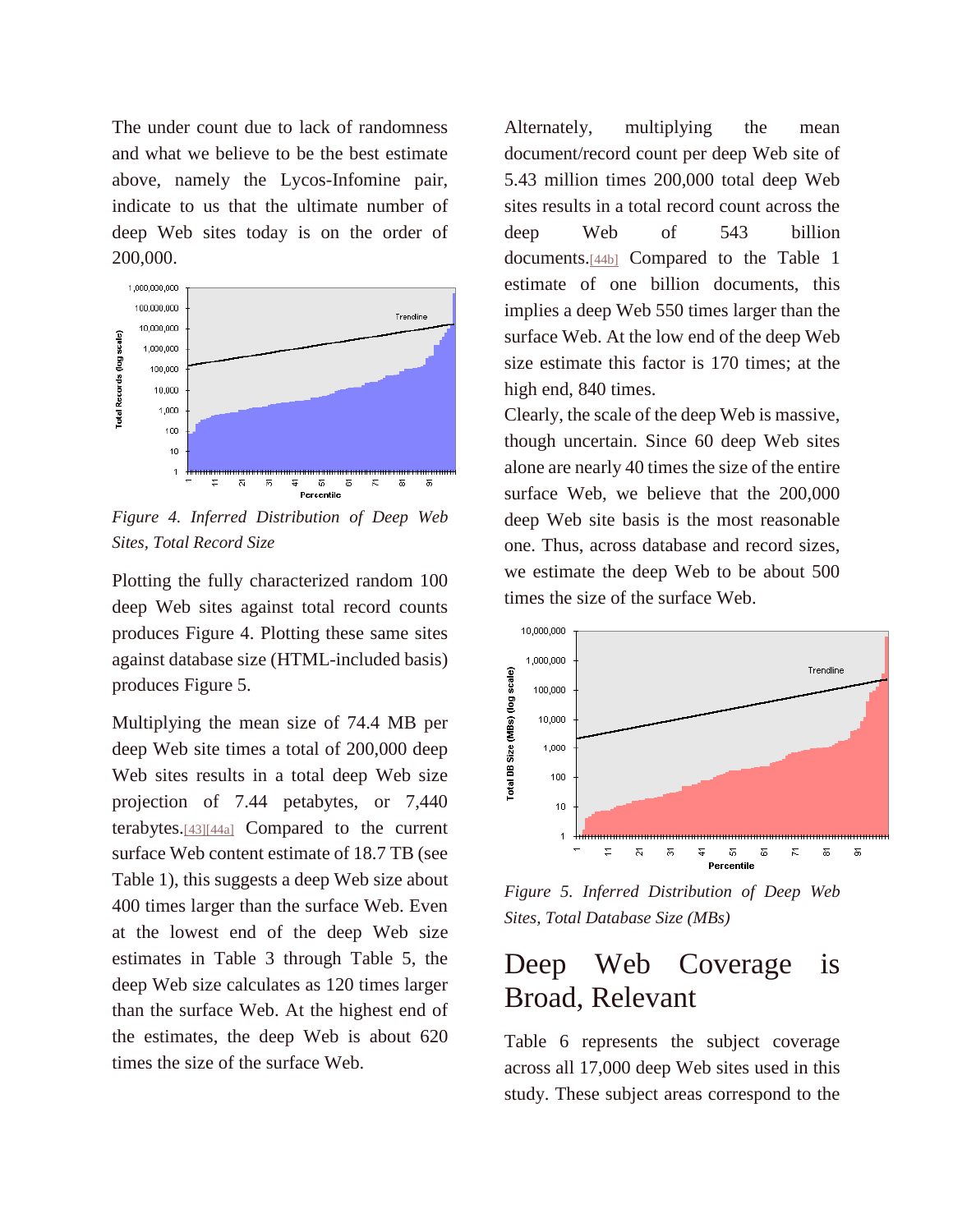top-level subject structure of the CompletePlanet site. The table shows a surprisingly uniform distribution of content across all areas, with no category lacking significant representation of content. Actual inspection of the CompletePlanet site by node shows some subjects are deeper and broader than others. However, it is clear that deep Web content also has relevance to every information need and market.

*Table 6. Distribution of Deep Sites by Subject Area*

| <b>Deep Web Coverage</b> |       |  |  |  |  |  |
|--------------------------|-------|--|--|--|--|--|
| Agriculture              | 2.7%  |  |  |  |  |  |
| Arts                     | 6.6%  |  |  |  |  |  |
| <b>Business</b>          | 5.9%  |  |  |  |  |  |
| Computing/Web            | 6.9%  |  |  |  |  |  |
| Education                | 4.3%  |  |  |  |  |  |
| Employment               | 4.1%  |  |  |  |  |  |
| Engineering              | 3.1%  |  |  |  |  |  |
| Government               | 3.9%  |  |  |  |  |  |
| Health                   | 5.5%  |  |  |  |  |  |
| Humanities               | 13.5% |  |  |  |  |  |
| Law/Politics             | 3.9%  |  |  |  |  |  |
| Lifestyles               | 4.0%  |  |  |  |  |  |
| News, Media              | 12.2% |  |  |  |  |  |
| People, Companies        | 4.9%  |  |  |  |  |  |
| Recreation, Sports       | 3.5%  |  |  |  |  |  |
| References               | 4.5%  |  |  |  |  |  |
| Science, Math            | 4.0%  |  |  |  |  |  |

| Travel   | 3.4% |
|----------|------|
| Shopping | 3.2% |

Figure 6 displays the distribution of deep Web sites by type of content.



*Figure 6. Distribution of Deep Web Sites by Content Type*

More than half of all deep Web sites feature topical databases. Topical databases plus large internal site documents and archived publications make up nearly 80% of all deep Web sites. Purchase-transaction sites including true shopping sites with auctions and classifieds — account for another 10% or so of sites. The other eight categories collectively account for the remaining 10% or so of sites.

## Deep Web is Higher Quality

"Quality" is subjective: If you get the results you desire, that is high quality; if you don't, there is no quality at all.

When BrightPlanet assembles quality results for its Web-site clients, it applies additional filters and tests to computational linguistic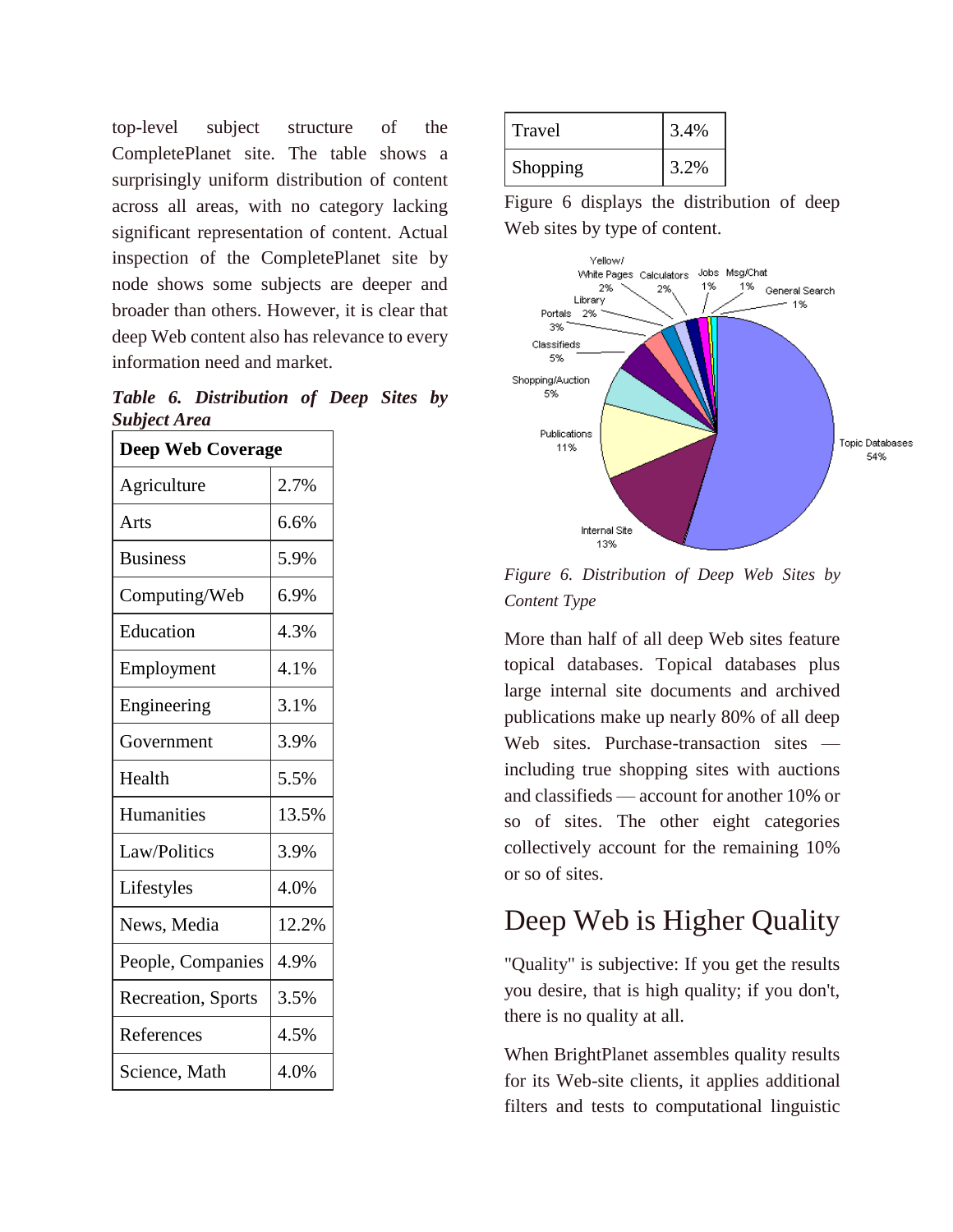scoring. For example, university course listings often contain many of the query terms that can produce high linguistic scores, but they have little intrinsic content value unless you are a student looking for a particular course. Various classes of these potential false positives exist and can be discovered and eliminated through learned business rules.

Our measurement of deep vs. surface Web quality did not apply these more sophisticated filters. We relied on computational linguistic scores alone. We also posed five queries across various subject domains. Using only computational linguistic scoring does not introduce systematic bias in comparing deep and surface Web results because the same criteria are used in both. The relative differences between surface and deep Web should maintain, even though the absolute values are preliminary and will overestimate "quality." The results of these limited tests are shown in Table 7.

*Table 7. "Quality" Document Retrieval, Deep vs. Surface Web*

|                 |           | <b>Surface Web</b> |                         | Deep Web              |               |           |  |
|-----------------|-----------|--------------------|-------------------------|-----------------------|---------------|-----------|--|
| Quer<br>y       | To<br>tal | "Qua<br>lity"      | Yi<br>el<br>$\mathbf d$ | T <sub>o</sub><br>tal | "Qua<br>lity" | Yie<br>ld |  |
| Agric<br>ulture | 40<br>0   | 20                 | 5.0<br>$\%$             | 30<br>0               | 42            | 14.<br>0% |  |
| Medic<br>ine    | 50<br>0   | 23                 | 4.6<br>$\%$             | 40<br>0               | 50            | 12.<br>5% |  |
| Finan<br>ce     | 35<br>0   | 18                 | 5.1<br>$\%$             | 60<br>0               | 75            | 12.<br>5% |  |

| Scien<br>ce      | 70<br>0<br>26 | 30  | 4.3<br>%<br>$4.6 \mid$ | 70<br>0<br>32 | 80  | 11.<br>4%<br>11. |
|------------------|---------------|-----|------------------------|---------------|-----|------------------|
| Law              | 0             | 12  | %                      | 0             | 38  | 9%               |
| <b>TOT</b><br>AL | 2,2<br>10     | 103 | 4.7<br>$\frac{0}{0}$   | 2,3<br>20     | 285 | 12.<br>3%        |

This table shows that there is about a threefold improved likelihood for obtaining quality results from the deep Web as from the surface Web on average for the limited sample set. Also, the absolute number of results shows that deep Web sites tend to return 10% more documents than surface Web sites and nearly triple the number of quality documents. While each query used three of the largest and best search engines and three of the best known deep Web sites, these results are somewhat misleading and likely underestimate the "quality" difference between the surface and deep Web. First, there are literally hundreds of applicable deep Web sites for each query subject area. Some of these additional sites would likely not return as high an overall quality yield, but would add to the total number of quality results returned. Second, even with increased numbers of surface search engines, total surface coverage would not go up significantly and yields would decline, especially if duplicates across all search engines were removed (as they should be). And, third, we believe the degree of content overlap between deep Web sites to be much less than for surface Web sites.(45) Though the quality tests applied in this study are not definitive, we believe they point to a defensible conclusion that quality is many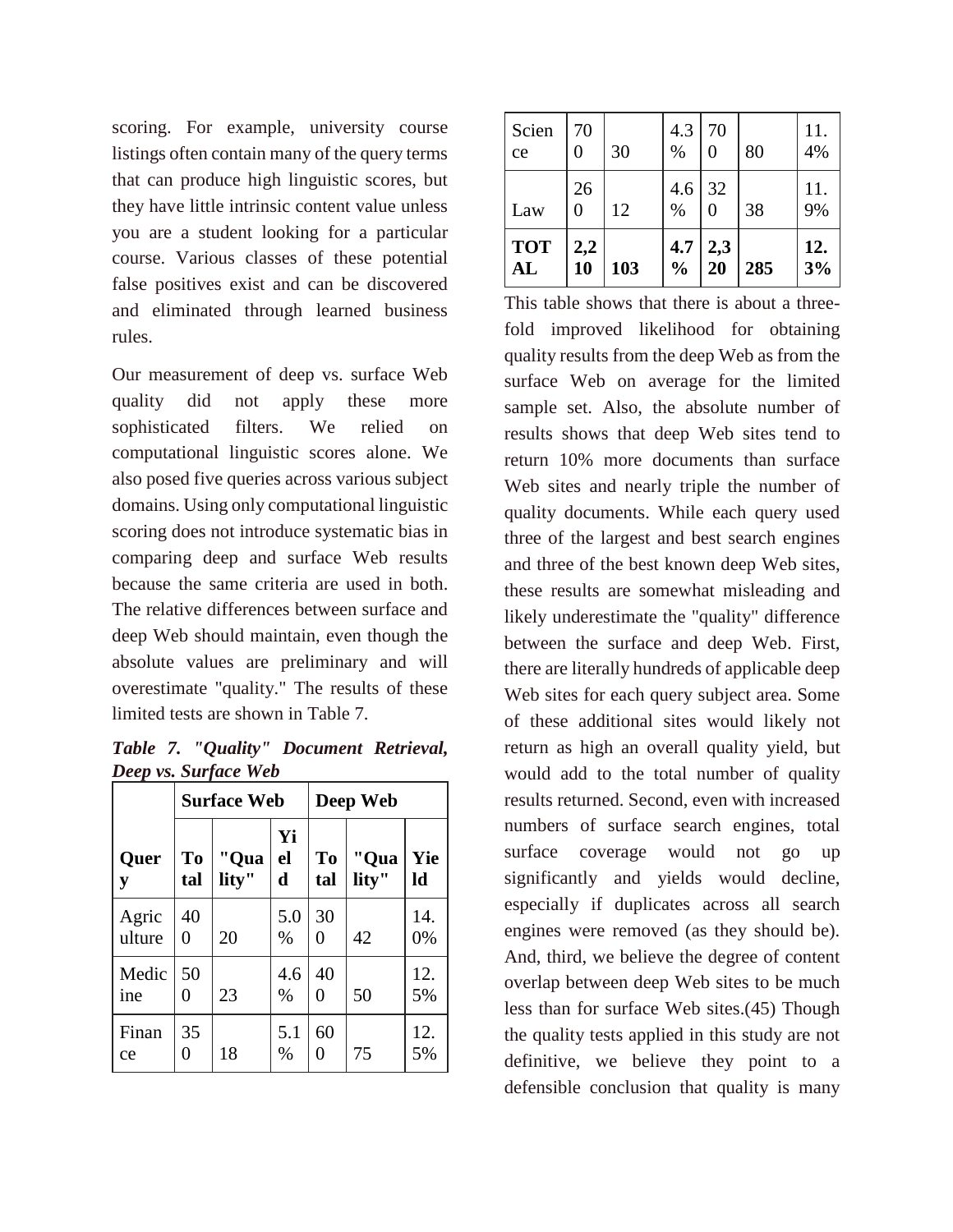times greater for the deep Web than for the surface Web. Moreover, the deep Web has the prospect of yielding quality results that cannot be obtained by any other means, with absolute numbers of quality results increasing as a function of the number of deep Web sites simultaneously searched. The deep Web thus appears to be a critical source when it is imperative to find a "needle in a haystack."

#### Deep Web Growing Faster than Surface Web

Lacking time-series analysis, we used the proxy of domain registration date to measure the growth rates for each of 100 randomly chosen deep and surface Web sites. These results are presented as a scattergram with superimposed growth trend lines in Figure 7.



*Figure 7. Comparative Deep and Surface Web Site Growth Rates*

Use of site domain registration as a proxy for growth has a number of limitations. First, sites are frequently registered well in advance of going "live." Second, the domain registration is at the root or domain level (e.g., [www.mainsite.com\)](http://www.mainsite.com/). The search function and page — whether for surface or

deep sites — often is introduced after the site is initially unveiled and may itself reside on a subsidiary form not discoverable by the *whois* analysis.

The best way to test for actual growth is a time series analysis. BrightPlanet plans to institute such tracking mechanisms to obtain better growth estimates in the future.

However, this limited test does suggest faster growth for the deep Web. Both median and average deep Web sites are four or five months "younger" than surface Web sites (Mar. 95 v. Aug. 95). This is not surprising. The Internet has become the preferred medium for public dissemination of records and information, and more and more information disseminators (such as government agencies and major research projects) that have enough content to qualify as deep Web are moving their information online. Moreover, the technology for delivering deep Web sites has been around for a shorter period of time.

### Thousands of Conventional Search Engines Remain Undiscovered

While we have specifically defined the deep Web to exclude search engines (see next section), many specialized search engines, such as those shown in Table 8 below or [@griculture.com,](http://www.agriculture.com/) [AgriSurf,](http://www.agrisurf.com/agrisurfscripts/agrisurf.asp?index=_25) or joefarmer [formerly http://www.joefarmer.com/] in the agriculture domain, provide unique content not readily indexed by major engines such as AltaVista, Fast or Northern Light. The key reasons that specialty search engines may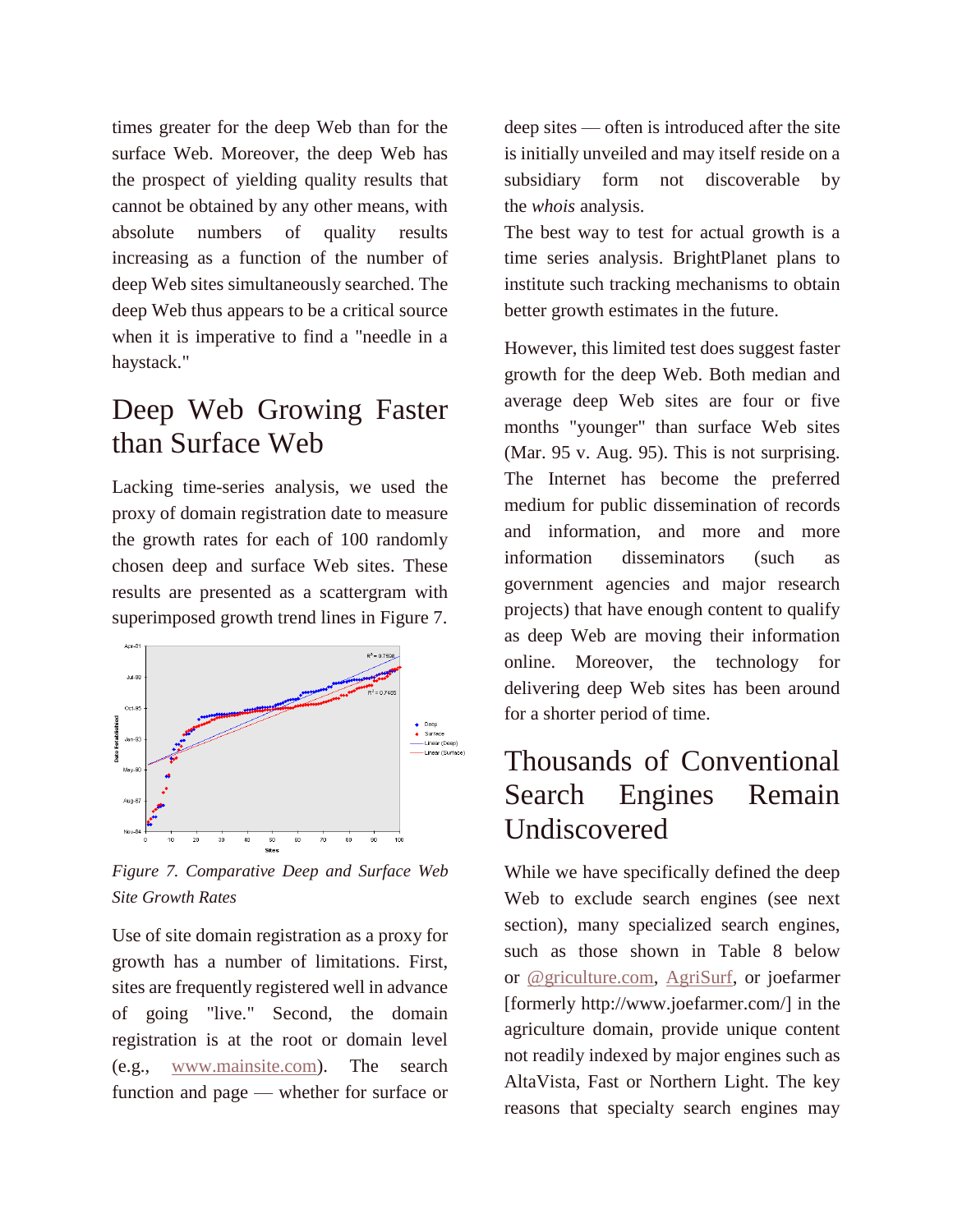contain information not on the major ones are indexing frequency and limitations the major search engines may impose on documents indexed per site.[\[11b\]](http://quod.lib.umich.edu/j/jep/3336451.0007.104?view=text;rgn=main#fn11)

To find out whether the specialty search engines really do offer unique information, we used similar retrieval and qualification methods on them — pairwise overlap analysis — in a new investigation. The results of this analysis are shown in the table below.

*Table 8. Estimated Number of Surface Site Search Engines*

|                                          |                                                                        |                               |                                                                     |                                                |                                         | <b>Search</b><br><b>Engine A</b>                                   |                                                                   |                                                                            |
|------------------------------------------|------------------------------------------------------------------------|-------------------------------|---------------------------------------------------------------------|------------------------------------------------|-----------------------------------------|--------------------------------------------------------------------|-------------------------------------------------------------------|----------------------------------------------------------------------------|
| <b>Searc</b><br>h<br><b>Engin</b><br>e A | A<br>$\mathbf n$<br>$\bf{0}$<br>d<br>$\mathbf u$<br>$\mathbf{p}$<br>es | Sea<br>rch<br>Eng<br>ine<br>B | $\bf{B}$<br>n<br>$\bf{0}$<br>$\mathbf d$<br>u<br>$\mathbf{p}$<br>es | A<br>p<br>l<br>u<br>S<br>B                     | $\mathbf U$<br>ni<br>$\mathbf{q}$<br>ue | Se<br>ar<br>ch<br>En<br>gi<br>ne<br>Fr<br>ac<br>tio<br>$\mathbf n$ | <b>Se</b><br>ar<br>ch<br>E<br>$\mathbf n$<br>gi<br>ne<br>Si<br>ze | Es<br>t.<br>#<br>of<br><b>Se</b><br>ar<br>ch<br>E<br>ng<br>in<br><b>es</b> |
| Finder<br>Seeke<br>r                     | 2,<br>$\overline{0}$<br>$\mathbf{1}$<br>$\overline{c}$                 | <b>SE</b><br>G                | 1,<br>$\overline{c}$<br>6<br>8                                      | $\overline{\mathbf{c}}$<br>3<br>$\overline{3}$ | 1,<br>77<br>9                           | $\overline{0}$ .<br>18<br>$\overline{4}$                           | 2,<br>01<br>$\overline{c}$                                        | 10<br>9,<br>49                                                             |
| Finder<br>Seeke<br>r                     | 2,<br>$\overline{0}$<br>$\mathbf{1}$<br>$\overline{2}$                 | Net<br>herl<br>and<br>S       | 1,<br>$\mathbf{1}$<br>7<br>$\overline{0}$                           | $\mathbf{1}$<br>6<br>7                         | 1,<br>84<br>5                           | $\boldsymbol{0}$ .<br>14<br>3                                      | 2,<br>01<br>$\overline{2}$                                        | 14<br>,0<br>96                                                             |
| Finder<br>Seeke<br>r                     | 2,<br>$\overline{0}$<br>$\mathbf{1}$<br>$\overline{c}$                 | Lin<br>cOn<br>e               | 7<br>8<br>3                                                         | 1<br>$\overline{c}$<br>9                       | 1,<br>88<br>3                           | 0.<br>16<br>5                                                      | 2,<br>01<br>$\overline{c}$                                        | 12<br>$\mathfrak{Z}$<br>12                                                 |

| Searc<br>hEngi<br>neGui<br>de | 1,<br>$\overline{c}$<br>6<br>8            | Fin<br>der<br>See<br>ker | 2,<br>$\boldsymbol{0}$<br>$\mathbf{1}$<br>$\overline{2}$ | $\overline{c}$<br>3<br>3            | 1,<br>03<br>5              | 0.<br>11<br>6               | 1,<br>26<br>8                | 10<br>9,<br>49             |
|-------------------------------|-------------------------------------------|--------------------------|----------------------------------------------------------|-------------------------------------|----------------------------|-----------------------------|------------------------------|----------------------------|
| Searc<br>hEngi<br>neGui<br>de | 1,<br>$\overline{c}$<br>6<br>8            | Net<br>herl<br>and<br>S  | 1,<br>$\mathbf{1}$<br>7<br>$\overline{0}$                | $\mathbf{1}$<br>6<br>$\overline{0}$ | 1,<br>10<br>8              | 0.<br>13<br>7               | 1,<br>26<br>8                | 9,<br>27<br>$\overline{2}$ |
| Searc<br>hEngi<br>neGui<br>de | 1,<br>$\overline{c}$<br>6<br>8            | Lin<br>cOn<br>e          | 7<br>8<br>$\overline{3}$                                 | $\overline{\mathbf{c}}$<br>8        | 1,<br>24<br>$\overline{0}$ | 0.<br>03<br>6               | 1,<br>26<br>8                | 35<br>,4<br>59             |
| Nethe<br>rlands               | 1,<br>$\mathbf{1}$<br>7<br>$\overline{0}$ | Fin<br>der<br>See<br>ker | 2,<br>$\boldsymbol{0}$<br>$\mathbf{1}$<br>$\overline{2}$ | $\mathbf{1}$<br>6<br>$\overline{7}$ | 1,<br>00<br>3              | $\overline{0}$ .<br>08<br>3 | 1,<br>17<br>$\overline{0}$   | 14<br>,0<br>96             |
| Nethe<br>rlands               | 1,<br>$\mathbf 1$<br>7<br>$\overline{0}$  | <b>SE</b><br>G           | 1,<br>$\overline{c}$<br>6<br>8                           | $\mathbf{1}$<br>6<br>$\overline{0}$ | 1,<br>01<br>$\overline{0}$ | 0.<br>12<br>6               | 1,<br>17<br>$\boldsymbol{0}$ | 9,<br>27<br>$\overline{2}$ |
| Nethe<br>rlands               | 1,<br>$\mathbf 1$<br>7<br>$\overline{0}$  | Lin<br>cOn<br>e          | 7<br>8<br>3                                              | $\overline{4}$<br>$\overline{4}$    | 1,<br>12<br>6              | 0.<br>05<br>6               | 1,<br>17<br>$\boldsymbol{0}$ | 20<br>,8<br>21             |
| LincO<br>ne                   | 7<br>8<br>3                               | Fin<br>der<br>See<br>ker | 2,<br>$\boldsymbol{0}$<br>$\mathbf{1}$<br>$\overline{c}$ | $\mathbf{1}$<br>$\overline{c}$<br>9 | 65<br>$\overline{4}$       | 0.<br>06<br>4               | 78<br>3                      | 12<br>$\overline{c}$<br>12 |
| LincO<br>ne                   | 7<br>8<br>$\overline{3}$                  | <b>SE</b><br>G           | 1,<br>$\overline{c}$<br>6<br>8                           | $\overline{\mathbf{c}}$<br>8        | 75<br>5                    | 0.<br>02<br>$\overline{2}$  | 78<br>3                      | 35<br>,4<br>59             |
| LincO<br>ne                   | 7<br>8<br>3                               | Net<br>herl<br>and<br>S  | 1,<br>$\mathbf{1}$<br>7<br>$\overline{0}$                | 4<br>$\overline{4}$                 | 73<br>9                    | 0.<br>03<br>8               | 78<br>3                      | 20<br>,8<br>21             |

These results suggest there may be on the order of 20,000 to 25,000 total search engines currently on the Web. (Recall that all of our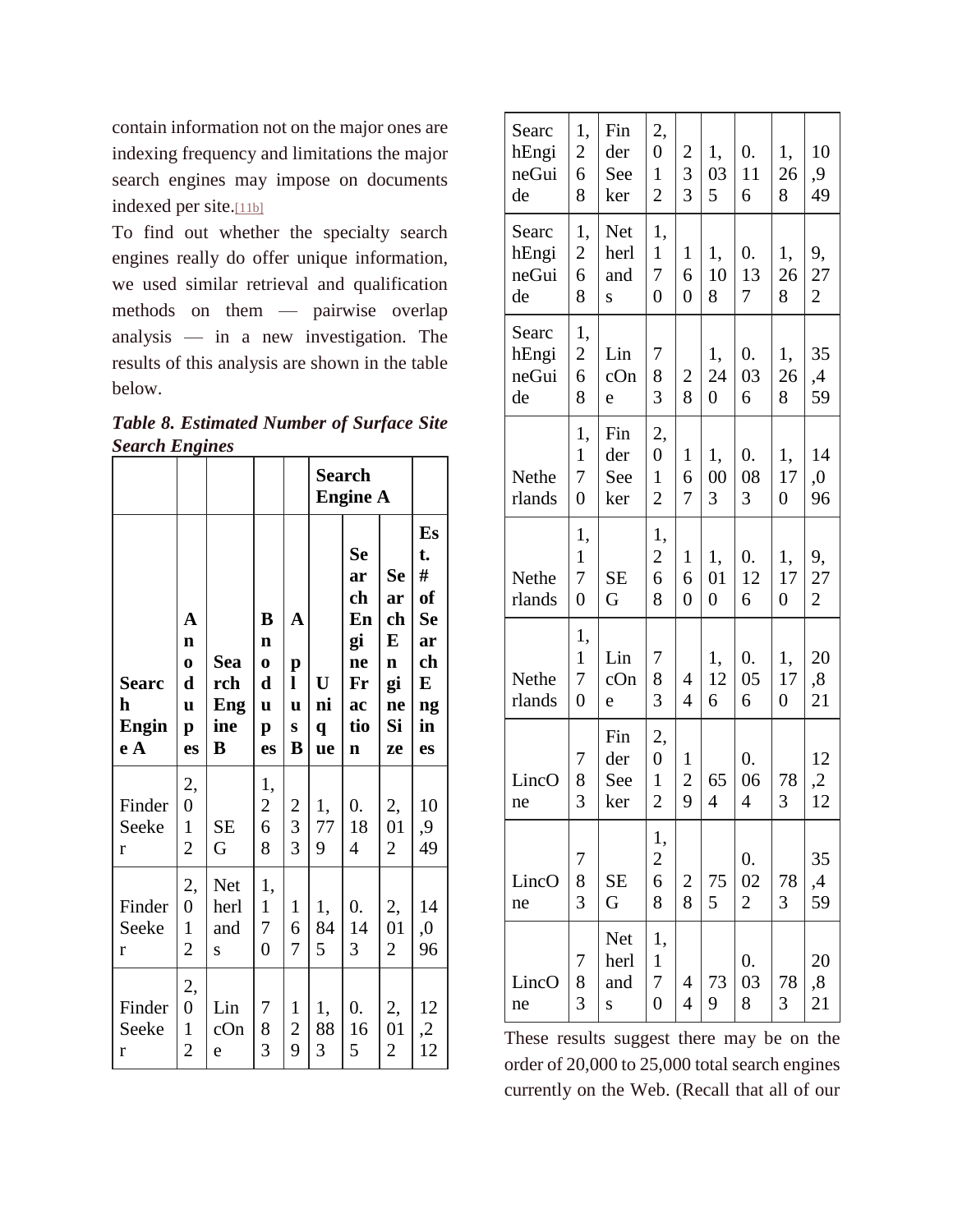deep Web analysis *excludes* these additional search engine sites.)

M. Hofstede, of the Leiden University Library in the Netherlands, reports that one compilation alone contains nearly 45,000 search site listings.[\[46\]](http://quod.lib.umich.edu/j/jep/3336451.0007.104?view=text;rgn=main#fn46) Thus, our best current estimate is that deep Web searchable databases and search engines have a combined total of 250,000 sites. Whatever the actual number proves to be, comprehensive Web search strategies should include the specialty search engines as well as deep Web sites. Thus, BrightPlanet's CompletePlanet Web site also includes specialty search engines in its listings.

#### **Commentary**

The most important findings from our analysis of the deep Web are that there is massive and meaningful content not discoverable with conventional search technology and that there is a nearly uniform lack of awareness that this critical content even exists.

## Original Deep Content Now Exceeds All Printed Global Content

International Data Corporation predicts that the number of surface Web documents will grow from the current two billion or so to 13 billion within three years, a factor increase of 6.5 times;[\[47\]](http://quod.lib.umich.edu/j/jep/3336451.0007.104?view=text;rgn=main#fn47) deep Web growth should exceed this rate, perhaps increasing about nine-fold over the same period. Figure 8 compares this growth with trends in the cumulative global content of print

information drawn from a recent UC Berkeley study.[\[48a\]](http://quod.lib.umich.edu/j/jep/3336451.0007.104?view=text;rgn=main#fn48)



*Figure 8. 10-yr Growth Trends in Cumulative Original Information Content (log scale)*

The total volume of printed works (books, journals, newspapers, newsletters, office documents) has held steady at about 390 terabytes (TBs).[\[48b\]](http://quod.lib.umich.edu/j/jep/3336451.0007.104?view=text;rgn=main#fn48) By about 1998, deep Web original information content equaled all print content produced through history up until that time. By 2000, original deep Web content is estimated to have exceeded print by a factor of seven and is projected to exceed print content by a factor of sixty three by 2003.

Other indicators point to the deep Web as the fastest growing component of the Web and will continue to dominate it. [\[49\]](http://quod.lib.umich.edu/j/jep/3336451.0007.104?view=text;rgn=main#fn49)Even today, at least 240 major libraries have their catalogs on line;[\[50\]](http://quod.lib.umich.edu/j/jep/3336451.0007.104?view=text;rgn=main#fn50) UMI, a former subsidiary of Bell & Howell, has plans to put more than 5.5 billion document images online;[\[51\]](http://quod.lib.umich.edu/j/jep/3336451.0007.104?view=text;rgn=main#fn51) and major astronomy data initiatives are moving toward putting petabytes of data online. [\[52\]](http://quod.lib.umich.edu/j/jep/3336451.0007.104?view=text;rgn=main#fn52) These trends are being fueled by the phenomenal growth and cost reductions in digital, magnetic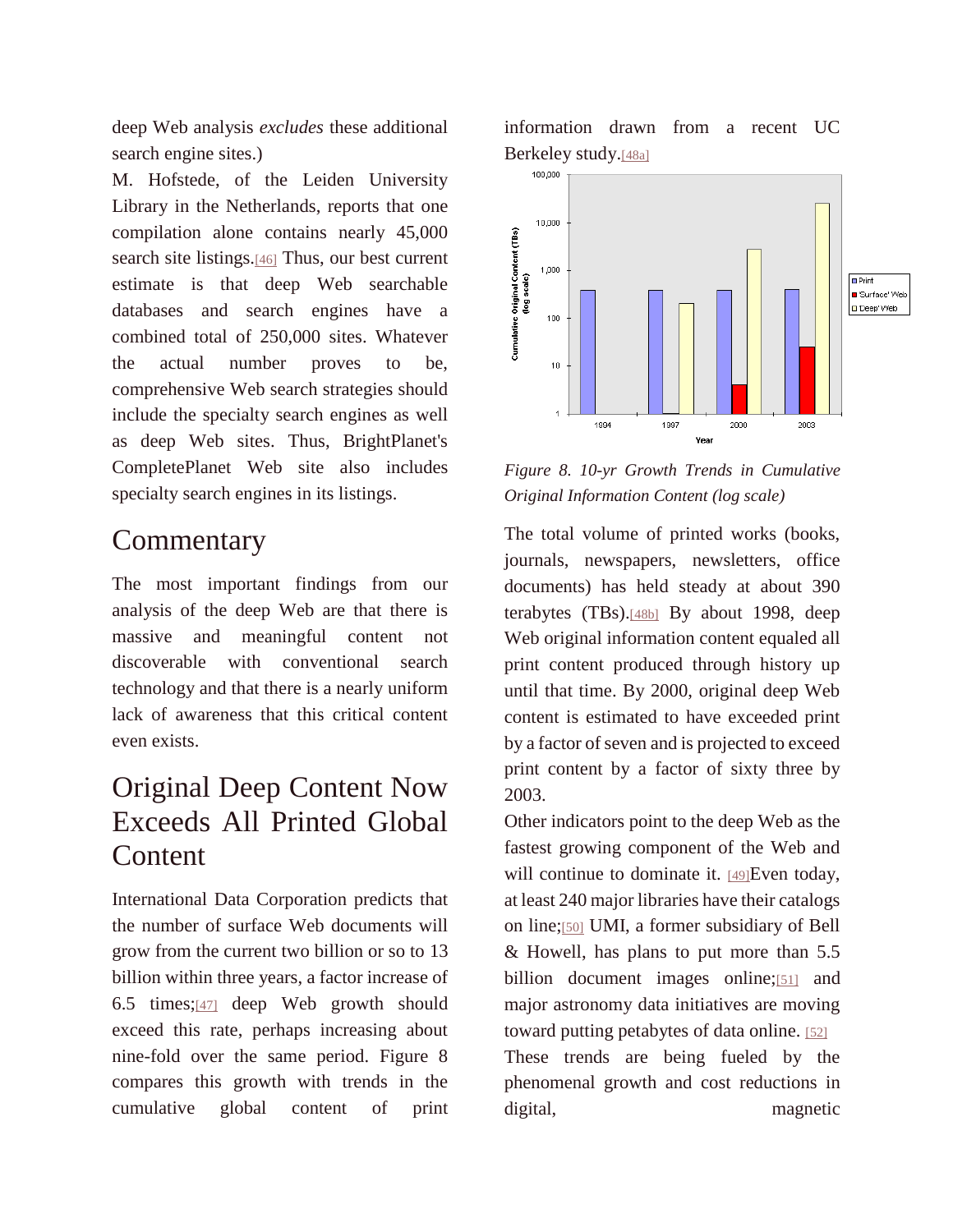storage.<sup>[\[48c\]](http://quod.lib.umich.edu/j/jep/3336451.0007.104?view=text;rgn=main#fn48)</sup> [\[53\]](http://quod.lib.umich.edu/j/jep/3336451.0007.104?view=text;rgn=main#fn53) International Data Corporation estimates that the amount of disk storage capacity sold annually grew from 10,000 terabytes in 1994 to 116,000 terabytes in 1998, and it is expected to increase to 1,400,000 terabytes in 2002.[\[54\]](http://quod.lib.umich.edu/j/jep/3336451.0007.104?view=text;rgn=main#fn54) Deep Web content accounted for about  $1/338$ <sup>th</sup> of magnetic storage devoted to original content in 2000; it is projected to increase to  $1/200$ <sup>th</sup> by 2003. As the Internet is expected to continue as the universal medium for publishing and disseminating information, these trends are sure to continue.

#### The Gray Zone

There is no bright line that separates content sources on the Web. There are circumstances where "deep" content can appear on the surface, and, especially with specialty search engines, when "surface" content can appear to be deep.

Surface Web content is persistent on static pages discoverable by search engines through crawling, while deep Web content is only presented dynamically in response to a direct request. However, once directly requested, deep Web content comes associated with a URL, most often containing the database record number, that can be re-used later to obtain the same document.

We can illustrate this point using one of the best searchable databases on the Web, [10Kwizard.](http://www.10kwizard.com/) 10Kwizard provides fulltext searching of SEC corporate filings [\[55\]](http://quod.lib.umich.edu/j/jep/3336451.0007.104?view=text;rgn=main#fn55). We issued a query on "NCAA basketball" with a restriction to review only annual filings filed between March 1999 and March 2000. One result was produced for Sportsline USA, Inc. Clicking on that listing produces full-text portions for the query string in that annual filing. With another click, the full filing text can also be viewed. The URL resulting from this direct request is: http://www.10kwizard.com/blurbs.php?repo  $=$ tenk & ipage=1067295 &  $exp=$ %22ncaa+basketball%22 & g=

Note two things about this URL. First, our query terms appear in it. Second, the "ipage=" shows a unique record number, in this case 1067295. It is via this record number that the results are served dynamically from the 10KWizard database.

Now, if we were doing comprehensive research on this company and posting these results on our own Web page, other users could click on this URL and get the same information. Importantly, if we had posted this URL on a static Web page, search engine crawlers could also discover it, use the same URL as shown above, and then index the contents.

It is by doing searches and making the resulting URLs available that deep content can be brought to the surface. Any deep content listed on a static Web page is discoverable by crawlers and therefore indexable by search engines. As the next section describes, it is impossible to completely "scrub" large deep Web sites for all content in this manner. But it does show why some deep Web content occasionally appears on surface Web search engines.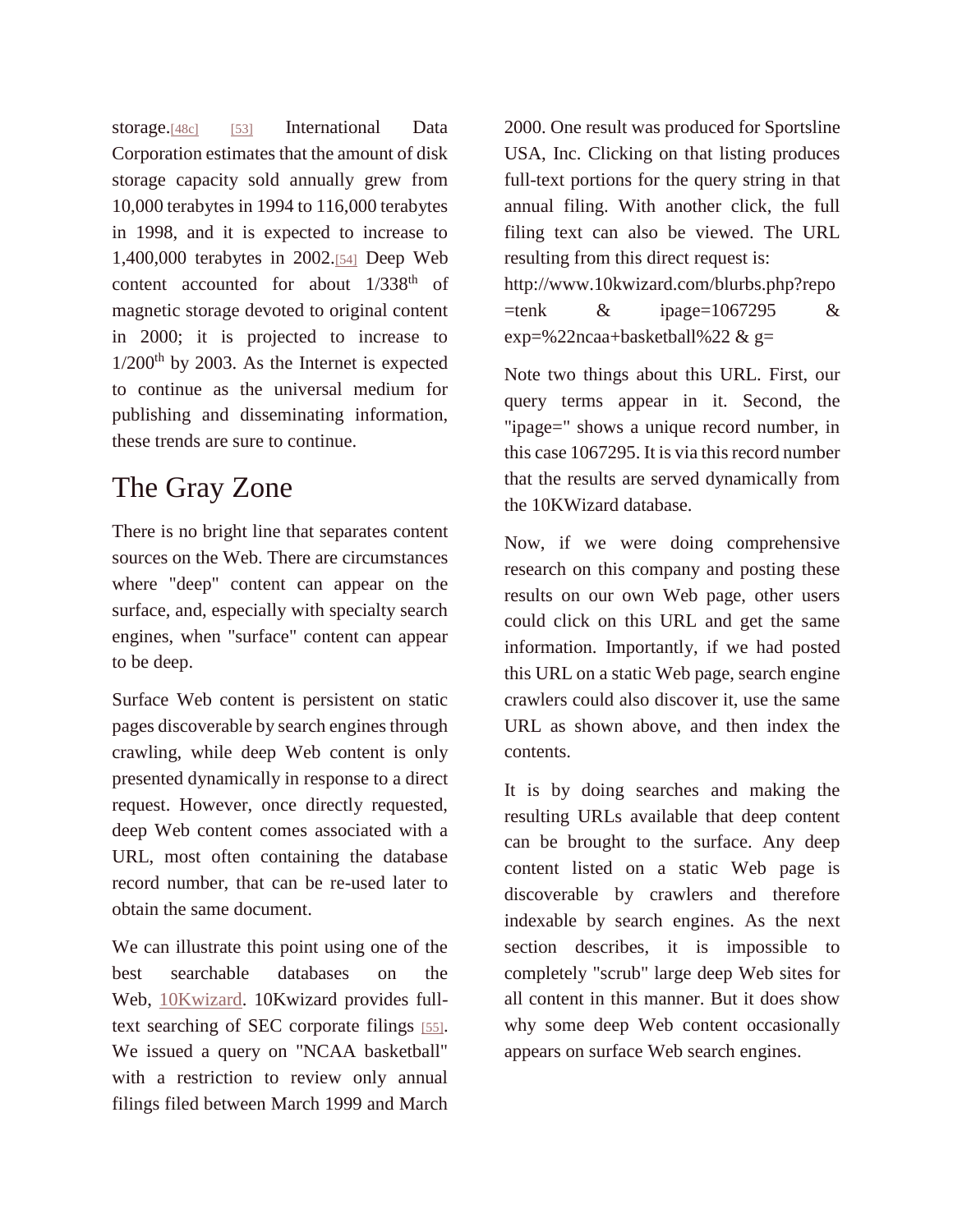This gray zone also encompasses surface Web sites that are available through deep Web sites. For instance, the Open [Directory](http://dmoz.org/) [Project,](http://dmoz.org/) is an effort to organize the best of surface Web content using voluntary editors or "guides." [\[56\]](http://quod.lib.umich.edu/j/jep/3336451.0007.104?view=text;rgn=main#fn56) The Open Directory looks something like Yahoo!; that is, it is a tree structure with directory URL results at each branch. The results pages are static, laid out like disk directories, and are therefore easily indexable by the major search engines.

The Open Directory claims a subject structure of 248,000 categories,[\[57\]](http://quod.lib.umich.edu/j/jep/3336451.0007.104?view=text;rgn=main#fn57) each of which is a static page. [\[58\]](http://quod.lib.umich.edu/j/jep/3336451.0007.104?view=text;rgn=main#fn58) The key point is that every one of these 248,000 pages is indexable by major search engines.

Four major search engines with broad surface coverage allow searches to be specified based on URL. The query "URL:dmoz.org" (the address for the Open Directory site) was posed to these engines with these results:

*Table 9. Incomplete Indexing of Surface Web Sites*

| <b>Engine</b>              | <b>OPD</b><br><b>Pages</b> | <b>Yield</b> |
|----------------------------|----------------------------|--------------|
| Directory<br>Open<br>(OPD) | 248,706                    |              |
| AltaVista                  | 17,833                     | 7.2%         |
| Fast                       | 12,199                     | 4.9%         |
| Northern Light             | 11,120                     | 4.5%         |
| Go (Infoseek)              | 1,970                      | 0.8%         |

Although there are almost 250,000 subject pages at the Open Directory site, only a tiny percentage are recognized by the major search engines. Clearly the engines' search algorithms have rules about either depth or

breadth of surface pages indexed for a given site. We also found a broad variation in the timeliness of results from these engines. Specialized surface sources or engines should therefore be considered when truly deep searching is desired. That bright line between deep and surface Web shows is really shades of gray.

### The Impossibility of Complete Indexing of Deep Web Content

Consider how a directed query works: specific requests need to be posed against the searchable database by stringing together individual query terms (and perhaps other filters such as date restrictions). If you do not ask the database specifically what you want, you will not get it.

Let us take, for example, our own listing of 38,000 deep Web sites. Within this compilation, we have some 430,000 unique terms and a total of 21,000,000 terms. If these numbers represented the contents of a searchable database, then we would have to issue 430,000 individual queries to ensure we had comprehensively "scrubbed" or obtained all records within the source database. Our database is small compared to some large deep Web databases. For example, one of the largest collections of text terms is the British National Corpus containing more than 100 million unique terms.[\[59\]](http://quod.lib.umich.edu/j/jep/3336451.0007.104?view=text;rgn=main#fn59)

It is infeasible to issue many hundreds of thousands or millions of direct queries to individual deep Web search databases. It is implausible to repeat this process across tens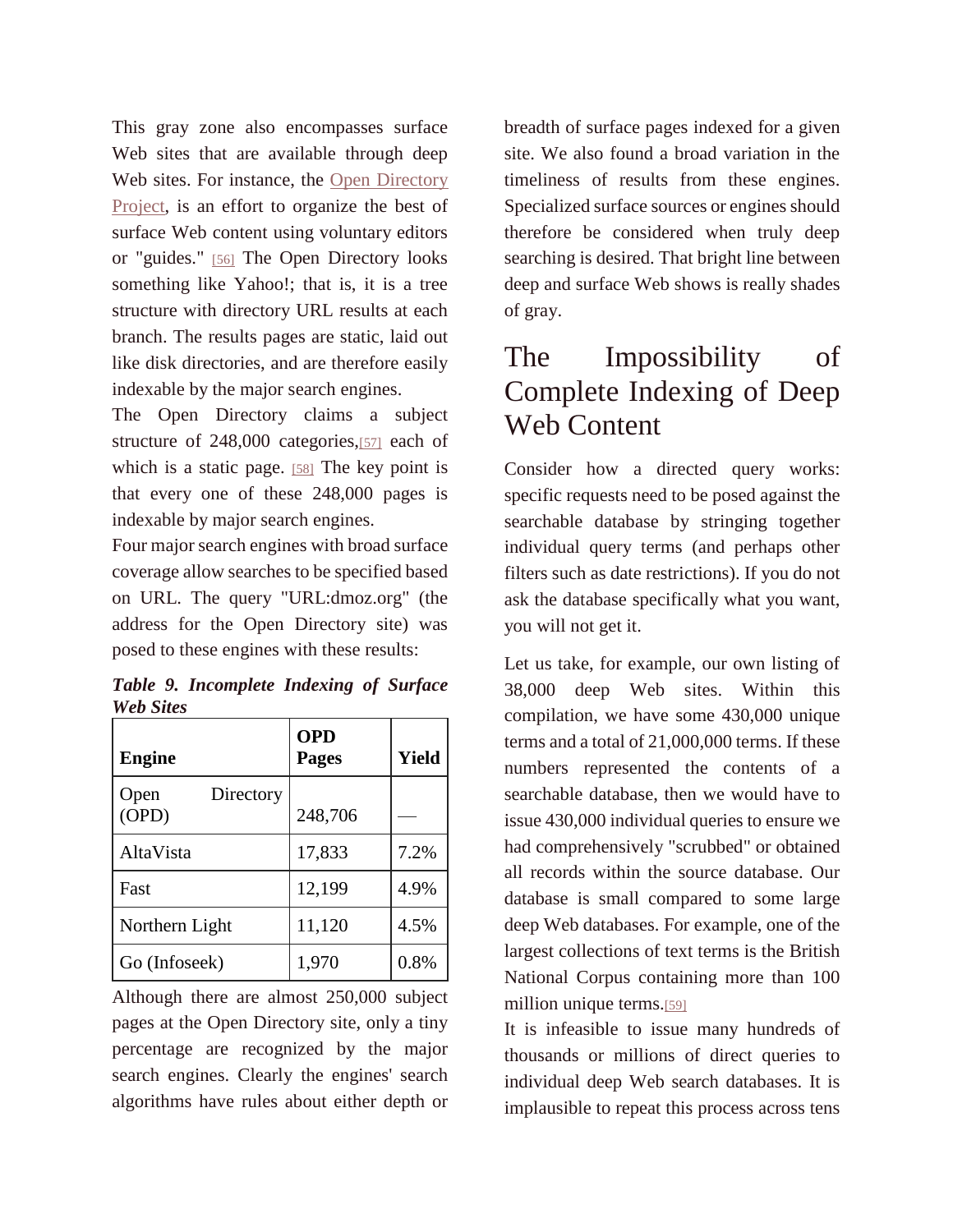to hundreds of thousands of deep Web sites. And, of course, because content changes and is dynamic, it is impossible to repeat this task on a reasonable update schedule. For these reasons, the predominant share of the deep Web content will remain below the surface and can only be discovered within the context of a specific information request.

## Possible Double Counting

Web content is distributed and, once posted, "public" to any source that chooses to replicate it. How much of deep Web content is unique, and how much is duplicated? And, are there differences in duplicated content between the deep and surface Web?

#### **"Surface Web sites are fraught with quality problems"**

This study was not able to resolve these questions. Indeed, it is not known today how much duplication occurs within the surface Web.

Observations from working with the deep Web sources and data suggest there are important information categories where duplication does exist. Prominent among these are yellow/white pages, genealogical records, and public records with commercial potential such as SEC filings. There are, for example, numerous sites devoted to company financials.

On the other hand, there are entire categories of deep Web sites whose content appears uniquely valuable. These mostly fall within the categories of topical databases, publications, and internal site indices —

accounting in total for about 80% of deep Web sites — and include such sources as scientific databases, library holdings, unique bibliographies such as PubMed, and unique government data repositories such as satellite imaging data and the like.

But duplication is also rampant on the surface Web. Many sites are "mirrored." Popular documents are frequently appropriated by others and posted on their own sites. Common information such as book and product listings, software, press releases, and so forth may turn up multiple times on search engine searches. And, of course, the search engines themselves duplicate much content.

Duplication potential thus seems to be a function of public availability, market importance, and discovery. The deep Web is not as easily discovered, and while mostly public, not as easily copied by other surface Web sites. These factors suggest that duplication may be lower within the deep Web. But, for the present, this observation is conjecture.

## Deep vs. Surface Web **Quality**

The issue of quality has been raised throughout this study. A quality search result is not a long list of hits, but the right list. Searchers want answers. Providing those answers has always been a problem for the surface Web, and without appropriate technology will be a problem for the deep Web as well.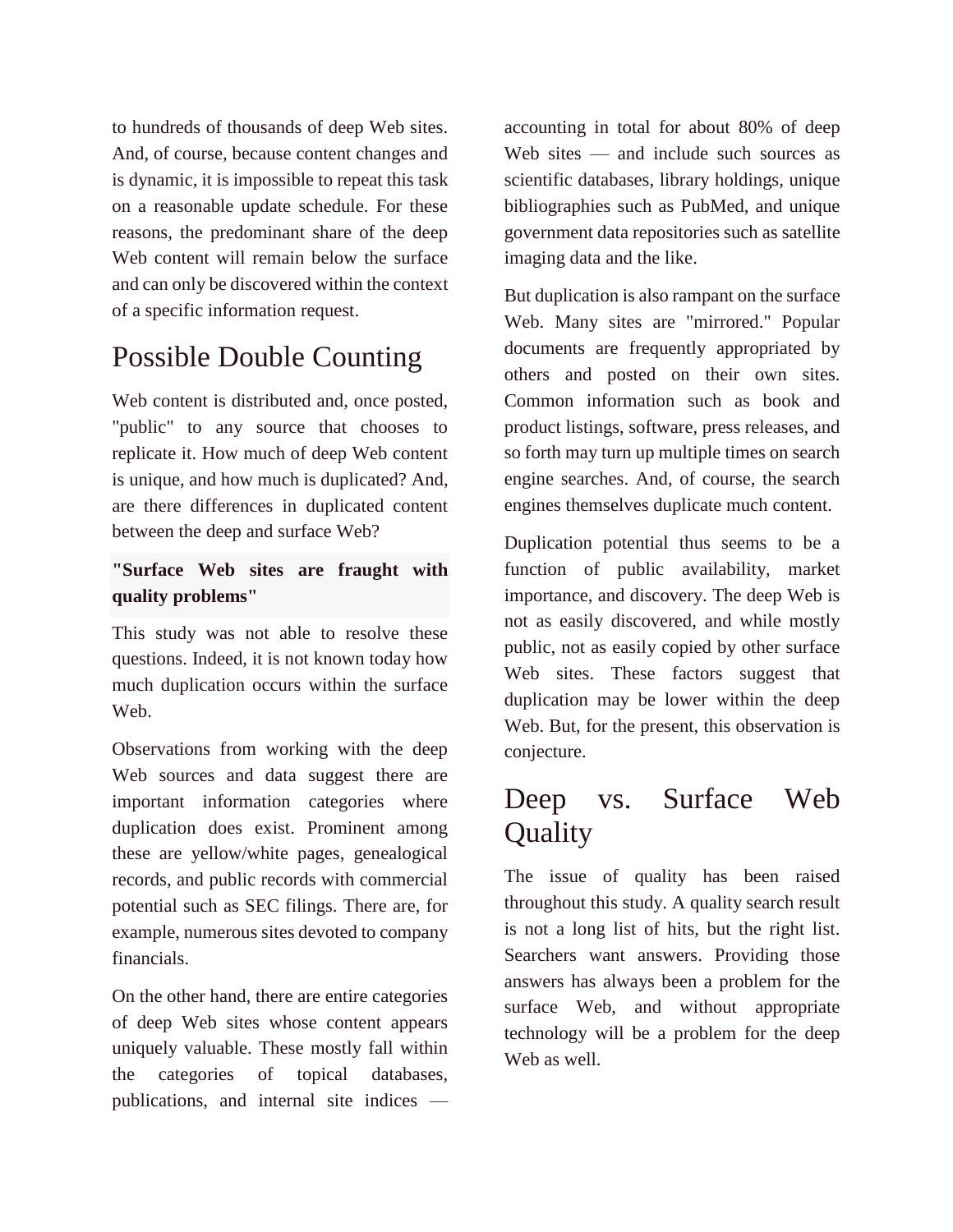Effective searches should both identify the relevant information desired and present it in order of potential relevance — quality. Sometimes what is most important is comprehensive discovery — everything referring to a commercial product, for instance. Other times the most authoritative result is needed — the complete description of a chemical compound, as an example. The searches may be the same for the two sets of requirements, but the answers will have to be different. Meeting those requirements is daunting, and knowing that the deep Web exists only complicates the solution because it often contains useful information for either kind of search. If useful information is obtainable but excluded from a search, the requirements of either user cannot be met.

We have attempted to bring together some of the metrics included in this paper,[\[60\]](http://quod.lib.umich.edu/j/jep/3336451.0007.104?view=text;rgn=main#fn60) defining quality as both actual quality of the search results and the ability to cover the subject.

*Table 10. Total "Quality" Potential, Deep vs. Surface Web*

| <b>Search Type</b>                                | <b>Total Docs</b><br>(million) | <b>Quality</b><br><b>Docs</b><br>(million) |  |
|---------------------------------------------------|--------------------------------|--------------------------------------------|--|
| Surface Web                                       |                                |                                            |  |
| Site<br>Single<br>Search                          | 160                            | 7                                          |  |
| Metasite<br>Search                                | 840                            | 38                                         |  |
| <b>TOTAL</b><br><b>SURFACE</b><br><b>POSSIBLE</b> | 1,000                          | 45                                         |  |
| Deep Web                                          |                                |                                            |  |

| Mega<br>Deep<br>Search          | 110,000 | 14,850  |
|---------------------------------|---------|---------|
| Single<br>Site<br>Search        | 688:1   | 2,063:1 |
| Metasite<br>Search              | 131:1   | 393:1   |
| <b>TOTAL</b><br><b>POSSIBLE</b> | 655:1   | 2,094:1 |

These strict numerical ratios ignore that including deep Web sites may be the critical factor in actually discovering the information desired. In terms of discovery, inclusion of deep Web sites may improve discovery by 600 fold or more.

Surface Web sites are fraught with quality problems. For example, a study in 1999 indicated that 44% of 1998 Web sites were no longer available in 1999 and that 45% of existing sites were half-finished, meaningless, or trivial.[\[61\]](http://quod.lib.umich.edu/j/jep/3336451.0007.104?view=text;rgn=main#fn61) Lawrence and Giles' NEC studies suggest that individual major search engine coverage dropped from a maximum of 32% in 1998 to 16% in 1999.[\[7b\]](http://quod.lib.umich.edu/j/jep/3336451.0007.104?view=text;rgn=main#fn7)

Peer-reviewed journals and services such as Science Citation Index have evolved to provide the authority necessary for users to judge the quality of information. The Internet lacks such authority.

An intriguing possibility with the deep Web is that individual sites can themselves establish that authority. For example, an archived publication listing from a peerreviewed journal such as *Nature* or *Science* or user-accepted sources such as the *Wall Street Journal* or *The Economist* carry with them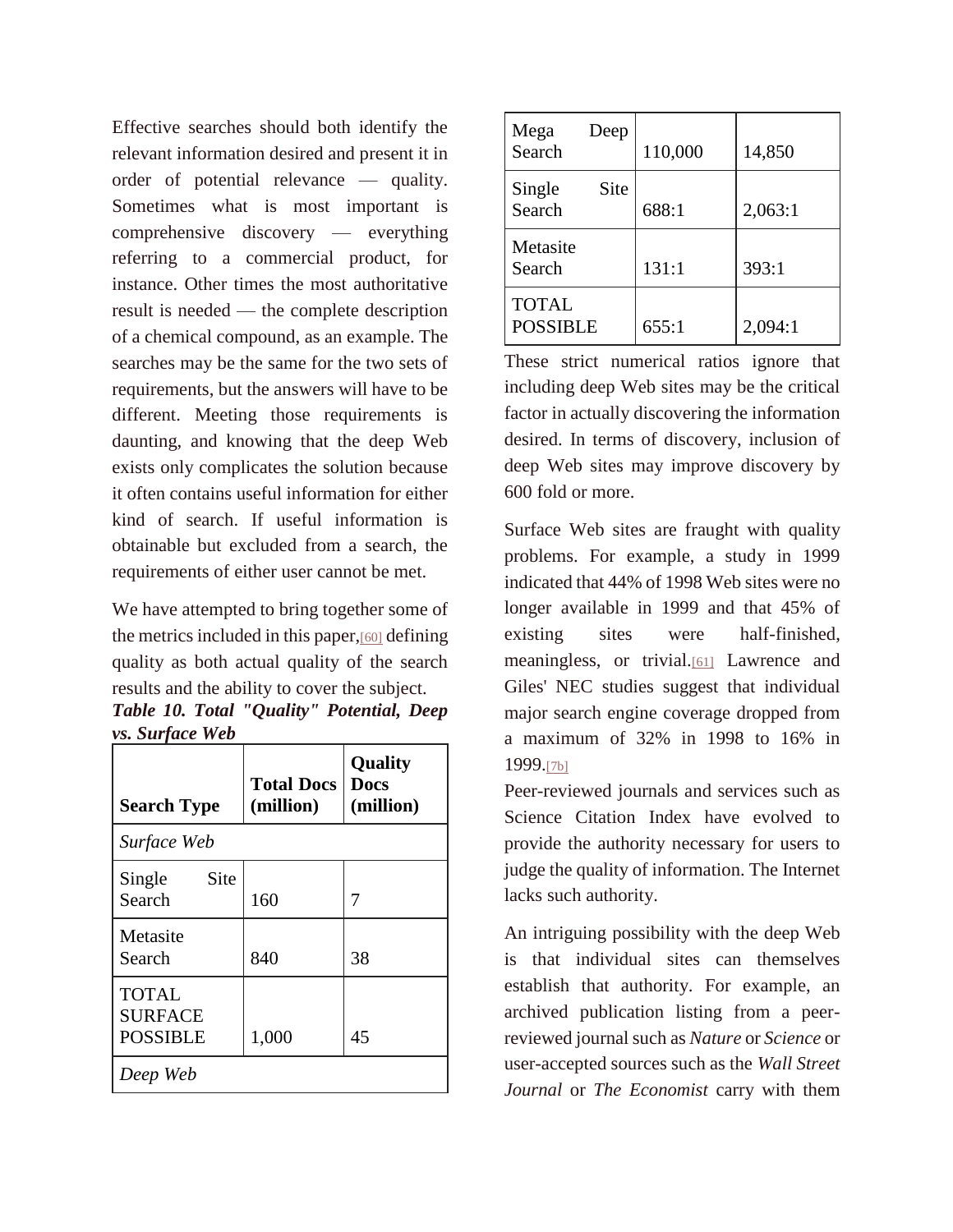authority based on their editorial and content efforts. The owner of the site vets what content is made available. Professional content suppliers typically have the kinds of database-based sites that make up the deep Web; the static HTML pages that typically make up the surface Web are less likely to be from professional content suppliers.

By directing queries to deep Web sources, users can choose authoritative sites. Search engines, because of their indiscriminate harvesting, do not direct queries. By careful selection of searchable sites, users can make their own determinations about quality, even though a solid metric for that value is difficult or impossible to assign universally.

#### Conclusion

Serious information seekers can no longer avoid the importance or quality of deep Web information. But deep Web information is only a component of total information available. Searching must evolve to encompass the complete Web.

Directed query technology is the only means to integrate deep and surface Web information. The information retrieval answer has to involve both "mega" searching of appropriate deep Web sites and "meta" searching of surface Web search engines to overcome their coverage problem. Clientside tools are not universally acceptable because of the need to download the tool and issue effective queries to it.[\[62\]](http://quod.lib.umich.edu/j/jep/3336451.0007.104?view=text;rgn=main#fn62) Pre-assembled storehouses for selected content are also possible, but will not be satisfactory for all information requests and needs. Specific

vertical market services are already evolving to partially address these challenges.[\[63\]](http://quod.lib.umich.edu/j/jep/3336451.0007.104?view=text;rgn=main#fn63) These will likely need to be supplemented with a persistent query system customizable by the user that would set the queries, search sites, filters, and schedules for repeated queries.

These observations suggest a splitting within the Internet information search market: search directories that offer hand-picked information chosen from the surface Web to meet popular search needs; search engines for more robust surface-level searches; and server-side content-aggregation vertical "infohubs" for deep Web information to provide answers where comprehensiveness and quality are imperative.

Michael K. Bergman is chairman and VP, products and technology of BrightPlanet Corporation, a Sioux Falls, SD automated Internet content-aggregation service. Although he trained for a Ph.D. in population genetics at Duke University, he has been involved in Internet and database-software ventures for the last decade. He was chairman of The WebTools Co., and is president and chairman of VisualMetrics Corporation in Iowa City, IA, which developed a genome informatics data system. He has frequently testified before the U.S. Congress on technology and commercialization issues, and has been a keynote or invited speaker at more than 80 national industry meetings. He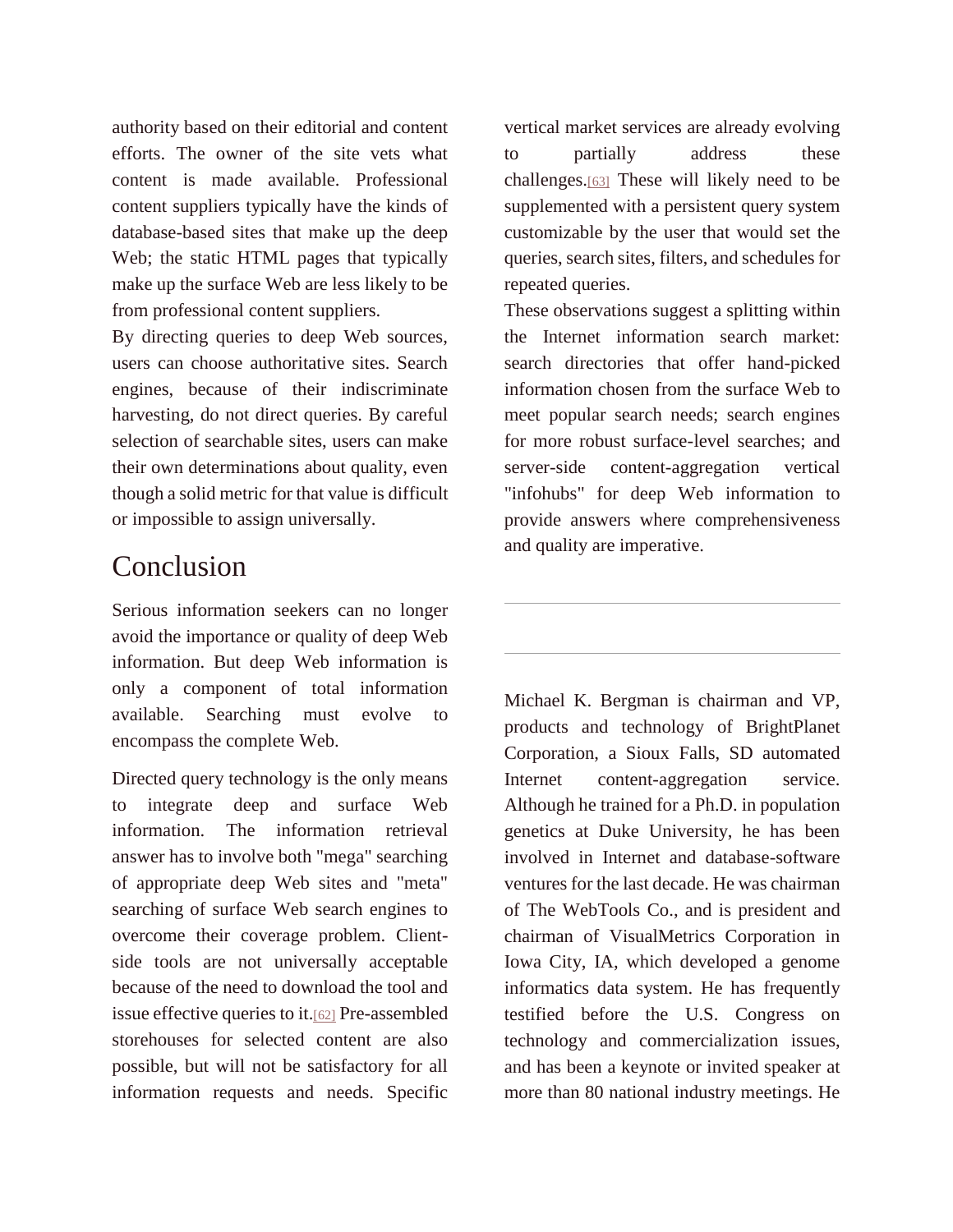is also the author of BrightPlanet's awardwinning "Tutorial: A Guide to Effective Searching of the Internet." [http://completeplanet.com/Tutorial](http://completeplanet.com/Tutorials/Search/index.asp) [s/Search/index.asp.](http://completeplanet.com/Tutorials/Search/index.asp) You may reach him by email at [mkb@brightplanet.com.](mailto:mkb@brightplanet.com)

#### Endnotes

1. Data for the study were collected between March 13 and 30, 2000. The study was originally published on BrightPlanet's Web site on July 26, 2000. ([formerly http://www.completeplanet.com/Tutorials/D eepWeb/index.asp]) Some of the references and Web status statistics were updated on October 23, 2000, with further minor additions on February 22, 2001[.](http://quod.lib.umich.edu/j/jep/3336451.0007.104?view=text;rgn=main#fn1-ptr1)

2. A couple of good starting references on various Internet protocols can be found at <http://wdvl.com/Internet/Protocols/> an[dhtt](http://www.webopedia.com/Internet_and_Online_Services/Internet/Internet_Protocols/) [p://www.webopedia.com/Internet\\_and\\_Onli](http://www.webopedia.com/Internet_and_Online_Services/Internet/Internet_Protocols/) [ne\\_Services/Internet/Internet\\_Protocols/.](http://www.webopedia.com/Internet_and_Online_Services/Internet/Internet_Protocols/)

3. Tenth edition of GVU's (graphics, visualization and usability) WWW User Survey, May 14, 1999. [formerly http://www.gvu.gatech.edu/user\_surveys/sur vey-1998-10/tenthreport.html.[\]](http://quod.lib.umich.edu/j/jep/3336451.0007.104?view=text;rgn=main#fn3-ptr1)

4. 4a, 4b. "4th Q NPD Search and Portal Site Study," as reported by SearchEngineWatch [formerly

http://searchenginewatch.com/reports/npd.ht ml]. NPD's Web site is at [http://www.npd.com/.](http://www.npd.com/)

5. 5a, 5b, 5c, 5d, 5e, 5f, 5g. "Sizing the Internet, Cyveillance [formerly http://www.cyveillance.com/web/us/downlo ads/Sizing\_the\_Internet.pdf].

6. 6a, 6b. S. Lawrence and C.L. Giles, "Searching the World Wide Web," *Science* 80:98-100, April 3, 1998. 7. 7a, 7b. S. Lawrence and C.L. Giles, "Accessibility of Information on the Web," Nature 400:107-109, July 8, 1999.  $\pm \pm$ 

8. See [http://www.google.com.](http://www.google.com/)

9. See [http://www.alltheweb.com](http://www.alltheweb.com/) and quoted numbers on entry page.

10. Northern Light is one of the engines that allows a "NOT meaningless" query to be issued to get an actual document count from its data stores. See [http://www.northernlight.com](http://www.northernlight.com./) NL searches used in this article exclude its "Special Collections" listing.

11. 11a, 11b. An excellent source for tracking the currency of search engine listings is Danny Sullivan's site, Search Engine Watch (see [http://www.searchenginewatch.com\)](http://www.searchenginewatch.com/). ÷.

12. See [http://www.wiley.com/compbooks/s](http://www.wiley.com/compbooks/sonnenreich/history.html) [onnenreich/history.html.](http://www.wiley.com/compbooks/sonnenreich/history.html)

13. 13a, 13b. This analysis assumes there were 1 million documents on the Web as of mid-1994.<sup>++</sup>

14. See http://www.tcp.ca/Jan96/BusandMark.html. [formerly

http://www.tcp.ca/Jan96/BusandMark.html]

15. See, for example, G Notess, "Searching the Hidden Internet," in Database, June 1997 [\(http://www.onlineinc.com/database/JunDB](http://notess.com/write/archive/9706.html) [97/nets6.html\)](http://notess.com/write/archive/9706.html).

16. Empirical BrightPlanet results from processing millions of documents provide an actual mean value of 43.5% for HTML and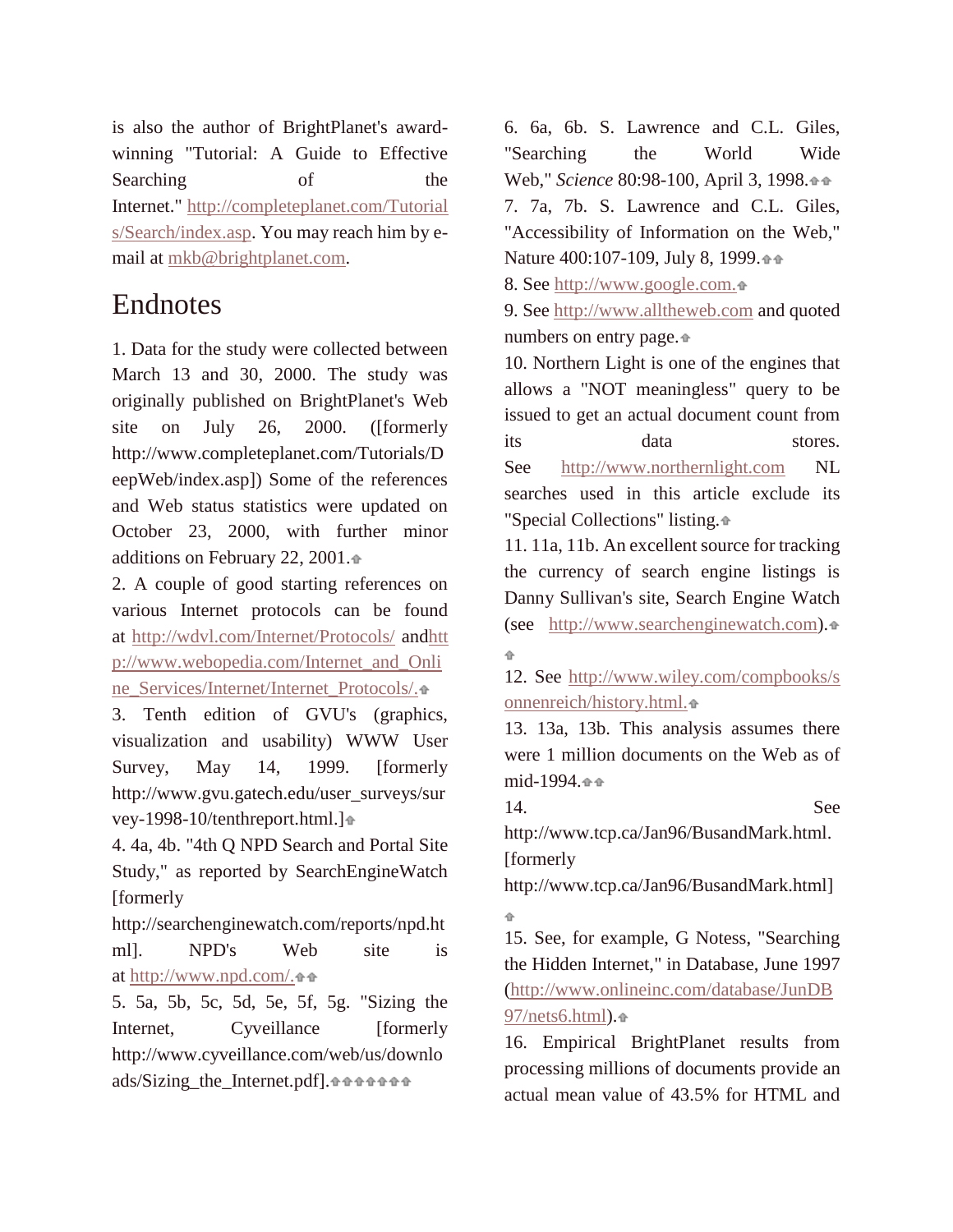related content. Using a different metric, NEC researchers found HTML and related content with white space removed to account for 61% of total page content (see 7). Both measures ignore images and so-called HTML header content[.](http://quod.lib.umich.edu/j/jep/3336451.0007.104?view=text;rgn=main#fn16-ptr1)

17. Rough estimate based on 700 million total documents indexed by AltaVista, Fast, and Northern Light, at an average document size of 18.7 KB (see reference 7) and a 50% combined representation by these three sources for all major search engines. Estimates are on an "HTML included" basis. 4

18. Many of these databases also store their information in compressed form. Actual disk storage space on the deep Web is therefore perhaps 30% of the figures reported in this paper.

19. See further, BrightPlanet, *LexiBot Pro v. 2.1 User's Manual,* April 2000, 126 pp[.](http://quod.lib.umich.edu/j/jep/3336451.0007.104?view=text;rgn=main#fn19-ptr1)

20. This value is equivalent to page sizes reported by most search engines and is equivalent to reported sizes when an HTML document is saved to disk from a browser. The 1999 NEC study also reported average Web document size after removal of all HTML tag information and white space to be 7.3 KB. While a more accurate view of "true" document content, we have used the HTML basis because of the equivalency in reported results from search engines themselves, browser document saving and our technology[.](http://quod.lib.umich.edu/j/jep/3336451.0007.104?view=text;rgn=main#fn20-ptr1)

21. Inktomi Corp., "Web Surpasses One Billion Documents," press release issued January 18, 2000; se[ehttp://www.inktomi.com/new/press/2000/](http://www.inktomi.com/new/press/2000/billion.html)

#### [billion.html](http://www.inktomi.com/new/press/2000/billion.html) and [http://www.inktomi.com/we](http://www.inktomi.com/webmap/)  $bmap/<sub>n</sub>$  $bmap/<sub>n</sub>$

22. For example, the query issued for an agriculture-related database might be "agriculture." Then, by issuing the same query to Northern Light and comparing it with a comprehensive query that does not mention the term "agriculture" [such as "(crops OR livestock OR farm OR corn OR rice OR wheat OR vegetables OR fruit OR cattle OR pigs OR poultry OR sheep OR horses) AND NOT agriculture"] an empirical coverage factor is calculated.

23. The compilation sites used for initial harvest were[:](http://quod.lib.umich.edu/j/jep/3336451.0007.104?view=text;rgn=main#fn23-ptr1)

- AlphaSearch [formerly http://www.calvin.edu/library/searreso/i nternet/as/]
- Direct Search — [http://www.freepint.com/gary/direct.](http://www.freepint.com/gary/direct.htm) [htmdirect.htm](http://www.freepint.com/gary/direct.htm)
- Infomine Multiple Database Search — <http://infomine.ucr.edu/>
- The BigHub (formerly Internet Sleuth) [formerly] http://www.thebighub.com/]
- Lycos Searchable Databases [formerly] http://dir.lycos.com/Reference/Searcha ble\_Databases/]
- Internets (Search Engines and News) [formerly http://www.internets.com/]
- HotSheet [http://www.hotsheet.com](http://www.hotsheet.com/)
- Plus minor listings from three small sites.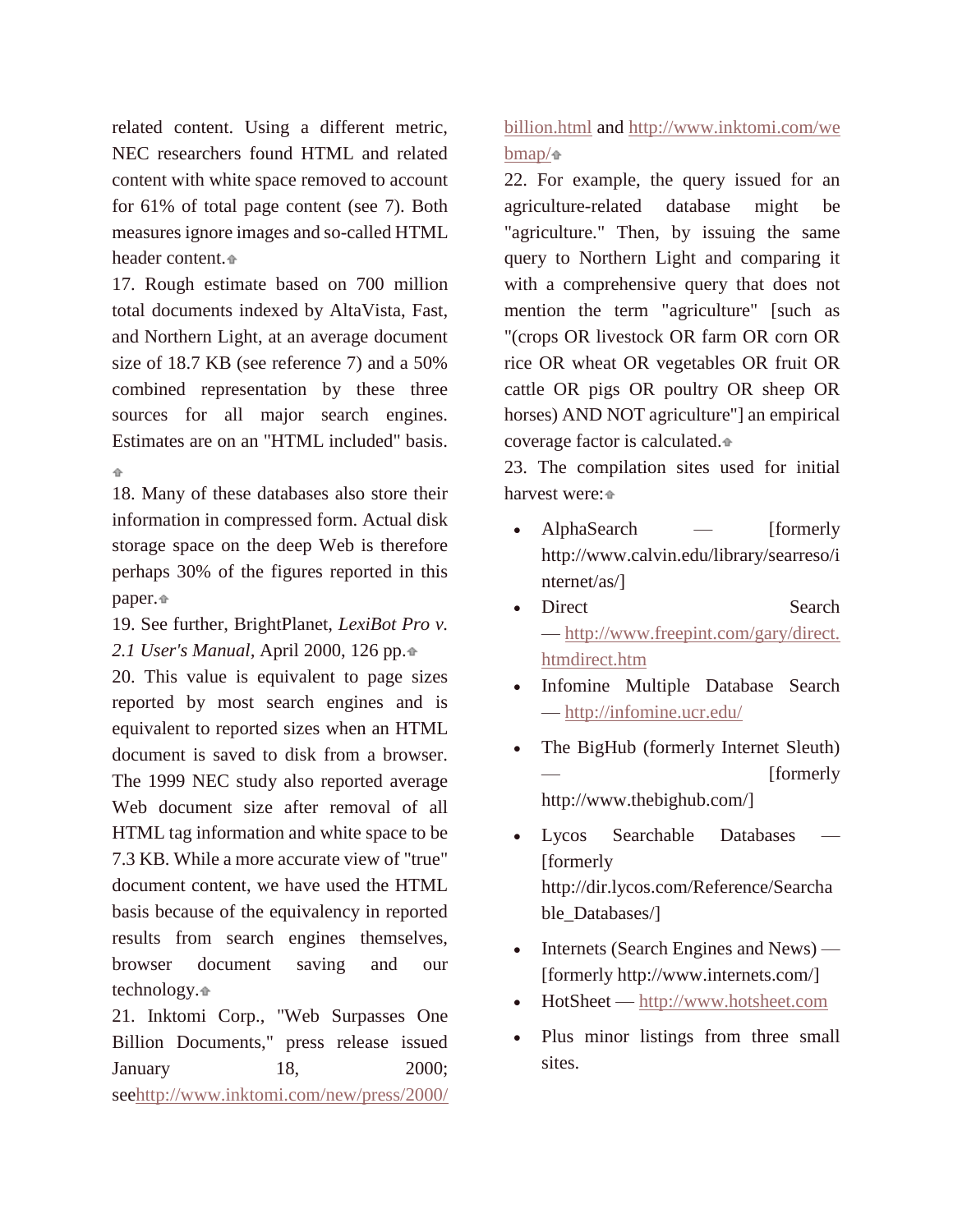24. K. Bharat and A. Broder, "A Technique for Measuring the Relative Size and Overlap of Public Web Search Engines," paper presented at the Seventh International World Wide Web Conference, Brisbane, Australia, April 14-18, 1998. The full paper is available at [http://www7.scu.edu.au/1937/com1937.ht](http://www7.scu.edu.au/1937/com1937.htm) [m.](http://www7.scu.edu.au/1937/com1937.htm)

25. 25a, 25b. See, for example, [http://www.surveysystem.com/ssc](http://www.surveysystem.com/sscalc.htm) [alc.htm,](http://www.surveysystem.com/sscalc.htm) for a sample size calculator.

26. 26a, 26b. See http://cgi.netscape.com/cgibin/rlcgi.cgi?URL=www.mainsite.com./devscripts/dpd [formerly http://cgi.netscape.com/cgi-

bin/rlcgi.cgi?URL=www.mainsite.com./devscripts/dpd]

27. See reference 38. Known pageviews for the logarithmic popularity rankings of selected sites tracked by Alexa are used to fit a growth function for estimating monthly pageviews based on the Alexa ranking for a given URL.

28. See, for example among many, BetterWhois at [http://betterwhois.com.](http://betterwhois.com/)

29. The surface Web domain sample was obtained by first issuing a meaningless query to Northern Light, 'the AND NOT ddsalsrasve' and obtaining 1,000 URLs. This 1,000 was randomized to remove (partially) ranking prejudice in the order Northern Light lists results.

30. These three engines were selected because of their large size and support for full Boolean queries.

31. An example specific query for the "agriculture" subject areas is "agricultur\* AND (swine OR pig) AND 'artificial insemination' AND genetics."

32. The BrightPlanet technology configuration settings were: max. Web page size, 1 MB; min. page size, 1 KB; no date range filters; no site filters; 10 threads; 3 retries allowed; 60 sec. Web page timeout; 180 minute max. download time; 200 pages per engine[.](http://quod.lib.umich.edu/j/jep/3336451.0007.104?view=text;rgn=main#fn32-ptr1)

33. The vector space model, or VSM, is a statistical model that represents documents and queries as term sets, and computes the similarities between them. Scoring is a simple sum-of-products computation, based on linear algebra. See further: Salton, Gerard, *Automatic Information Organization and Retrieval*, McGraw-Hill, New York, N.Y., 1968; and, Salton, Gerard, *Automatic Text Processing*, Addison-Wesley, Reading, MA, 1989[.](http://quod.lib.umich.edu/j/jep/3336451.0007.104?view=text;rgn=main#fn33-ptr1)

34. The Extended Boolean Information Retrieval (EBIR) uses generalized distance functions to determine the similarity between weighted Boolean queries and weighted document vectors; see further Salton, Gerard, Fox, Edward A. and Wu, Harry, (Cornell Technical Report TR82-511) Extended Boolean Information Retrieval. Cornell University. August 1982. We have modified EBIR to include minimal term occurrences, term frequencies and other items, which we term mEBIR.

35. See the Help and then FAQ pages at [formerly http://www.invisibleweb.com].

36. K. Wiseman, "The Invisible Web for Educators," [formerly http://www3.dist214.k12.il.us/invisible/articl e/invisiblearticle.html[\]](http://quod.lib.umich.edu/j/jep/3336451.0007.104?view=text;rgn=main#fn36-ptr1)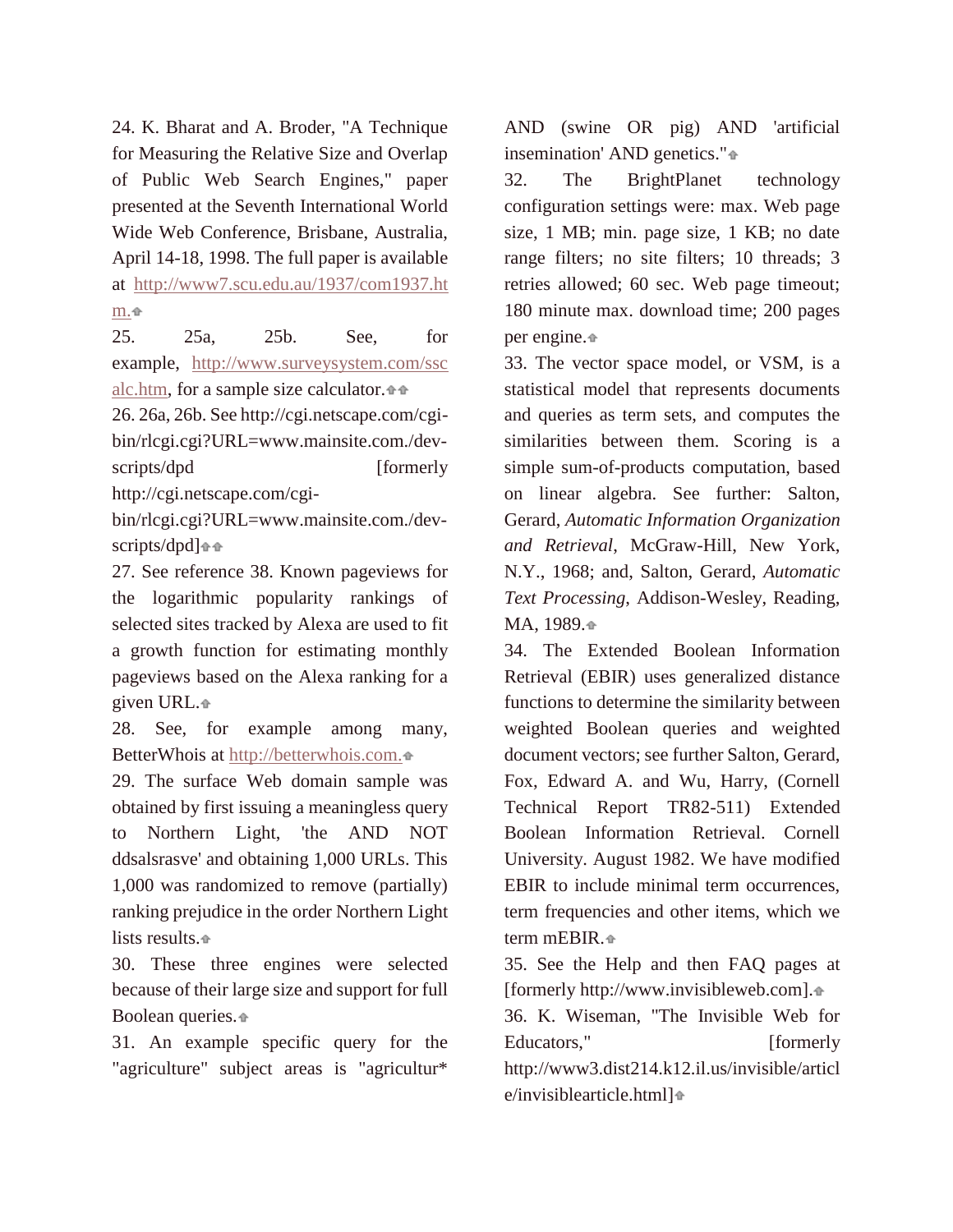37. C. Sherman, "The Invisible Web," [formerly]

http://websearch.about.com/library/weekly/a a061199.htm[\]](http://quod.lib.umich.edu/j/jep/3336451.0007.104?view=text;rgn=main#fn37-ptr1)

38. 38.I. Zachery, "Beyond Search Engines," presented at the Computers in Libraries 2000 Conference, March 15-17, 2000, Washington, DC; [formerly http://www.pgcollege.org/library/zac/beyon d/index.htm]

39. The initial July 26, 2000, version of this paper stated an estimate of 100,000 potential deep Web search sites. Subsequent customer projects have allowed us to update this analysis, again using overlap analysis, to 200,000 sites. This site number is updated in this paper, but overall deep Web size estimates have not. In fact, still more recent work with foreign language deep Web sites strongly suggests the 200,000 estimate is itself low[.](http://quod.lib.umich.edu/j/jep/3336451.0007.104?view=text;rgn=main#fn39-ptr1)

40. Alexa Corp., "Internet Trends Report 4Q 99."

41. B.A. Huberman and L.A. Adamic, "Evolutionary Dynamics of the World Wide Web," 1999;

se[ehttp://www.hpl.hp.com/research/idl/pape](http://www.hpl.hp.com/research/idl/papers/webgrowth/)  $rs$ /webgrowth/ $\rightarrow$ 

42. The Northern Light total deep Web sites count is based on issuing the query "search OR database" to the engine restricted to Web documents only, and then picking its Custom Folder on Web search engines and directories, producing the 27,195 count listing shown. Hand inspection of the first 100 results yielded only three true searchable databases; this increased in the second 100 to 7. Many of these initial sites were for

standard search engines or Web site promotion services. We believe the yield of actual search sites would continue to increase with depth through the results. We also believe the query restriction eliminated many potential deep Web search sites. Unfortunately, there is no empirical way within reasonable effort to verify either of these assertions nor to quantify their effect on accuracy.

43. 1024 bytes = I kilobyte (KB); 1000 KB = 1 megabyte (MB);  $1000 \text{ MB} = 1 \text{ gigabyte}$ (GB); 1000 GB = 1 terabyte (TB); 1000 TB  $= 1$  petabyte (PB). In other words, 1 PB  $=$ 1,024,000,000,000,000 bytes or 10<sup>15</sup>[.](http://quod.lib.umich.edu/j/jep/3336451.0007.104?view=text;rgn=main#fn43-ptr1)

44. 44a, 44b. Our original paper published on July 26, 2000, use d estimates of one billion surface Web documents and about 100,000 deep Web sea rchable databases. Since publication, new information suggests a total of about 200,000 deep Web searchable databases. Since surface Web document growth is no w on the order of 2 billion documents, the ratios of surface to Web documents ( 400 to 550 times greater in the deep Web) still approximately holds. These tren ds would also suggest roughly double the amount of deep Web data storage to fifteen petabytes than is indicated in the main body of the report[.](http://quod.lib.umich.edu/j/jep/3336451.0007.104?view=text;rgn=main#fn44-ptr1)

45. We have not empirically tested this assertion in this study. However, from a logical standpoint, surface search engines are all indexing ultimately the same content, namely the public indexable Web. Deep Web sites reflect information from different domains and producers.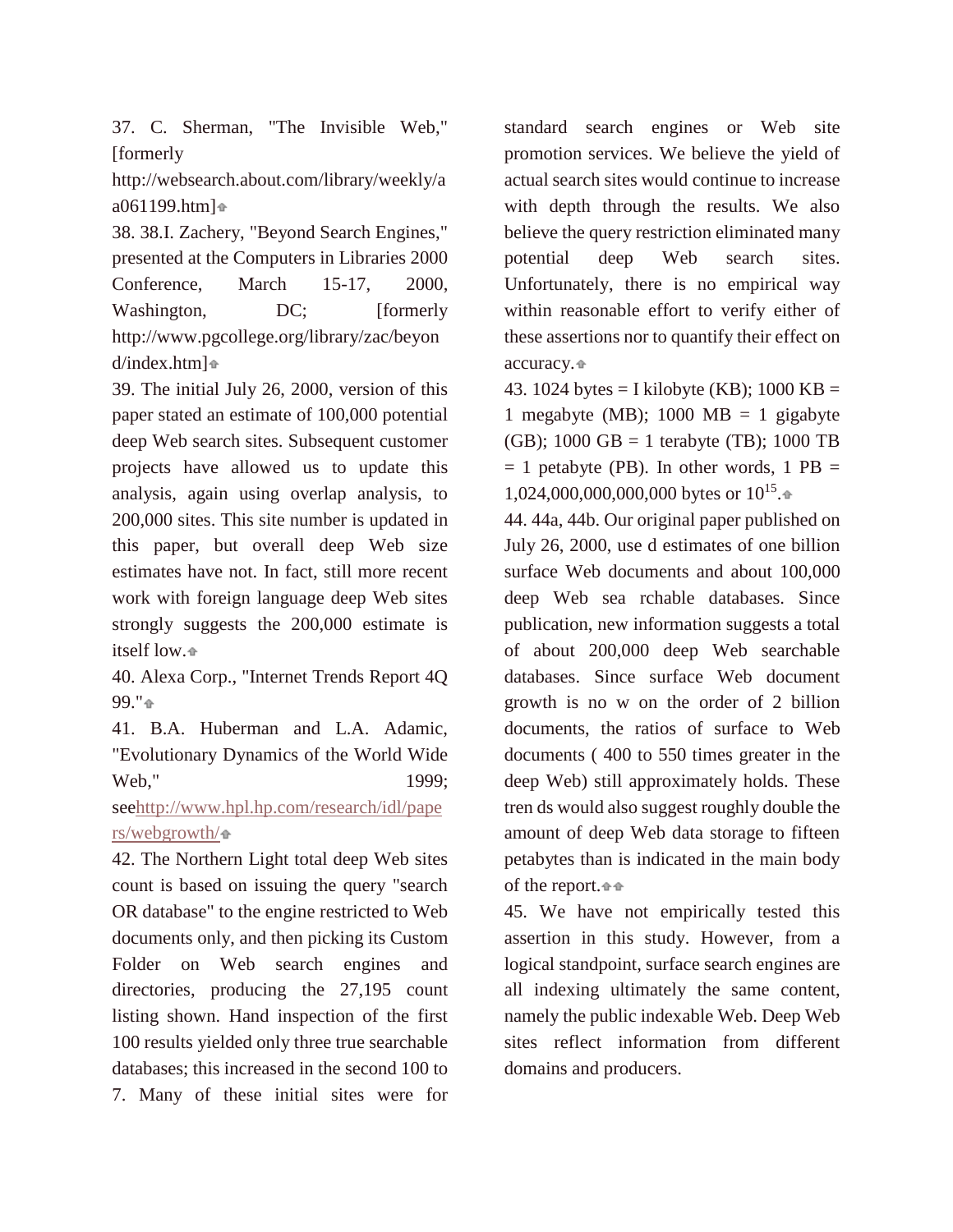46. M. Hofstede, pers. comm., Aug. 3. 2000, referencing http://www.alba36.com/ [formerly http://www.alba36.com/].

47. As reported in Sequoia Software's IPO filing to the SEC, March 23, 2000; see [http://www.10kwizard.com/filing.php?re](http://www.10kwizard.com/filing.php?repo=tenk&ipage=1117423&doc=1&total=266&back=2&g=) [po=tenk&ipage=1117423&doc=1&total=26](http://www.10kwizard.com/filing.php?repo=tenk&ipage=1117423&doc=1&total=266&back=2&g=)  $6&black=2&g=.\oplus$ 

48. 48a, 48b, 48c. P. Lyman and H.R. Varian, "How Much Information," published by the UC Berkeley School of Information Management and Systems, October 18. 2000. See [http://www.sims.berkeley.edu/research/](http://www2.sims.berkeley.edu/research/projects/how-much-info/) [projects/how-much-info/index.html.](http://www2.sims.berkeley.edu/research/projects/how-much-info/) The comparisons here are limited to archivable and retrievable public information, exclusive of entertainment and communications content such as chat or e-mail[.](http://quod.lib.umich.edu/j/jep/3336451.0007.104?view=text;rgn=main#fn48-ptr1)

49. As this analysis has shown, in numerical terms the deep Web already dominates. However, from a general user perspective, it is unknown.

50. See [http://lcweb.loc.gov/z3950/.](http://lcweb.loc.gov/z3950/)

51. See [http://www.infotoday.com/newsbrea](http://www.infotoday.com/newsbreaks/nb0713-3.htm) [ks/nb0713-3.htm.](http://www.infotoday.com/newsbreaks/nb0713-3.htm)

52. A. Hall, "Drowning in Data," Scientific American, Oct. 1999; [formerly http://www.sciam.com/explorations/1999/10 0499data/][.](http://quod.lib.umich.edu/j/jep/3336451.0007.104?view=text;rgn=main#fn52-ptr1)

53. As reported in Sequoia Software's IPO filing to the SEC, March 23, 2000; see [http://www.10kwizard.com/filing.php?re](http://www.10kwizard.com/filing.php?repo=tenk&ipage=1117423&doc=1&total=266&back=2&g=) [po=tenk&ipage=1117423&doc=1&total=26](http://www.10kwizard.com/filing.php?repo=tenk&ipage=1117423&doc=1&total=266&back=2&g=)  $6&\text{back}=2&\text{g}=\cdot \cdot \cdot$ 

54. From Advanced Digital Information Corp., Sept. 1, 1999, SEC filing; [formerly http://www.tenkwizard.com/fil\_blurb.asp?ia cc=991114 &

exp=terabytes%20and%20online & g=">http://www.tenkwizard.com/fil\_blurb.a sp?iacc=991114 & exp=terabytes%20and%20online & g=1. $\triangle$ 

55. See [http://www.10kwizard.com/.](http://www.10kwizard.com/)

56. Though the Open Directory is licensed to many sites, including prominently Lycos and Netscape, it maintains its own site a[thttp://dmoz.org.](http://dmoz.org/) An example of a node reference for a static page that could be indexed by a search engine is: http://dmoz.org/Business/E-

Commerce/Strategy/New\_Business\_Models/ E-Markets for Businesses/ [formerly http://dmoz.org/Business/E-

Commerce/Strategy/New\_Business\_Models/ E-Markets for Businesses/]. One characteristic of most so-called search directories is they present their results through a static page structure. There are some directories, LookSmart most notably, that present their results dynamically[.](http://quod.lib.umich.edu/j/jep/3336451.0007.104?view=text;rgn=main#fn56-ptr1)

57. As of Feb. 22, 2001, the Open Directory Project was claiming more than 345,000 categories.

58. See previous reference. This number of categories may seem large, but is actually easily achievable, because subject node number is a geometric progression. For example, the URL example in the previous reference represents a five-level tree: 1 - Business; 2 - E-commerce; 3 - Strategy; 4 - New Business Models; 5 - E-markets for Businesses. The Open Project has 15 toplevel node choices, on average about 30 second-level node choices, etc. Not all parts of these subject trees are as complete or "bushy" as other ones, and some branches of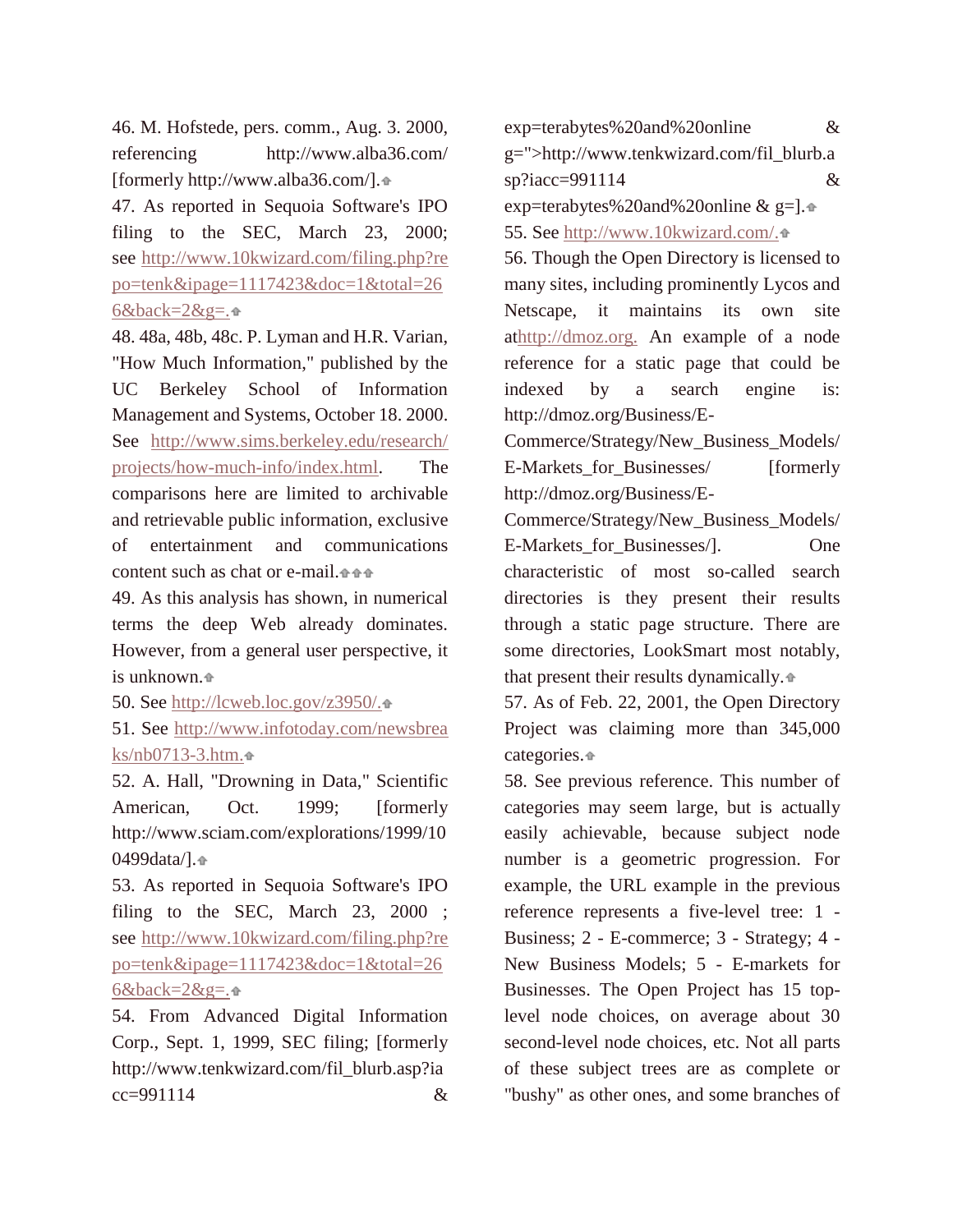the tree extend deeper because there is a richer amount of content to organize. Nonetheless, through this simple progression of subject choices at each node, one can see how total subject categories - and the static pages associated with them for presenting result - can grow quite large. Thus, for a fivelevel structure with an average number or node choices at each level, Open Directory could have  $((15 * 30 * 15 * 12 * 3) + 15 + 30)$  $+ 15 + 12$ ) choices, or a total of 243,072 nodes. This is close to the 248,000 nodes actually reported by the site[.](http://quod.lib.umich.edu/j/jep/3336451.0007.104?view=text;rgn=main#fn58-ptr1)

#### 59. See [http://info.ox.ac.uk/bnc/.](http://info.ox.ac.uk/bnc/) $\triangle$

60. Assumptions: SURFACE WEB: for single surface site searches - 16% coverage; for metasearch surface searchers - 84% coverage [higher than NEC estimates in reference 4; based on empirical BrightPlanet searches relevant to specific topics]; 4.5% quality retrieval from all surface searches. DEEP WEB: 20% of potential deep Web sites in initial CompletePlanet release; 200,000 potential deep Web sources; 13.5% quality retrieval from all deep Web searches. ÷.

61. Online Computer Library Center, Inc., "June 1999 Web Statistics," Web Characterization Project, OCLC, July 1999. See the Statistics section in [http://wcp.oclc.org/.](http://wcp.oclc.org/)

62. Most surveys suggest the majority of users are not familiar or comfortable with Boolean constructs or queries. Also, most studies suggest users issue on average 1.5 keywords per query; even professional information scientists issue 2 or 3 keywords per search. See further BrightPlanet's search

tutorial at http://www.completeplanet.com/searchresou rces/tutorial.htm.

63. See, as one example among many, CareData.com, at [formerly http://www.citeline.com/pro\_info.html][.](http://quod.lib.umich.edu/j/jep/3336451.0007.104?view=text;rgn=main#fn63-ptr1)

Some of the information in this document is preliminary. BrightPlanet plans future revisions as better information and documentation is obtained. We welcome submission of improved information and statistics from others involved with the Deep Web. © Copyright BrightPlanet Corporation. This paper is the property of BrightPlanet Corporation. Users are free to copy and distribute it for personal use.

Michael K. Bergman may be reached by email at [mkb@brightplanet.com.](mailto:mkb@brightplanet.com)

#### Links from this article:

10Kwizard [http://www.10kwizard.com](http://www.10kwizard.com/) About.com <http://www.about.com/> Agriculture.com [http://www.agriculture.com](http://www.agriculture.com/) [/](http://www.agriculture.com/) AgriSurf [http://www.agrisurf.com/agrisurfsc](http://www.agrisurf.com/agrisurfscripts/agrisurf.asp?index=_25) [ripts/agrisurf.asp?index=\\_25](http://www.agrisurf.com/agrisurfscripts/agrisurf.asp?index=_25) AltaVista <http://www.altavista.com/> Bluestone [formerly http://www.bluestone.com]